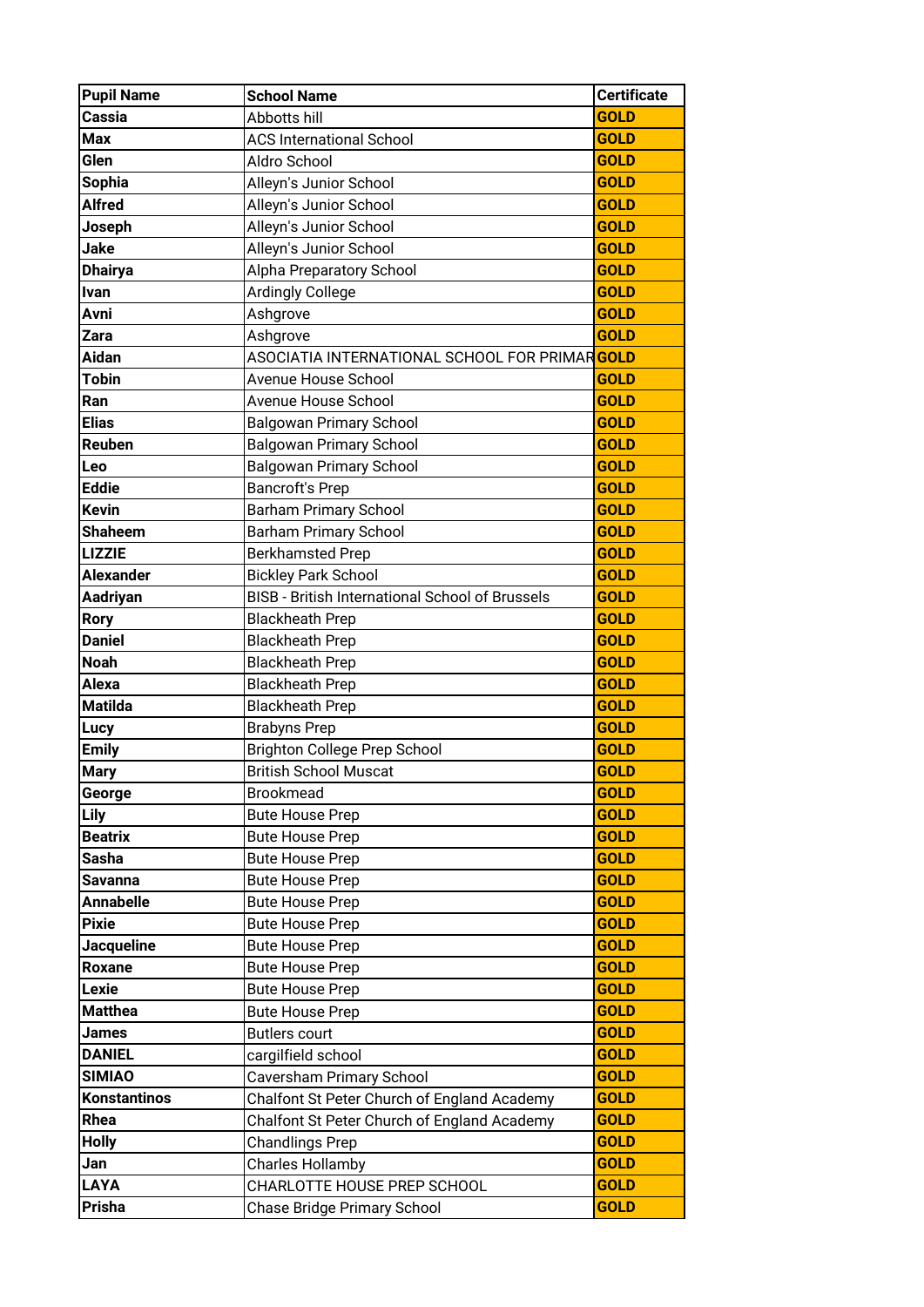| <b>Alexander</b>  | <b>Chepstow House School</b>               | <b>GOLD</b> |
|-------------------|--------------------------------------------|-------------|
| <b>Samuel</b>     | <b>Chepstow House School</b>               | <b>GOLD</b> |
| <b>Gabriel</b>    | <b>Chepstow House School</b>               | <b>GOLD</b> |
| <b>Franklin</b>   | <b>Christ Church Cathedral School</b>      | <b>GOLD</b> |
| <b>David</b>      | <b>Christ Church Cathedral School</b>      | <b>GOLD</b> |
| Julia             | City of London Sch for Girls               | <b>GOLD</b> |
| <b>Lucca</b>      | <b>Crabtree Junior School</b>              | <b>GOLD</b> |
| Leo               | Cranleigh Prep School                      | <b>GOLD</b> |
| <b>Alexander</b>  | Cranmore School                            | <b>GOLD</b> |
| <b>NICHOLAS</b>   | Danes Hill School                          | <b>GOLD</b> |
| Aarav             | Davenies                                   | <b>GOLD</b> |
| Will              | Davenies                                   | <b>GOLD</b> |
| Uma               | Dean Close Prep School                     | <b>GOLD</b> |
| <b>Mikey</b>      | Devonshire House Prep School               | <b>GOLD</b> |
| Aarav             | <b>Donhead Preparatory School</b>          | <b>GOLD</b> |
| Louis             | <b>Donhead Preparatory School</b>          | <b>GOLD</b> |
| <b>Dominic</b>    | Donhead Preparatory School                 | <b>GOLD</b> |
| <b>Daniel</b>     | Dragon School                              | <b>GOLD</b> |
| <b>Miles</b>      | Dragon School                              | <b>GOLD</b> |
| <b>Cyrus</b>      | Dragon School                              | <b>GOLD</b> |
| Chenyang          | Duffield Meadows Primary School            | <b>GOLD</b> |
| <b>MARK</b>       | Dulwich College Junior School              | <b>GOLD</b> |
| <b>MAX</b>        | Dulwich College Junior School              | <b>GOLD</b> |
| Vedang            | Dulwich College singapore                  | <b>GOLD</b> |
| William           | Dulwich College singapore                  | <b>GOLD</b> |
| Shaoquan          | Dulwich Prep London                        | <b>GOLD</b> |
| <b>Lucas</b>      | Dulwich Prep London                        | <b>GOLD</b> |
| Thomas            | Dulwich Prep London                        | <b>GOLD</b> |
| Qixuan            | Dulwich Prep London                        | <b>GOLD</b> |
| <b>RAJVIR</b>     | Eagle House School                         | <b>GOLD</b> |
| <b>ARTEM</b>      | Edge Grove                                 | <b>GOLD</b> |
| <b>MARK</b>       | Ellel St John's CofE Primary School        | <b>GOLD</b> |
| Anshu             | Elm Green Preparatory                      | <b>GOLD</b> |
| <b>Minhan</b>     | Eltham College Junior School               | <b>GOLD</b> |
| <b>Harry</b>      | Eltham College Junior School               | <b>GOLD</b> |
| <b>Michael</b>    | <b>Enabled Education CIC</b>               | <b>GOLD</b> |
| Ronan             | <b>Enabled Education CIC</b>               | <b>GOLD</b> |
| <b>Florence</b>   | English Martyrs Catholic Voluntary Academy | <b>GOLD</b> |
| Josiah            | English Martyrs Catholic Voluntary Academy | <b>GOLD</b> |
| Cosima            | <b>Falkner House</b>                       | <b>GOLD</b> |
| <b>Chloe</b>      | Farringtons Junior School                  | <b>GOLD</b> |
| Lianne            | Fern Hill Primary School                   | <b>GOLD</b> |
| <b>Clarabelle</b> | Frith Manor                                | <b>GOLD</b> |
| Shuo              | Frith Manor                                | <b>GOLD</b> |
| Yaryar            | Garden House School                        | <b>GOLD</b> |
| <b>Danny</b>      | Garden International                       | <b>GOLD</b> |
| Lee               | Gayhurst School                            | <b>GOLD</b> |
| <b>Samarvir</b>   | Gayhurst School                            | <b>GOLD</b> |
| <b>Shireen</b>    | Glendower Prep Sch                         | <b>GOLD</b> |
| <b>Ffion</b>      | Grantham Preparatory International School  | <b>GOLD</b> |
| Aarav             | Grimsdyke Primary School                   | <b>GOLD</b> |
| Kanchan           | Grimsdyke Primary School                   | <b>GOLD</b> |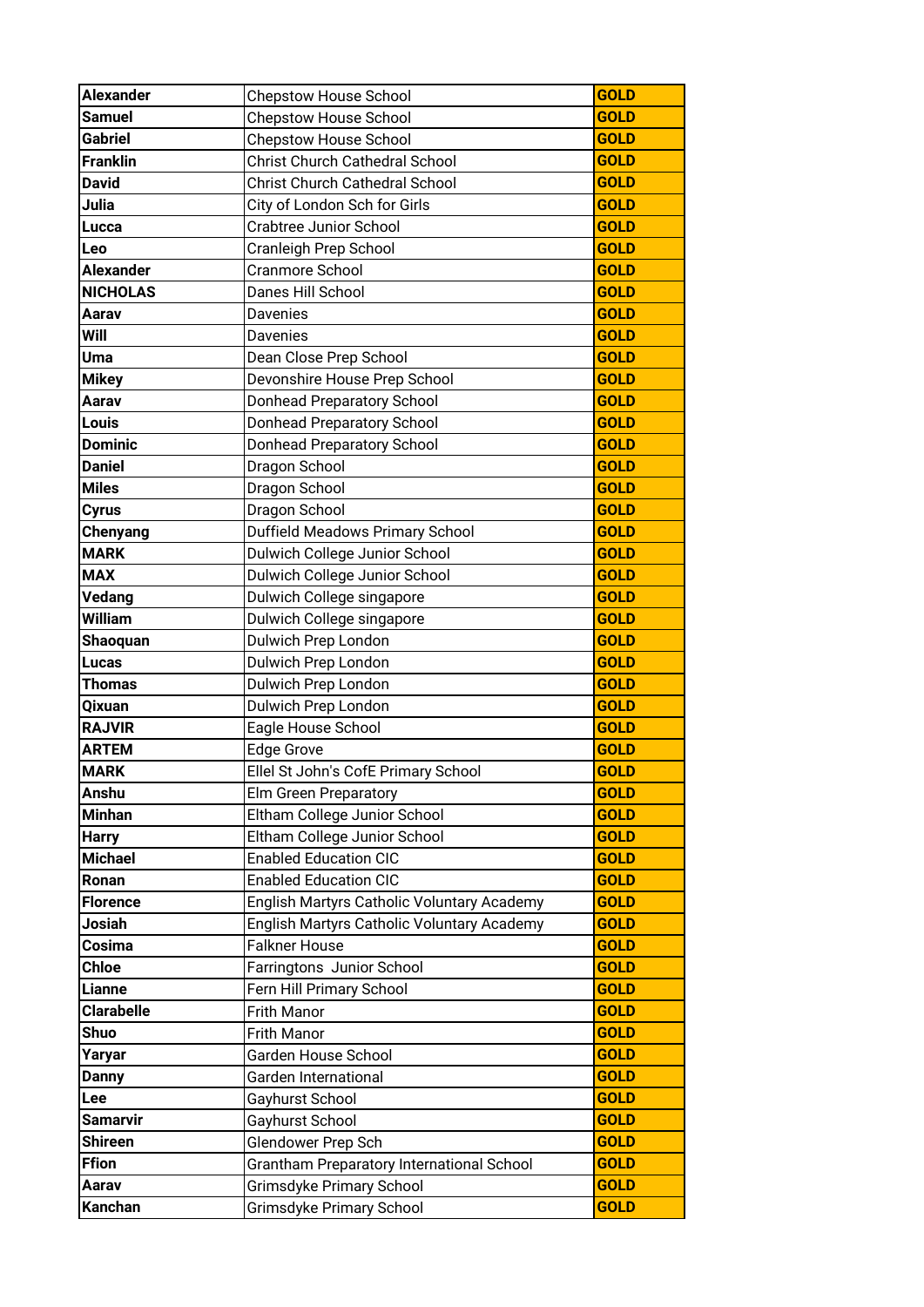| <b>Sasha</b>            | Haberdasher's Aske's School for Girls                                | <b>GOLD</b>                |
|-------------------------|----------------------------------------------------------------------|----------------------------|
| <b>Abbas</b>            | Haberdashers' Boys' Prep School                                      | <b>GOLD</b>                |
| Jayme                   | Haberdashers' Boys' Prep School                                      | <b>GOLD</b>                |
| Yixing                  | Haberdashers' Boys' Prep School                                      | <b>GOLD</b>                |
| <b>Kanishk</b>          | Haberdashers' Boys' Prep School                                      | <b>GOLD</b>                |
| Aarav                   | Haberdashers' Boys' Prep School                                      | <b>GOLD</b>                |
| Aarush                  | Haberdashers' Boys' Prep School                                      | <b>GOLD</b>                |
| Jan                     | <b>Hampstead Parochial</b>                                           | <b>GOLD</b>                |
| Zain                    | <b>Hanbury Primary School</b>                                        | <b>GOLD</b>                |
| Joseph                  | <b>Harrow International</b>                                          | <b>GOLD</b>                |
| Seohyun                 | Hartland International Sch                                           | <b>GOLD</b>                |
| George                  | Hazelwood School                                                     | <b>GOLD</b>                |
| Ai                      | <b>Headington Preparatory School</b>                                 | <b>GOLD</b>                |
| <b>Lucy</b>             | <b>Headington Preparatory School</b>                                 | <b>GOLD</b>                |
| <b>Finn</b>             | <b>Hereward House</b>                                                | <b>GOLD</b>                |
| <b>Mridalsa</b>         | Hermitage Primary School                                             | <b>GOLD</b>                |
| Justin                  | Herne Junior School                                                  | <b>GOLD</b>                |
| <b>Eric</b>             | High School of Glasgow Junior School                                 | <b>GOLD</b>                |
| <b>Anthony</b>          | <b>High View Primary School</b>                                      | <b>GOLD</b>                |
| Jessica                 | Highfield CE Primary School                                          | <b>GOLD</b>                |
| TaoHai                  | <b>Highgate Junior School</b>                                        | <b>GOLD</b>                |
| <b>Tishan</b>           | Highgate Junior School                                               | <b>GOLD</b>                |
| George                  | Hilden Grange School                                                 | <b>GOLD</b>                |
| <b>Timur</b>            | Hoe Bridge School                                                    | <b>GOLD</b>                |
| <b>MASHA</b>            | <b>Holland House School</b>                                          | <b>GOLD</b>                |
| <b>RIAN</b>             | <b>Holland House School</b>                                          | <b>GOLD</b>                |
|                         |                                                                      |                            |
| <b>ELIYAAN</b>          | <b>Holland House School</b>                                          | <b>GOLD</b>                |
| <b>Charlie</b>          | Holy Family Primary School                                           | <b>GOLD</b>                |
| Jonathan                | Holy Innocents C Primary School                                      | <b>GOLD</b>                |
| <b>Anthony</b>          | Holy Trinity C of E Primary School                                   | <b>GOLD</b>                |
| <b>Elliott</b>          | <b>Holy Trinity Pewley Down</b>                                      | <b>GOLD</b>                |
| Lucas                   | <b>Homefield Preparatory</b>                                         | <b>GOLD</b>                |
| Jaston                  | <b>Homefield Preparatory</b>                                         | <b>GOLD</b>                |
| <b>Antony</b>           | <b>Homefield Preparatory</b>                                         | <b>GOLD</b>                |
| Jeremy                  | Horris Hill                                                          | <b>GOLD</b>                |
| Υi                      | <b>Horris Hill</b>                                                   | <b>GOLD</b>                |
| Issam                   | Hurlingham School                                                    | <b>GOLD</b>                |
| Luca                    | International School of Bucharest                                    | <b>GOLD</b>                |
| <b>Navya</b>            | Jackie Pick                                                          | <b>GOLD</b>                |
| <b>Kyle</b>             | Junior King's School Canterbury                                      | <b>GOLD</b>                |
| <b>Alexander</b>        | Kellett School                                                       | <b>GOLD</b>                |
| Alessa                  | Kensington Prep School                                               | <b>GOLD</b>                |
| Anika                   | Kensington Prep School                                               | <b>GOLD</b>                |
| <b>Maxim</b>            | Kew College                                                          | <b>GOLD</b>                |
| <b>Samvid</b>           | Kew College                                                          | <b>GOLD</b>                |
| <b>JUNAID</b>           | King Henry VIII Preparatory School                                   | <b>GOLD</b>                |
| <b>ANDREW</b>           | King Henry VIII Preparatory School                                   | <b>GOLD</b>                |
| Conrad                  | King's College School                                                | <b>GOLD</b>                |
| <b>Itamar</b>           | King's College School                                                | <b>GOLD</b>                |
| <b>Ethan</b>            | King's College School                                                | <b>GOLD</b>                |
| <b>Harry</b><br>Prayaan | King's College School, Wimbledon<br>King's College School, Wimbledon | <b>GOLD</b><br><b>GOLD</b> |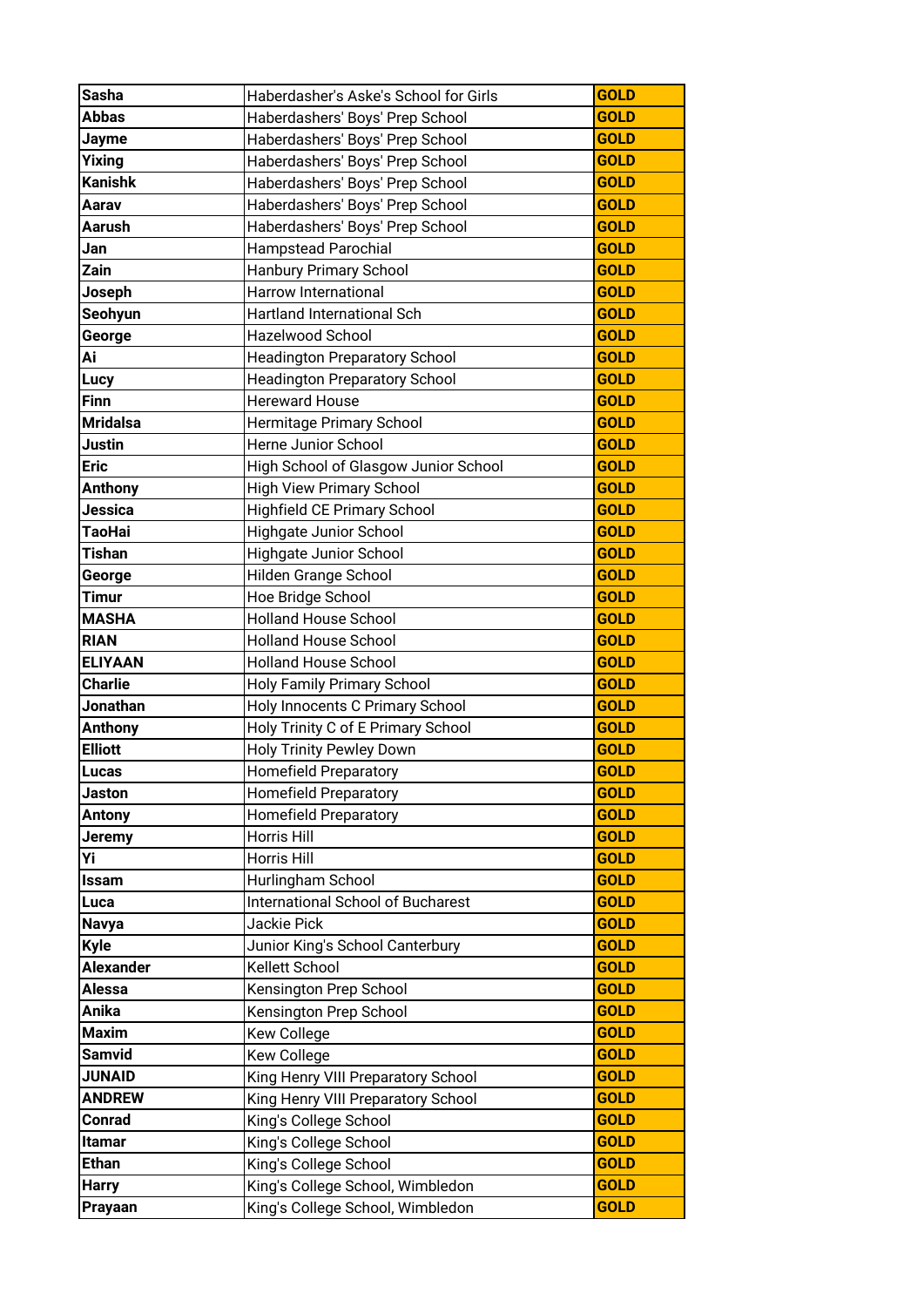| <b>Akshay</b>    | King's College School, Wimbledon    | <b>GOLD</b> |
|------------------|-------------------------------------|-------------|
| Joshua           | King's College School, Wimbledon    | <b>GOLD</b> |
| Vikramaditya     | King's College School, Wimbledon    | <b>GOLD</b> |
| <b>Ashvin</b>    | King's College School, Wimbledon    | <b>GOLD</b> |
| <b>Sigi</b>      | Kings Hedegs Ed Fed                 | <b>GOLD</b> |
| <b>Nnamdi</b>    | Kings Hedegs Ed Fed                 | <b>GOLD</b> |
| <b>KHAI-TAM</b>  | Latchmere School                    | <b>GOLD</b> |
| <b>ALEX</b>      | Latchmere School                    | <b>GOLD</b> |
| <b>Alice</b>     | Latymer Prep                        | <b>GOLD</b> |
| <b>Nathan</b>    | Latymer Prep                        | <b>GOLD</b> |
| Amy              | <b>LEHS Juniors</b>                 | <b>GOLD</b> |
| <b>Ivy</b>       | <b>LEHS Juniors</b>                 | <b>GOLD</b> |
| <b>Demi</b>      | <b>LEHS Juniors</b>                 | <b>GOLD</b> |
| Chaochao         | Magdalen College Junior School      | <b>GOLD</b> |
| Cole             | Magdalen College Junior School      | <b>GOLD</b> |
| Justin           | Magdalen College Junior School      | <b>GOLD</b> |
| Reya             | Magdalen College Junior School      | <b>GOLD</b> |
| Ting-Kai         | Magdalen College Junior School      | <b>GOLD</b> |
| <b>ADITYA</b>    | Manor Lodge School                  | <b>GOLD</b> |
| <b>ARAN</b>      | Manor Lodge School                  | <b>GOLD</b> |
| <b>CHARLIE</b>   | Manor Lodge School                  | <b>GOLD</b> |
| <b>Sixian</b>    | Marsh Gate Primary                  | <b>GOLD</b> |
| <b>Daniel</b>    | Marsh Gate Primary                  | <b>GOLD</b> |
| Aarav            | Mayfield Preparatory School         | <b>GOLD</b> |
| <b>Khush</b>     | Merchant Taylor's Prep School       | <b>GOLD</b> |
| Yuveer           | Merchant Taylor's Prep School       | <b>GOLD</b> |
| <b>Ethan</b>     | Merchant Taylor's Prep School       | <b>GOLD</b> |
| Ryan             | Merton Court School                 | <b>GOLD</b> |
| Joachim          | Merton Court School                 | <b>GOLD</b> |
| <b>Noah</b>      | Milton Keynes Prep School           | <b>GOLD</b> |
| Raphael          | Naima JPS                           | <b>GOLD</b> |
| Jimmy            | Nanwai King's College School        | <b>GOLD</b> |
| Ted              | Nanwai King's College School        | <b>GOLD</b> |
| <b>Tania</b>     | Nascot Wood Junior School           | <b>GOLD</b> |
| Saanvi           | Newcastle Under Lyme                | <b>GOLD</b> |
| <b>Edward</b>    | North Ealing Primary                | <b>GOLD</b> |
| Anaya            | North London Collegiate School      | <b>GOLD</b> |
| <b>Bee</b>       | North London Collegiate School      | <b>GOLD</b> |
| <b>Aaradhita</b> | North London Collegiate School      | <b>GOLD</b> |
| <b>Serena</b>    | North London Collegiate School      | <b>GOLD</b> |
| Julie            | Notting Hill and Ealing Juniors     | <b>GOLD</b> |
| <b>Nikolai</b>   | Notting Hill Prep School            | <b>GOLD</b> |
| <b>Matilda</b>   | Oakfield Preparatory School         | <b>GOLD</b> |
| <b>Krish</b>     | <b>Orley Farm</b>                   | <b>GOLD</b> |
| <b>Kian</b>      | <b>Orley Farm</b>                   | <b>GOLD</b> |
| <b>MADHAV</b>    | <b>Overseas Family School</b>       | <b>GOLD</b> |
| <b>AYAAN</b>     | Overseas Family School              | <b>GOLD</b> |
| <b>KARTIK</b>    | <b>Overseas Family School</b>       | <b>GOLD</b> |
| <b>Aneesa</b>    | Oxford High Prep Sch                | <b>GOLD</b> |
| <b>Nirvaan</b>   | <b>Oxley Park Academy</b>           | <b>GOLD</b> |
| <b>Stella</b>    | Prague British International School | <b>GOLD</b> |
| Galinghan        | <b>Priestmead Primary</b>           | <b>GOLD</b> |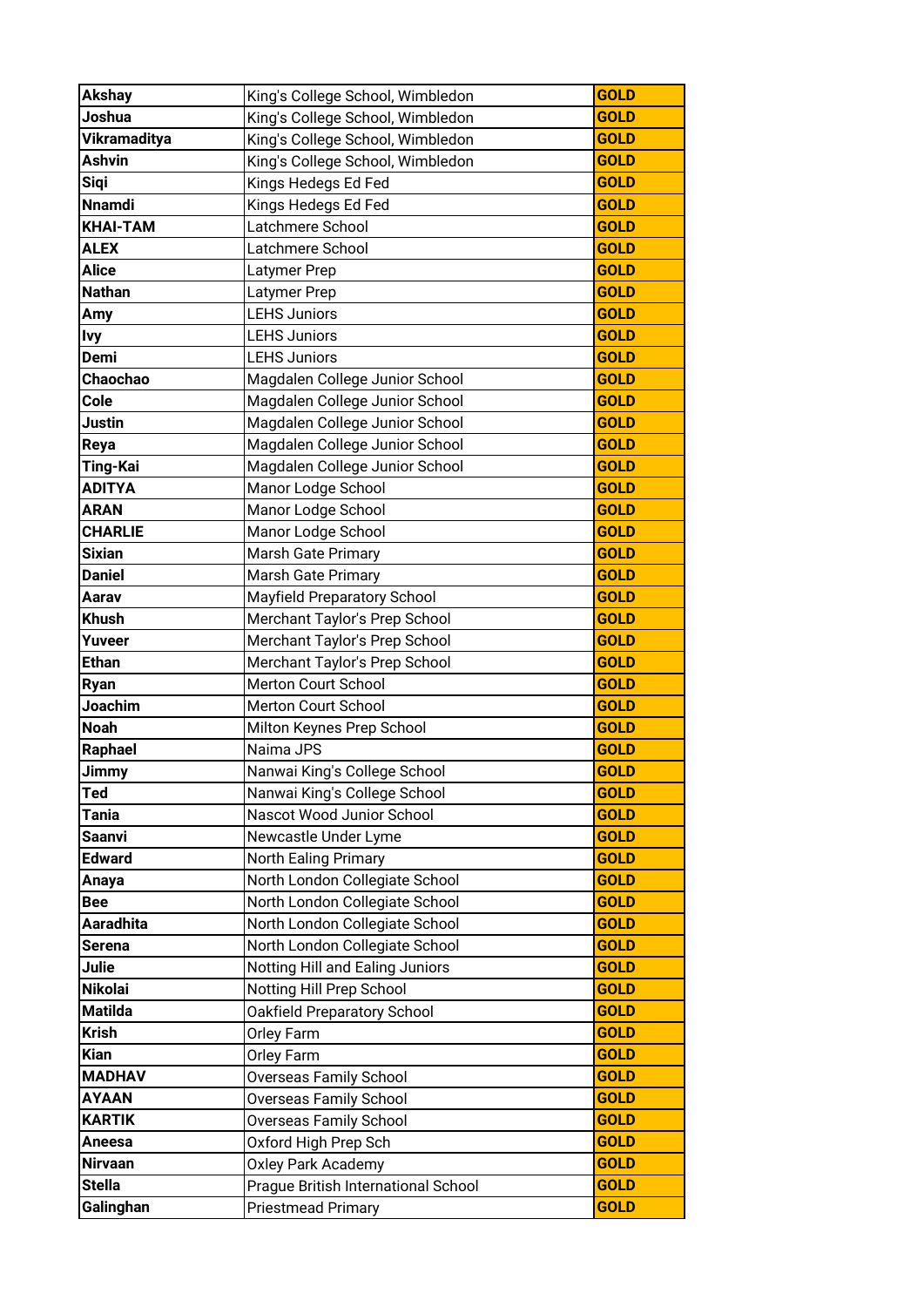| <b>Jennifer</b><br>Putney High School        | <b>GOLD</b>                                               |  |
|----------------------------------------------|-----------------------------------------------------------|--|
| <b>Amira</b><br>Putney High School           | <b>GOLD</b>                                               |  |
| <b>ERIK</b>                                  | Queen Edith Primary School<br><b>GOLD</b>                 |  |
| <b>Aurelia</b>                               | Queen's College Preparatory School<br><b>GOLD</b>         |  |
| <b>Amelie</b>                                | <b>GOLD</b><br>Queen's College Preparatory School         |  |
| Radwinter C of E Primary<br><b>Esme</b>      | <b>GOLD</b>                                               |  |
| <b>Edward</b><br>Ravenscourt Park School     | <b>GOLD</b>                                               |  |
| <b>Thomas</b><br>Ravenscourt Park School     | <b>GOLD</b>                                               |  |
| jiexi<br>Ravenscourt Park School             | <b>GOLD</b>                                               |  |
| <b>Hector</b><br>Ravenscourt Park School     | <b>GOLD</b>                                               |  |
| <b>Daisy</b><br>Ravenscourt Park School      | <b>GOLD</b>                                               |  |
| <b>Alice</b><br>Ravenscourt Park School      | <b>GOLD</b>                                               |  |
| Akshaj<br><b>Reddiford School</b>            | <b>GOLD</b>                                               |  |
| Haren<br><b>Reddiford School</b>             | <b>GOLD</b>                                               |  |
| <b>Mihika</b><br><b>Reddiford School</b>     | <b>GOLD</b>                                               |  |
| <b>Keshnika</b><br><b>Reddiford School</b>   | <b>GOLD</b>                                               |  |
| <b>Reddiford School</b><br><b>Kuldeep</b>    | <b>GOLD</b>                                               |  |
| <b>Reddiford School</b><br>Arya              | <b>GOLD</b>                                               |  |
| George<br>RGS The grange                     | <b>GOLD</b>                                               |  |
| <b>NATALIA</b><br>Rowan Preparatory School   | <b>GOLD</b>                                               |  |
| <b>AURELIA</b><br>Rowan Preparatory School   | <b>GOLD</b>                                               |  |
| <b>AMELIE</b><br>Rowan Preparatory School    | <b>GOLD</b>                                               |  |
| <b>AANYA</b><br>Rowan Preparatory School     | <b>GOLD</b>                                               |  |
| <b>Alex</b><br>Royal Grammar Prep            | <b>GOLD</b>                                               |  |
| Arjan<br>Ruckleigh                           | <b>GOLD</b>                                               |  |
| <b>Sanvihaa</b>                              | Rush Common Primary School<br><b>GOLD</b>                 |  |
| Lilly<br>Saint Christina's School            | <b>GOLD</b>                                               |  |
| <b>Miriam</b><br>Seaton House School         | <b>GOLD</b>                                               |  |
| <b>Amelia</b>                                | South Hampstead High School<br><b>GOLD</b>                |  |
| Leila                                        | <b>GOLD</b><br>South Hampstead High School                |  |
| <b>Siyul</b>                                 | St Andrews and St Marks Junior School<br><b>GOLD</b>      |  |
| <b>Sophie</b><br>St Bede's College Prep      | <b>GOLD</b>                                               |  |
| Tom<br>St Bede's College Prep                | <b>GOLD</b>                                               |  |
| St Bede's College Prep<br><b>Francesca</b>   | <b>GOLD</b>                                               |  |
| <b>Abigail</b><br>St Bede's College Prep     | <b>GOLD</b>                                               |  |
| St Bede's College Prep<br><b>Oscar</b>       | <b>GOLD</b>                                               |  |
| Sai<br>St Bernards Prep School               | <b>GOLD</b>                                               |  |
| St Bernards Prep School<br>Jayan             | <b>GOLD</b>                                               |  |
| St Bernards Prep School<br><b>Sahas</b>      | <b>GOLD</b>                                               |  |
| St Cedds<br>Hugo                             | <b>GOLD</b>                                               |  |
| <b>Philip</b><br>St Christopher's School     | <b>GOLD</b>                                               |  |
| <b>Megha</b><br>St Christopher's             | <b>GOLD</b>                                               |  |
| <b>Christopher</b>                           | <b>GOLD</b><br>St Columba's College Prep School           |  |
| St David's<br><b>Saaya</b>                   | <b>GOLD</b>                                               |  |
| Titus                                        | <b>GOLD</b><br>St Dunstan's, Cheam, C of E Primary School |  |
| <b>Atharva</b><br>St Edward's Prep           | <b>GOLD</b>                                               |  |
| lefan<br>St Edward's Prep                    | <b>GOLD</b>                                               |  |
| <b>Alice</b>                                 | St George's Junior School, Weybridge<br><b>GOLD</b>       |  |
| St James' RC Primary School<br><b>Eimear</b> |                                                           |  |
| <b>Willow</b>                                | <b>GOLD</b>                                               |  |
|                                              | <b>GOLD</b>                                               |  |
| <b>Alexandre</b><br>St James Prep            | St James' RC Primary School<br><b>GOLD</b>                |  |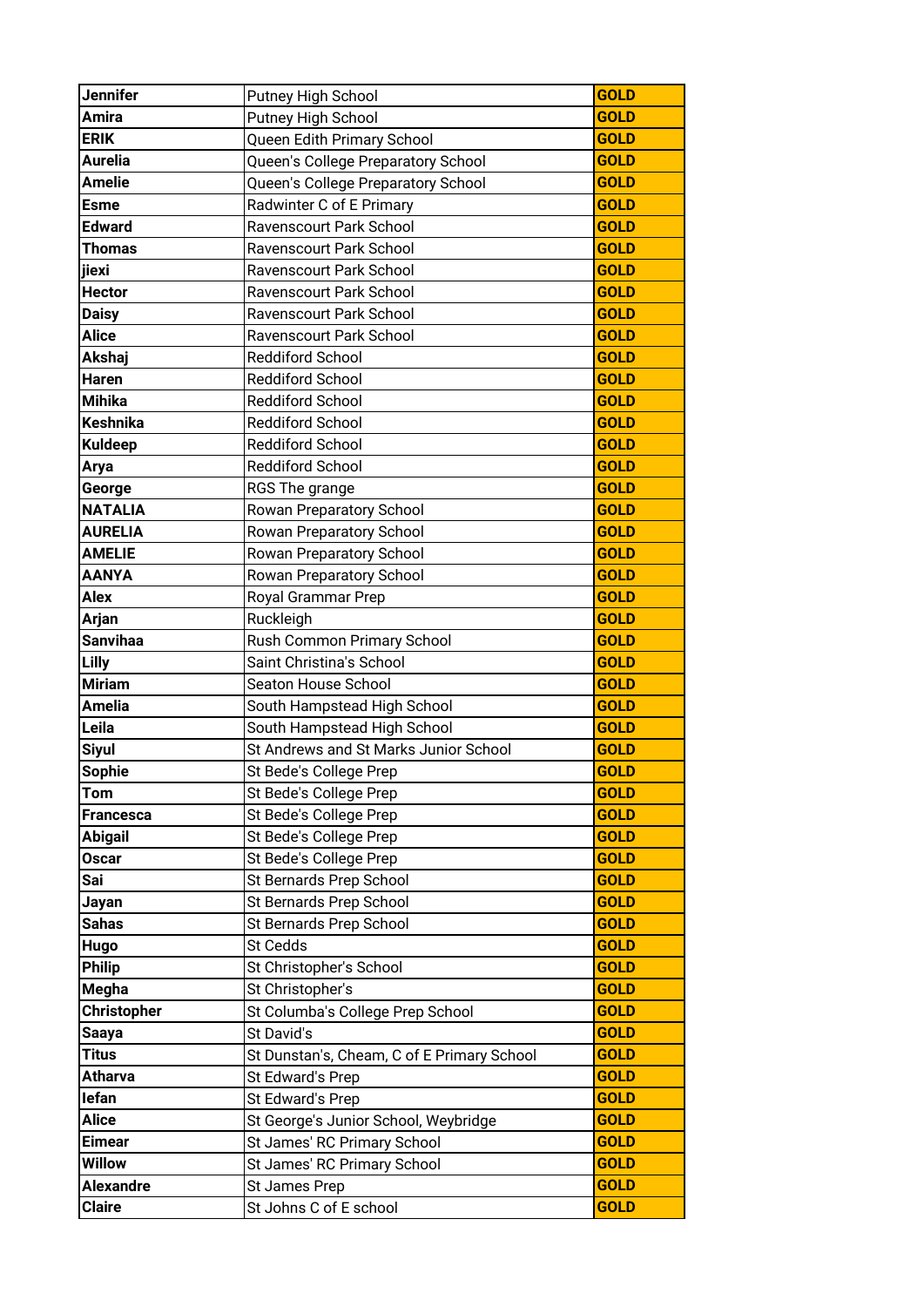| Zain             | St John's, Northwood                     | <b>GOLD</b> |
|------------------|------------------------------------------|-------------|
| Joshua           | St John's, Northwood                     | <b>GOLD</b> |
| <b>Darsh</b>     | St John's, Northwood                     | <b>GOLD</b> |
| <b>Krishan</b>   | St Joseph's Catholic Junior School       | <b>GOLD</b> |
| Aman             | St Martin's School                       | <b>GOLD</b> |
| <b>Erica</b>     | St Mary's CoE Primary School             | <b>GOLD</b> |
| Liam             | St Marys Primary School                  | <b>GOLD</b> |
| <b>Andrew</b>    | <b>St Marys Primary School</b>           | <b>GOLD</b> |
| <b>Matthew</b>   | <b>St Marys Primary School</b>           | <b>GOLD</b> |
| KAI              | St Marys Primary School                  | <b>GOLD</b> |
| Fay              | St Paul Catholic PS                      | <b>GOLD</b> |
| <b>Isabelle</b>  | <b>St Paul Catholic PS</b>               | <b>GOLD</b> |
| <b>Jacob</b>     | St Paul Catholic PS                      | <b>GOLD</b> |
| <b>Samuel</b>    | St Paul Catholic PS                      | <b>GOLD</b> |
| <b>Sophie</b>    | St Paul Catholic PS                      | <b>GOLD</b> |
| Tom              | St Paul Catholic PS                      | <b>GOLD</b> |
| <b>Caleb</b>     | St Paul Catholic PS                      | <b>GOLD</b> |
| <b>Sammy</b>     | <b>St Paul Catholic PS</b>               | <b>GOLD</b> |
| <b>LORCAN</b>    | St Paul's Cathedral School               | <b>GOLD</b> |
| <b>YICHENG</b>   | St Paul's Cathedral School               | <b>GOLD</b> |
| Yidong           | St Paul's Juniors                        | <b>GOLD</b> |
| <b>Tomohiro</b>  | St Paul's Juniors                        | <b>GOLD</b> |
| <b>Daniel</b>    | St Paul's Juniors                        | <b>GOLD</b> |
| <b>Vinushan</b>  | St Paul's Juniors                        | <b>GOLD</b> |
| <b>Matthew</b>   | St Paul's Juniors                        | <b>GOLD</b> |
| Alan             | St Paul's Juniors                        | <b>GOLD</b> |
| <b>Winston</b>   | St Paul's Juniors                        | <b>GOLD</b> |
| <b>Alex</b>      | St Paul's Juniors                        | <b>GOLD</b> |
| <b>Arran</b>     | St Paul's Juniors                        | <b>GOLD</b> |
| <b>Santi</b>     | St Paul's Juniors                        | <b>GOLD</b> |
| Sam              | St Paul's Juniors                        | <b>GOLD</b> |
| <b>Eisa</b>      | St Paul's Juniors                        | <b>GOLD</b> |
| Alex             | St Paul's Juniors                        | <b>GOLD</b> |
| <b>Kevin</b>     | St Paul's Juniors                        | <b>GOLD</b> |
| Ayan             | St Paul's Juniors                        | <b>GOLD</b> |
| George           | St Paul's Juniors                        | <b>GOLD</b> |
| alex             | st peters 8-13                           | <b>GOLD</b> |
| <b>Thomas</b>    | St Peter's C of E Primary School Farnham | <b>GOLD</b> |
| <b>SIDDHARTH</b> | St Piran's School                        | <b>GOLD</b> |
| <b>ANIRUDH</b>   | St Piran's School                        | <b>GOLD</b> |
| <b>DOMINIC</b>   | St Thomas's Catholic Primary School      | <b>GOLD</b> |
| <b>Neer</b>      | St. Anthony's School for Boys            | <b>GOLD</b> |
| Grayson          | St. Anthony's School for Boys            | <b>GOLD</b> |
| <b>Ikki</b>      | St. John's Prep School                   | <b>GOLD</b> |
| <b>Anushka</b>   | St.Stephens Primary School               | <b>GOLD</b> |
| Affan            | St.Stephens Primary School               | <b>GOLD</b> |
| <b>Devan</b>     | <b>Staines Preparatory School</b>        | <b>GOLD</b> |
| Avya             | <b>Staines Preparatory School</b>        | <b>GOLD</b> |
| <b>Eric</b>      | <b>Stamford Park Primary School</b>      | <b>GOLD</b> |
| <b>Benjamin</b>  | <b>Stroud School</b>                     | <b>GOLD</b> |
| <b>Surafel</b>   | St-Stephens Primary School               | <b>GOLD</b> |
| Fatema           | Summerfield School                       | <b>GOLD</b> |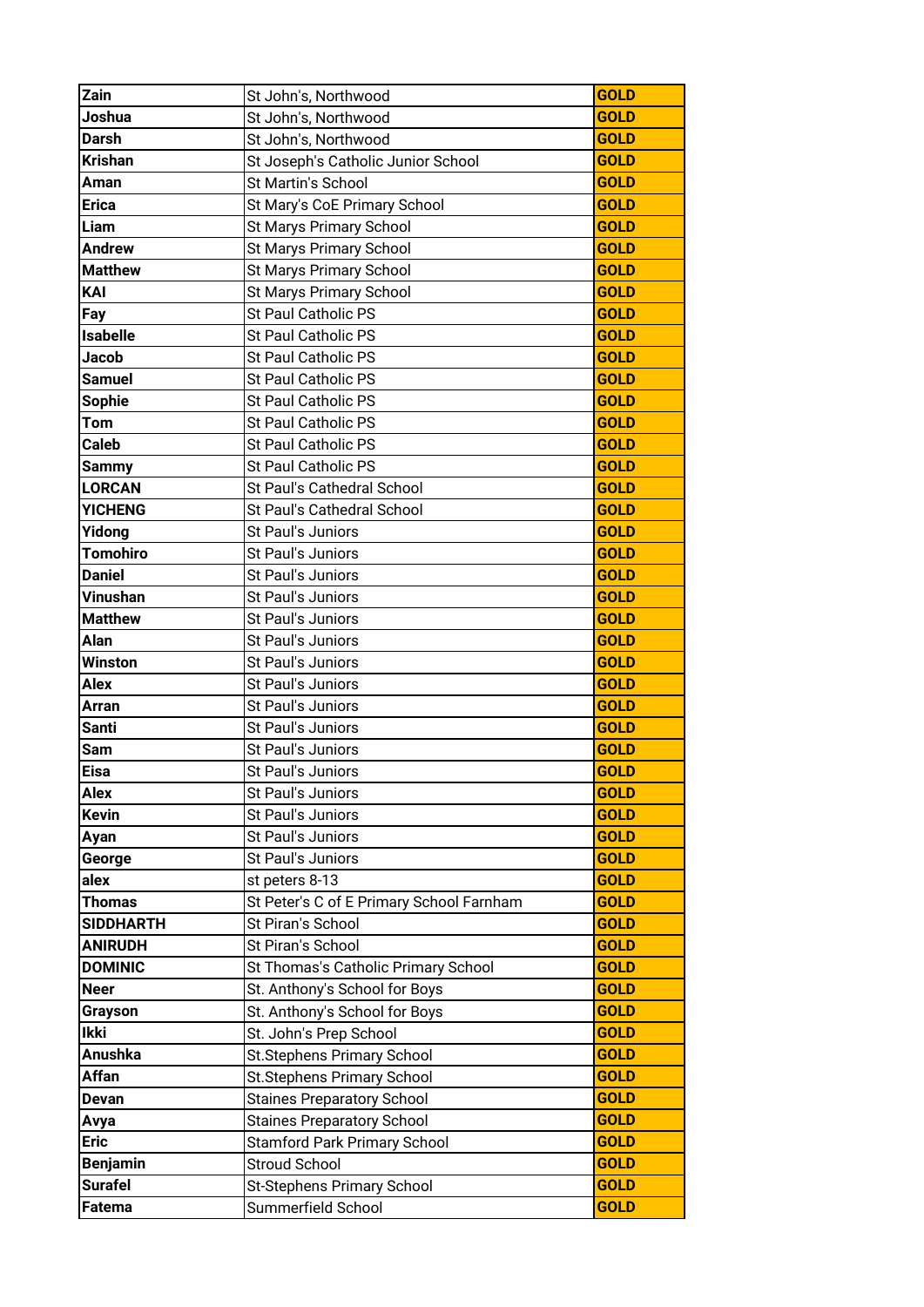| <b>Thomas</b>      | Surbiton High Boys Prep School                           | <b>GOLD</b>                |
|--------------------|----------------------------------------------------------|----------------------------|
| William            | Surbiton High Boys Prep School                           | <b>GOLD</b>                |
| <b>Lucas</b>       | Surbiton High Boys Prep School                           | <b>GOLD</b>                |
| Leo                | <b>Sussex House School</b>                               | <b>GOLD</b>                |
| <b>Finn</b>        | <b>Sussex House School</b>                               | <b>GOLD</b>                |
| Rayan              | <b>Sussex House School</b>                               | <b>GOLD</b>                |
| <b>Xander</b>      | <b>Sussex House School</b>                               | <b>GOLD</b>                |
| <b>Tang</b>        | <b>Sutton High School</b>                                | <b>GOLD</b>                |
| Haniya             | <b>Sutton High School</b>                                | <b>GOLD</b>                |
| <b>Adeline</b>     | <b>Tanglin Trust</b>                                     | <b>GOLD</b>                |
| <b>Purab</b>       | <b>Tanglin Trust</b>                                     | <b>GOLD</b>                |
| <b>Alexander</b>   | The Beacon School                                        | <b>GOLD</b>                |
| Jayden             | The Beacon School                                        | <b>GOLD</b>                |
| <b>Silas</b>       | The Blue Coat School                                     | <b>GOLD</b>                |
| <b>Esmee</b>       | The Blue Coat School                                     | <b>GOLD</b>                |
| Alex               | The British School in Tokyo                              | <b>GOLD</b>                |
| Louis              | The Glasgow Academy Prep School                          | <b>GOLD</b>                |
| <b>Dhruvan</b>     | The Gleddings Preparatory School                         | <b>GOLD</b>                |
| Jasper             | The Hall School                                          | <b>GOLD</b>                |
| <b>Max</b>         | The Hall School                                          | <b>GOLD</b>                |
| <b>Milan</b>       | The Hall School                                          | <b>GOLD</b>                |
| Ishaan             | The Hall School                                          | <b>GOLD</b>                |
| <b>Matthew</b>     | The Hall School                                          | <b>GOLD</b>                |
| <b>Noah</b>        | The Hall School                                          | <b>GOLD</b>                |
| <b>Aditey</b>      | The Hall School                                          | <b>GOLD</b>                |
| Luca               | The Hall School                                          | <b>GOLD</b>                |
| Dhruv              | The High School of Glasgow                               | <b>GOLD</b>                |
| James              | The Manchester Grammar Junior School                     | <b>GOLD</b>                |
| <b>William</b>     | The Manchester Grammar Junior School                     | <b>GOLD</b>                |
| <b>Kingsely</b>    | The Manchester Grammar Junior School                     | <b>GOLD</b>                |
| <b>Daniil</b>      | The New Beacon                                           | <b>GOLD</b>                |
| <b>Adrian</b>      | The New Beacon                                           | <b>GOLD</b>                |
| <b>Isabel</b>      | The Perse Prep                                           | <b>GOLD</b>                |
| <b>Kavin</b>       | The Perse Prep                                           | <b>GOLD</b>                |
| <b>James</b>       | The Perse Prep                                           | <b>GOLD</b>                |
| <b>Daniel</b>      |                                                          |                            |
|                    | The Perse Prep                                           | <b>GOLD</b>                |
| <b>Theodore</b>    | The Perse Prep                                           | <b>GOLD</b>                |
| <b>Felicity</b>    | The Perse School                                         | <b>GOLD</b>                |
| Lilly              | The Queen's CofE Primary                                 | <b>GOLD</b>                |
| <b>James</b>       | The Ryleys                                               | <b>GOLD</b>                |
| Joey               | The Ryleys                                               | <b>GOLD</b>                |
| <b>David</b>       | The Shrubbery School                                     | <b>GOLD</b>                |
| <b>Shriya</b>      | <b>Tower Hill Primary</b>                                | <b>GOLD</b>                |
| <b>Elysia</b>      | Twickenham Prep School                                   | <b>GOLD</b>                |
| Gunjan             | <b>Upton Primary School</b>                              | <b>GOLD</b>                |
| Alex               | Warren Road Primary School                               | <b>GOLD</b>                |
| Jianwei            | Warren Road Primary School                               | <b>GOLD</b>                |
| <b>Piriyan</b>     | Warren Road Primary School                               | <b>GOLD</b>                |
| <b>Bella</b>       | Warren Road Primary School                               | <b>GOLD</b>                |
| <b>Chetana</b>     | Warren Road Primary School                               | <b>GOLD</b>                |
| Victoria<br>Tashvi | Warren Road Primary School<br>Warren Road Primary School | <b>GOLD</b><br><b>GOLD</b> |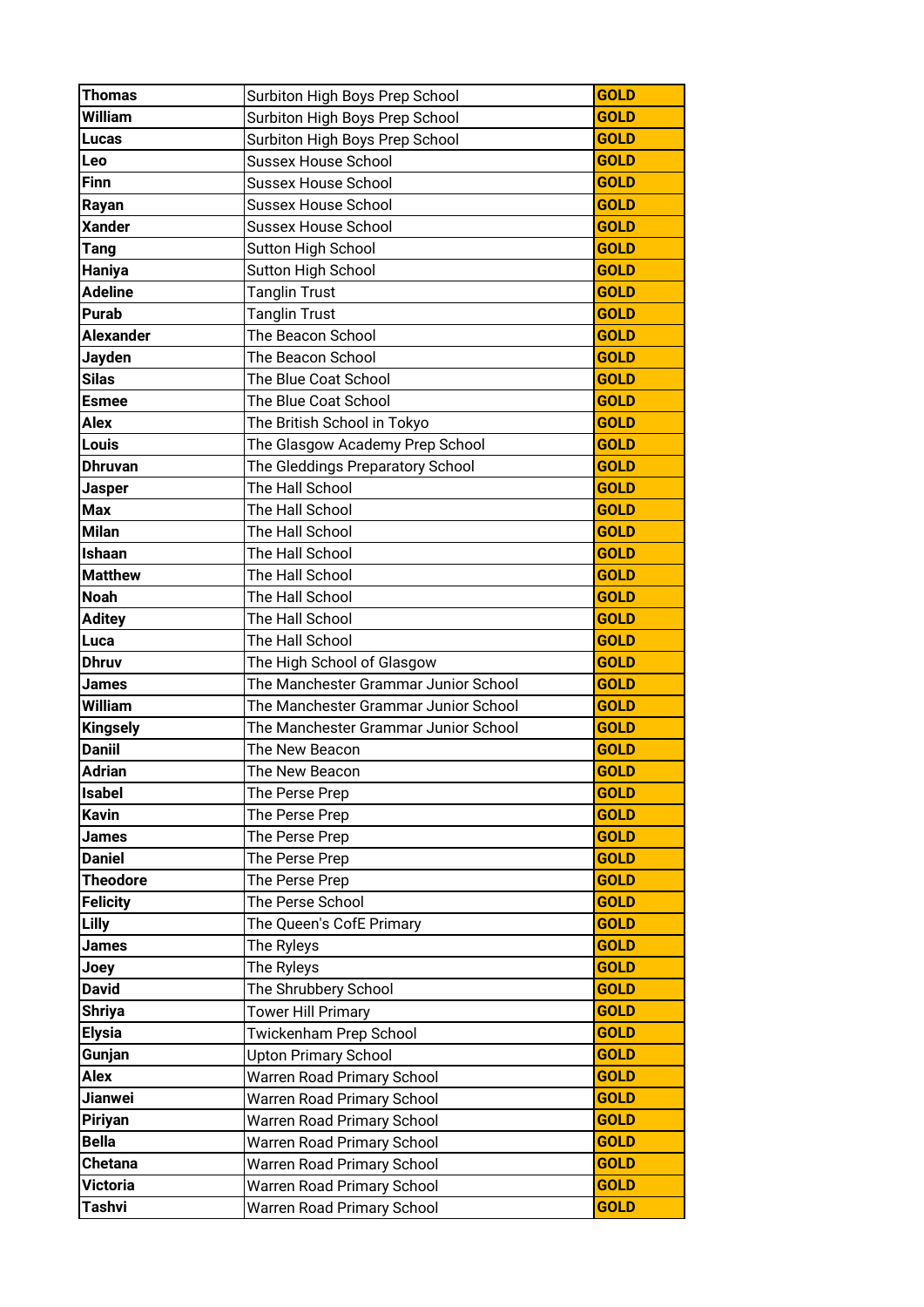| George                      | Warren Road Primary School                           | <b>GOLD</b>                |
|-----------------------------|------------------------------------------------------|----------------------------|
| Mia                         | Warren Road Primary School                           | <b>GOLD</b>                |
| <b>Ethan</b>                | Warren Road Primary School                           | <b>GOLD</b>                |
| <b>Andy</b>                 | Clifton College Prep School                          | <b>GOLD</b>                |
| <b>Isaac</b>                | <b>West House School</b>                             | <b>GOLD</b>                |
| <b>PRIYANKA</b>             | West Lodge                                           | <b>GOLD</b>                |
| <b>LINO</b>                 | West Lodge                                           | <b>GOLD</b>                |
| <b>SIYANA</b>               | West Lodge                                           | <b>GOLD</b>                |
| <b>Benjamin</b>             | <b>Westbourne Primary School</b>                     | <b>GOLD</b>                |
| <b>Erin</b>                 | <b>Westbourne Primary School</b>                     | <b>GOLD</b>                |
| Angela                      | <b>Westbourne Primary School</b>                     | <b>GOLD</b>                |
| <b>Mack</b>                 | <b>Westbrook Hay School</b>                          | <b>GOLD</b>                |
| Jonas                       | Westminster Under School                             | <b>GOLD</b>                |
|                             | Westminster Under School                             | <b>GOLD</b>                |
| Rayan<br>John               | Westminster Under School                             | <b>GOLD</b>                |
|                             |                                                      | <b>GOLD</b>                |
| <b>Smaran</b>               | Westminster Under School                             | <b>GOLD</b>                |
| William                     | Westminster Under School                             |                            |
| <b>Brian</b>                | Westminster Under School<br>Westminster Under School | <b>GOLD</b><br><b>GOLD</b> |
| <b>Matvey</b>               |                                                      |                            |
| <b>Neal</b><br><b>Keita</b> | Westminster Under School                             | <b>GOLD</b>                |
|                             | Westminster Under School                             | <b>GOLD</b>                |
| <b>Alexander</b>            | Westminster Under School                             | <b>GOLD</b>                |
| <b>Valdemar</b>             | Westminster Under School                             | <b>GOLD</b>                |
| Grayson                     | Westminster Under School                             | <b>GOLD</b>                |
| <b>Ivo</b>                  | Westminster Under School                             | <b>GOLD</b>                |
| <b>Maximus</b>              | Westminster Under School                             | <b>GOLD</b>                |
| <b>William</b>              | Westminster Under School                             | <b>GOLD</b>                |
| <b>Matt</b>                 | Westminster Under School                             | <b>GOLD</b>                |
| <b>Charles</b>              | Westminster Under School                             | <b>GOLD</b>                |
| <b>Evelyn</b>               | <b>Westville House School</b>                        | <b>GOLD</b>                |
| Parth                       | Whitchurch Primary School                            | <b>GOLD</b>                |
| <b>Bharath</b>              | <b>Whitchurch Primary School</b>                     | <b>GOLD</b>                |
| <b>Vaylan</b>               | Whitchurch Primary School                            | <b>GOLD</b>                |
| <b>Samuel</b>               | <b>Wigton Moor Primary School</b>                    | <b>GOLD</b>                |
| Anna                        | William Ransom Primary School                        | <b>GOLD</b>                |
| Vihaan                      | Winnersh Primary School                              | <b>GOLD</b>                |
| <b>Devishi</b>              | <b>Winnersh Primary School</b>                       | <b>GOLD</b>                |
| Pia                         | Withington Girls Sch                                 | <b>GOLD</b>                |
| Azra                        | Withington Girls Sch                                 | <b>GOLD</b>                |
| Aarnay                      | <b>Woodcote Primary School</b>                       | <b>GOLD</b>                |
| <b>Anmol</b>                | <b>Woodcroft Primary School</b>                      | <b>GOLD</b>                |
| Akshya                      | Woodford Green Prep School                           | <b>GOLD</b>                |
| <b>Anishan</b>              | Yateley Manor School                                 | <b>GOLD</b>                |
| <b>Esther</b>               | <b>Yateley Manor School</b>                          | <b>GOLD</b>                |
| Jayden                      | Abingdon Prep                                        | <b>SILVER</b>              |
| Louis                       | Abingdon Prep                                        | <b>SILVER</b>              |
| Joe                         | Abingdon Prep                                        | <b>SILVER</b>              |
| <b>Albert</b>               | Abingdon Prep                                        | <b>SILVER</b>              |
| Joel                        | Albyn Sch                                            | <b>SILVER</b>              |
| <b>Ewen</b>                 | Albyn Sch                                            | <b>SILVER</b>              |
| <b>Xavier</b>               | Aldro School                                         | <b>SILVER</b>              |
| Ignacio                     | All Hallows Prep School                              | <b>SILVER</b>              |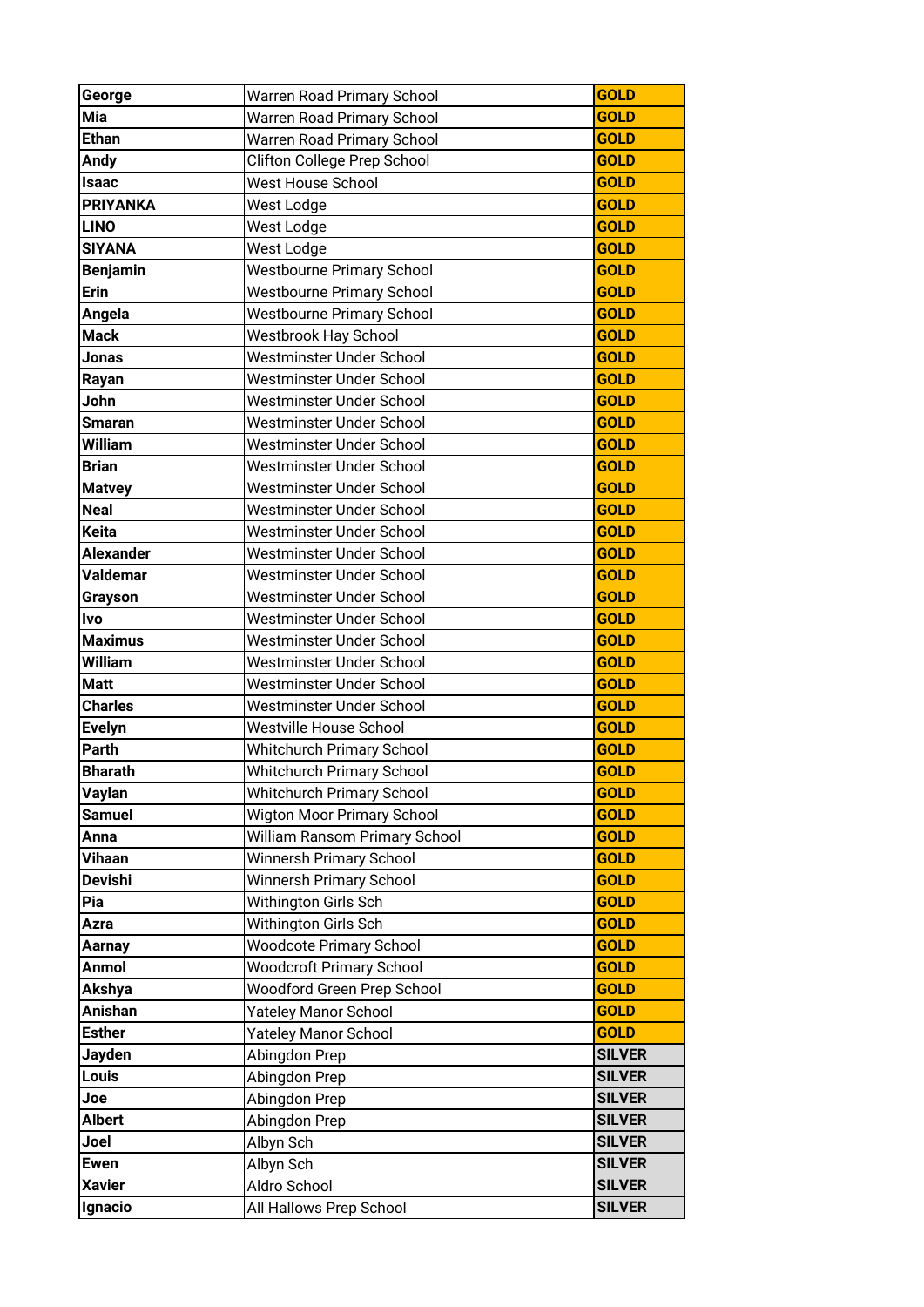| <b>Stefan</b>    | All Saints C of E Primary                              | <b>SILVER</b> |
|------------------|--------------------------------------------------------|---------------|
| Ted              | All Saints C of E Primary                              | <b>SILVER</b> |
| Yiwen            | Alleyn's Junior School                                 | <b>SILVER</b> |
| <b>Adem</b>      | Alleyn's Junior School                                 | <b>SILVER</b> |
| <b>Alex</b>      | Alleyn's Junior School                                 | <b>SILVER</b> |
| <b>Rishi</b>     | Alleyn's Junior School                                 | <b>SILVER</b> |
| <b>Tobias</b>    | Alleyn's Junior School                                 | <b>SILVER</b> |
| <b>Elsa</b>      | Alleyn's Junior School                                 | <b>SILVER</b> |
| Yifan            | Alleyn's Junior School                                 | <b>SILVER</b> |
| Lars             | Alleyn's Junior School                                 | <b>SILVER</b> |
| Leonce           | Alleyn's Junior School                                 | <b>SILVER</b> |
| <b>Swara</b>     | Alpha Preparatory School                               | <b>SILVER</b> |
| <b>Sita</b>      | Alpha Preparatory School                               | <b>SILVER</b> |
| Louisa           | <b>Ardingly College</b>                                | <b>SILVER</b> |
| <b>Charlotte</b> | Ardleigh Green                                         | <b>SILVER</b> |
| Eva              | Ashgrove                                               | <b>SILVER</b> |
| <b>Hieu</b>      | Aston Fields Middle School                             | <b>SILVER</b> |
| Landon           | Ayscoughfee Hall School                                | <b>SILVER</b> |
| Anay             | <b>Bablake Junior School</b>                           | <b>SILVER</b> |
| <b>Adrian</b>    | <b>Balgowan Primary School</b>                         | <b>SILVER</b> |
| <b>Adam</b>      | <b>Bancroft's Prep</b>                                 | <b>SILVER</b> |
| Rian             | <b>Bancroft's Prep</b>                                 | <b>SILVER</b> |
| <b>Sayyid</b>    | <b>Bancroft's Prep</b>                                 | <b>SILVER</b> |
| Ayan             | <b>Bancroft's Prep</b>                                 | <b>SILVER</b> |
| <b>Arhan</b>     | <b>Bancroft's Prep</b>                                 | <b>SILVER</b> |
| <b>Sienna</b>    | <b>Bancroft's Prep</b>                                 | <b>SILVER</b> |
| Jago             | <b>Bancroft's Prep</b>                                 | <b>SILVER</b> |
| Varsha           | <b>Bandon Hill Meadow Field</b>                        | <b>SILVER</b> |
| <b>Alex</b>      | <b>Banstead Prep School</b>                            | <b>SILVER</b> |
| <b>Krish</b>     | <b>Banstead Prep School</b>                            | <b>SILVER</b> |
| <b>Devin</b>     | <b>Banstead Prep School</b>                            | <b>SILVER</b> |
| <b>Dibyam</b>    | <b>Barham Primary School</b>                           | <b>SILVER</b> |
| Yaksh            | <b>Barham Primary School</b>                           | <b>SILVER</b> |
| <b>Ned</b>       | Bedford Modern School                                  | <b>SILVER</b> |
| <b>MAX</b>       | <b>Berkhamsted Prep</b>                                | <b>SILVER</b> |
| <b>Eshaan</b>    | <b>Bickley Park School</b>                             | <b>SILVER</b> |
| Yuvan            | <b>Bickley Park School</b>                             | <b>SILVER</b> |
| <b>Rafael</b>    | <b>Bickley Park School</b>                             | <b>SILVER</b> |
| Justin           | <b>Bickley Park School</b>                             | <b>SILVER</b> |
| <b>Christian</b> | <b>Bickley Park School</b>                             | <b>SILVER</b> |
| <b>Kian</b>      | <b>Bickley Park School</b>                             | <b>SILVER</b> |
| <b>Erin</b>      | <b>Bilton CE Junior School</b>                         | <b>SILVER</b> |
| Ruqaiya          | <b>Bilton CE Junior School</b>                         | <b>SILVER</b> |
| <b>Aditya</b>    | <b>BISB - British International School of Brussels</b> | <b>SILVER</b> |
| <b>Trishan</b>   | <b>BISB - British International School of Brussels</b> | <b>SILVER</b> |
| <b>Jakub</b>     | <b>Bishop's Stortford College</b>                      | <b>SILVER</b> |
| <b>Charles</b>   | <b>Bishopsgate Sch</b>                                 | <b>SILVER</b> |
| <b>Sophia</b>    | <b>Blackheath Prep</b>                                 | <b>SILVER</b> |
| <b>Emma</b>      | <b>Blackheath Prep</b>                                 | <b>SILVER</b> |
| <b>Flynn</b>     | <b>Blackheath Prep</b>                                 | <b>SILVER</b> |
| <b>Martha</b>    | <b>Blackheath Prep</b>                                 | <b>SILVER</b> |
| <b>Dulcie</b>    | <b>Bledlow Ridge</b>                                   | <b>SILVER</b> |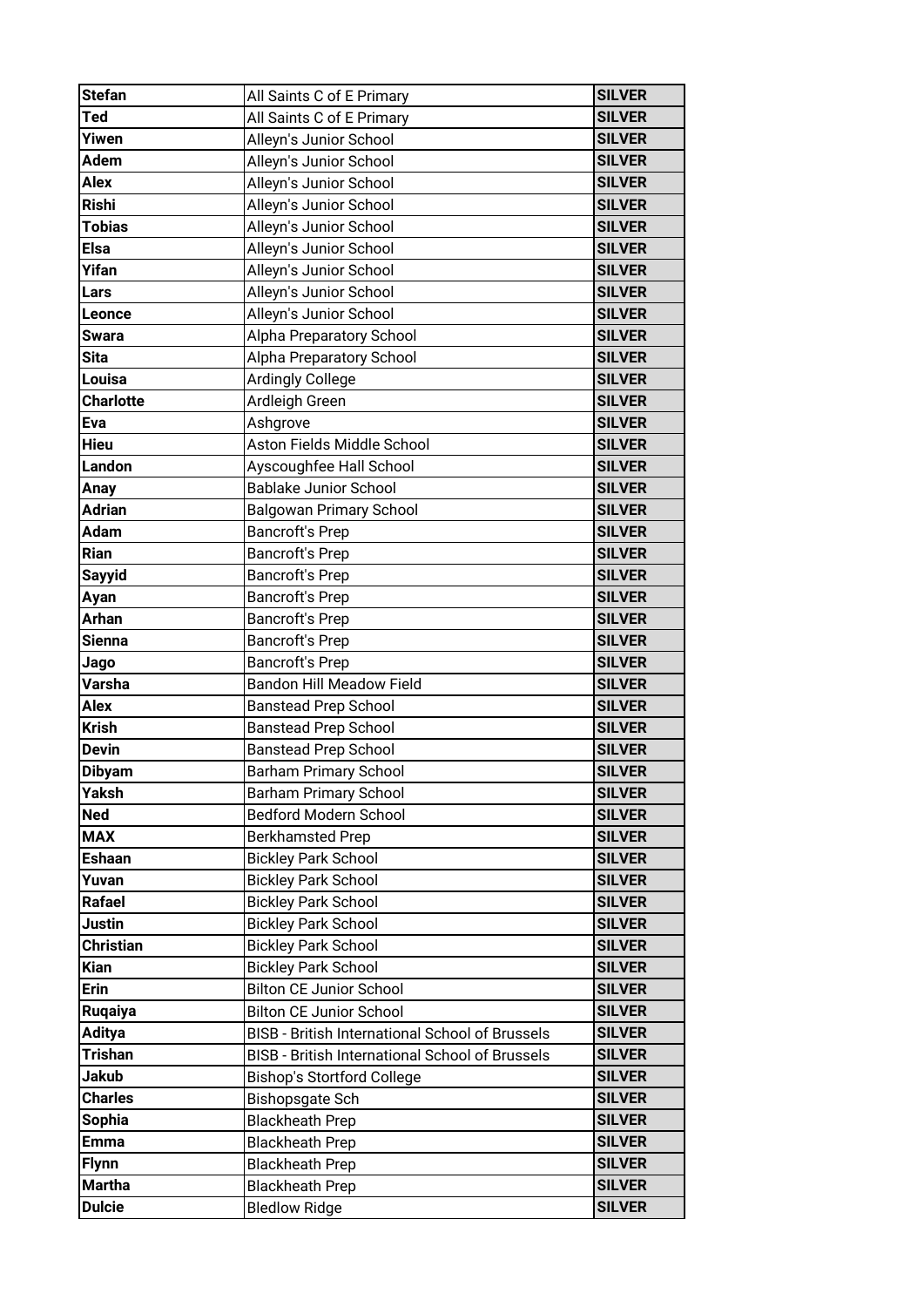| <b>Sofia</b>    | <b>Bolton School Junior Girls</b>         | <b>SILVER</b> |
|-----------------|-------------------------------------------|---------------|
| Freya           | <b>Brentwood Preparatory School</b>       | <b>SILVER</b> |
| <b>Caitlin</b>  | <b>Brentwood Preparatory School</b>       | <b>SILVER</b> |
| <b>Aditya</b>   | <b>Brentwood Preparatory School</b>       | <b>SILVER</b> |
| Lucy            | <b>Bridgetown Primary School</b>          | <b>SILVER</b> |
| <b>Harry</b>    | <b>Bridgetown Primary School</b>          | <b>SILVER</b> |
| Jovun           | <b>Bridgetown Primary School</b>          | <b>SILVER</b> |
| Jessica         | <b>Brighton College Prep School</b>       | <b>SILVER</b> |
| <b>Lucas</b>    | <b>Bristol Grammar</b>                    | <b>SILVER</b> |
| Assad           | <b>Broadheath Primary School</b>          | <b>SILVER</b> |
| Ramkiran        | <b>Broadheath Primary School</b>          | <b>SILVER</b> |
| <b>VARHISHT</b> | <b>Brooklands Farm Primary School</b>     | <b>SILVER</b> |
| <b>Matthew</b>  | <b>Broughton Manor Preparatory School</b> | <b>SILVER</b> |
| <b>Maher</b>    | <b>Broughton Manor Preparatory School</b> | <b>SILVER</b> |
| <b>ADAM</b>     | <b>Buckingham Prep School</b>             | <b>SILVER</b> |
| <b>ARYAN</b>    | <b>Buckingham Prep School</b>             | <b>SILVER</b> |
| <b>HASSAN</b>   | <b>Buckingham Prep School</b>             | <b>SILVER</b> |
| <b>Matilda</b>  | <b>Bute House Prep</b>                    | <b>SILVER</b> |
| <b>Isabel</b>   | <b>Bute House Prep</b>                    | <b>SILVER</b> |
| <b>Rachel</b>   | <b>Bute House Prep</b>                    | <b>SILVER</b> |
| <b>Sofia</b>    | <b>Bute House Prep</b>                    | <b>SILVER</b> |
| <b>Daria</b>    | <b>Bute House Prep</b>                    | <b>SILVER</b> |
| Calista         | <b>Bute House Prep</b>                    | <b>SILVER</b> |
| <b>Chloe</b>    | <b>Bute House Prep</b>                    | <b>SILVER</b> |
| <b>Selin</b>    | <b>Bute House Prep</b>                    | <b>SILVER</b> |
| Imogen          | <b>Bute House Prep</b>                    | <b>SILVER</b> |
| <b>Emma</b>     | <b>Bute House Prep</b>                    | <b>SILVER</b> |
| <b>Clemence</b> | <b>Bute House Prep</b>                    | <b>SILVER</b> |
| Petra           | <b>Bute House Prep</b>                    | <b>SILVER</b> |
| Selina          | <b>Bute House Prep</b>                    | <b>SILVER</b> |
| <b>Beatrice</b> | <b>Bute House Prep</b>                    | <b>SILVER</b> |
| Anoushka        | <b>Bute House Prep</b>                    | <b>SILVER</b> |
| <b>Emma</b>     | <b>Bute House Prep</b>                    | <b>SILVER</b> |
| Helena          | <b>Bute House Prep</b>                    | <b>SILVER</b> |
| <b>Annabel</b>  | <b>Bute House Prep</b>                    | <b>SILVER</b> |
| <b>Ines</b>     | <b>Bute House Prep</b>                    | <b>SILVER</b> |
| <b>Amelie</b>   | <b>Bute House Prep</b>                    | <b>SILVER</b> |
| <b>Lily</b>     | <b>Bute House Prep</b>                    | <b>SILVER</b> |
| Akshaj          | <b>Butlers court</b>                      | <b>SILVER</b> |
| <b>NATASHA</b>  | cargilfield school                        | <b>SILVER</b> |
| <b>JOSEPH</b>   | cargilfield school                        | <b>SILVER</b> |
| <b>PADDY</b>    | cargilfield school                        | <b>SILVER</b> |
| Adam            | Carleton House Prep                       | <b>SILVER</b> |
| <b>Scarlett</b> | <b>Carleton House Prep</b>                | <b>SILVER</b> |
| Aaran           | Carleton House Prep                       | <b>SILVER</b> |
| <b>RYAN</b>     | Caroline Haslett Primary School           | <b>SILVER</b> |
| Ranier          | Castle Court School                       | <b>SILVER</b> |
| <b>Aidan</b>    | Castle Court School                       | <b>SILVER</b> |
| <b>Jayden</b>   | Caversham Preparatory School              | <b>SILVER</b> |
| <b>LIAM</b>     | Caversham Primary School                  | <b>SILVER</b> |
| <b>JOEL</b>     | Caversham Primary School                  | <b>SILVER</b> |
| <b>JACOB</b>    | Caversham Primary School                  | <b>SILVER</b> |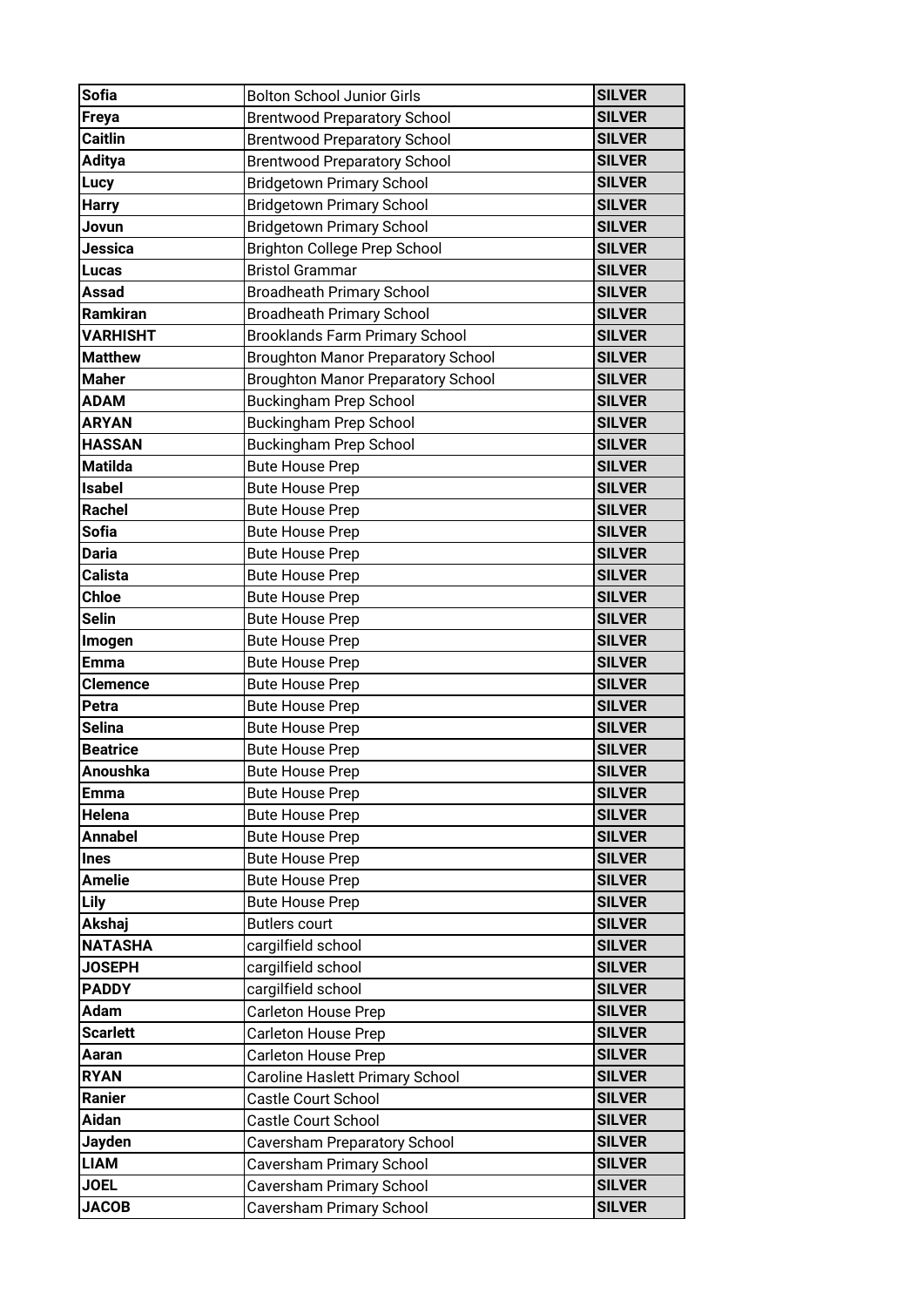| <b>TANMAYI</b>   | CHADWELL PRIMARY SCHOOL                     | <b>SILVER</b> |
|------------------|---------------------------------------------|---------------|
| <b>Elara</b>     | Chafyn Grove School                         | <b>SILVER</b> |
| Steven           | Chalfont St Peter Church of England Academy | <b>SILVER</b> |
| <b>Maximus</b>   | <b>Chandlings Prep</b>                      | <b>SILVER</b> |
| <b>Sammy</b>     | <b>Chandlings Prep</b>                      | <b>SILVER</b> |
| <b>KITTY</b>     | CHARLOTTE HOUSE PREP SCHOOL                 | <b>SILVER</b> |
| <b>AILSA</b>     | CHARLOTTE HOUSE PREP SCHOOL                 | <b>SILVER</b> |
| <b>Daniel</b>    | <b>Charlton Primary School</b>              | <b>SILVER</b> |
| Jai              | <b>Chase Bridge Primary School</b>          | <b>SILVER</b> |
| <b>Benjamin</b>  | Chase Bridge Primary School                 | <b>SILVER</b> |
| <b>Eshaan</b>    | <b>Cheadle Hulme School</b>                 | <b>SILVER</b> |
| <b>Freddie</b>   | <b>Chepstow House School</b>                | <b>SILVER</b> |
| <b>SOPHIE</b>    | <b>Chesham Preparatory School</b>           | <b>SILVER</b> |
| <b>BEATRICE</b>  | <b>Chesham Preparatory School</b>           | <b>SILVER</b> |
| <b>ANISH</b>     | <b>Chesham Preparatory School</b>           | <b>SILVER</b> |
| <b>Sadie</b>     | <b>Chiswick &amp; Bedford Park</b>          | <b>SILVER</b> |
| <b>Emily</b>     | <b>Chiswick &amp; Bedford Park</b>          | <b>SILVER</b> |
| <b>Sophia</b>    | <b>Chiswick &amp; Bedford Park</b>          | <b>SILVER</b> |
| <b>Ben</b>       | Christchurch Junior School                  | <b>SILVER</b> |
| Vidyuth          | Christchurch Primary School                 | <b>SILVER</b> |
| Adam             | <b>Christchurch Primary School</b>          | <b>SILVER</b> |
| <b>Syed</b>      | Christchurch Primary School                 | <b>SILVER</b> |
| <b>Emilia</b>    | Churchers College Junior School             | <b>SILVER</b> |
| <b>Oliver</b>    | City of London Freemen's School             | <b>SILVER</b> |
| <b>Alexandra</b> | City of London Sch for Girls                | <b>SILVER</b> |
| Jia              | City of London Sch for Girls                | <b>SILVER</b> |
| Persephone       | City of London Sch for Girls                | <b>SILVER</b> |
| Jia              | City of London Sch for Girls                | <b>SILVER</b> |
| <b>Charlie</b>   | <b>Clarence House</b>                       | <b>SILVER</b> |
| <b>Rochik</b>    | <b>Clarendon Primary School</b>             | <b>SILVER</b> |
| <b>Matias</b>    | Cognita Hastings                            | <b>SILVER</b> |
| <b>Sachit</b>    | Cognita Hastings                            | <b>SILVER</b> |
| <b>Alexandra</b> | <b>Connaught House School</b>               | <b>SILVER</b> |
| <b>Riddhi</b>    | <b>Connaught House School</b>               | <b>SILVER</b> |
| <b>Chaewon</b>   | Cranleigh                                   | <b>SILVER</b> |
| Joshua           | Cranleigh Prep School                       | <b>SILVER</b> |
| <b>Matteo</b>    | Crosfields                                  | <b>SILVER</b> |
| <b>Matthew</b>   | Crown House School                          | <b>SILVER</b> |
| <b>Hugo</b>      | Crown House School                          | <b>SILVER</b> |
| <b>Kaweng</b>    | Croydon High Junior School                  | <b>SILVER</b> |
| Zia              | Croydon High Junior School                  | <b>SILVER</b> |
| Aarushjyoti      | <b>Cumnor House Boys</b>                    | <b>SILVER</b> |
| <b>Jayden</b>    | <b>Cumnor House Boys</b>                    | <b>SILVER</b> |
| <b>Xiaoran</b>   | <b>Cumnor House Boys</b>                    | <b>SILVER</b> |
| <b>Oliver</b>    | <b>Cumnor House Boys</b>                    | <b>SILVER</b> |
| <b>Farheen</b>   | Cunningham Hill Junior                      | <b>SILVER</b> |
| <b>Freddie</b>   | Cunningham Hill Junior                      | <b>SILVER</b> |
| <b>Elliott</b>   | Dame Allan's Junior School                  | <b>SILVER</b> |
| <b>LEO</b>       | Danes Hill School                           | <b>SILVER</b> |
| <b>CICI</b>      | Danes Hill School                           | <b>SILVER</b> |
| <b>HAJUN</b>     | Danes Hill School                           | <b>SILVER</b> |
| <b>BARNEY</b>    | Danes Hill School                           | <b>SILVER</b> |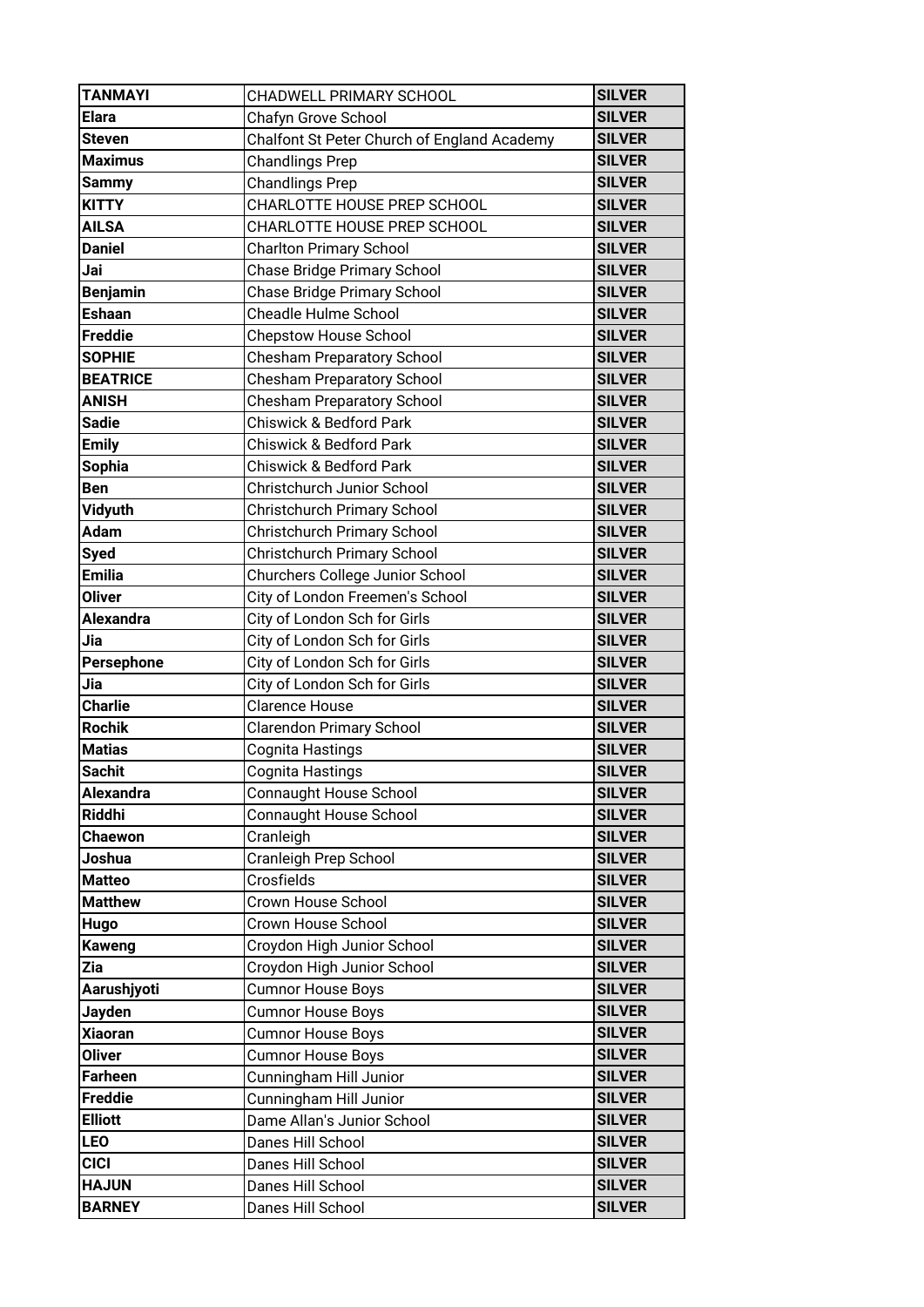| George           | Davenies                          | <b>SILVER</b> |
|------------------|-----------------------------------|---------------|
| Thomas           | Davenies                          | <b>SILVER</b> |
| Sam              | Dawn Ryan                         | <b>SILVER</b> |
| <b>Samuel</b>    | Dean Close Prep School            | <b>SILVER</b> |
| <b>Tamara</b>    | Devonshire House Prep School      | <b>SILVER</b> |
| <b>Arjun</b>     | Devonshire House Prep School      | <b>SILVER</b> |
| Georgia          | Devonshire House Prep School      | <b>SILVER</b> |
| Anna             | Devonshire House Prep School      | <b>SILVER</b> |
| Joshua           | Donhead Preparatory School        | <b>SILVER</b> |
| <b>Dhruv</b>     | <b>Donhead Preparatory School</b> | <b>SILVER</b> |
| <b>Mateo</b>     | Donhead Preparatory School        | <b>SILVER</b> |
| Christian        | Donhead Preparatory School        | <b>SILVER</b> |
| <b>Harry</b>     | <b>Donhead Preparatory School</b> | <b>SILVER</b> |
| <b>Bretton</b>   | Donhead Preparatory School        | <b>SILVER</b> |
| <b>Myra</b>      | Dorchester Primary School         | <b>SILVER</b> |
| <b>Oscar</b>     | Downsway Primary School           | <b>SILVER</b> |
| <b>Nabil</b>     | Dragon School                     | <b>SILVER</b> |
| Ei               | Dragon School                     | <b>SILVER</b> |
| <b>Harry</b>     | Dragon School                     | <b>SILVER</b> |
| <b>Eleanor</b>   | Dragon School                     | <b>SILVER</b> |
| <b>Alienor</b>   | Dragon School                     | <b>SILVER</b> |
| Joel             | Dragon School                     | <b>SILVER</b> |
| <b>SEBASTIAN</b> | Dulwich College Junior School     | <b>SILVER</b> |
| <b>AIDEN</b>     | Dulwich College Junior School     | <b>SILVER</b> |
| <b>ORFEAS</b>    | Dulwich College Junior School     | <b>SILVER</b> |
| <b>MARTIN</b>    | Dulwich College Junior School     | <b>SILVER</b> |
| <b>AARAV</b>     | Dulwich College Junior School     | <b>SILVER</b> |
| <b>Eric</b>      | Dulwich College singapore         | <b>SILVER</b> |
| <b>Nived</b>     | Dulwich College singapore         | <b>SILVER</b> |
| Jacob            | Dulwich College singapore         | <b>SILVER</b> |
| Hana             | Dulwich College singapore         | <b>SILVER</b> |
| <b>Rishi</b>     | Dulwich College singapore         | <b>SILVER</b> |
| Rohan            | Dulwich College singapore         | <b>SILVER</b> |
| Tristan          | Dulwich College singapore         | <b>SILVER</b> |
| <b>Zachary</b>   | Dulwich College singapore         | <b>SILVER</b> |
| Thomas           | Dulwich Prep London               | <b>SILVER</b> |
| Simon            | Dulwich Prep London               | <b>SILVER</b> |
| Jack             | Dulwich Prep London               | <b>SILVER</b> |
| <b>Nikhil</b>    | Dulwich Prep London               | <b>SILVER</b> |
| <b>Nehal</b>     | Earls Hall Primary School         | <b>SILVER</b> |
| Fatimah-Zahra    | Eastcourt Independent School      | <b>SILVER</b> |
| <b>Mathushan</b> | Eastcourt Independent School      | <b>SILVER</b> |
| Rasleen          | Eastcourt Independent School      | <b>SILVER</b> |
| Sila             | Eastcourt Independent School      | <b>SILVER</b> |
| <b>Edward</b>    | Eaton House the Manor Prep School | <b>SILVER</b> |
| <b>Idhant</b>    | Eaton House the Manor Prep School | <b>SILVER</b> |
| Louie            | Eaton House the Manor Prep School | <b>SILVER</b> |
| Alois            | Eaton House the Manor Prep School | <b>SILVER</b> |
| <b>Oliver</b>    | Eaton House the Manor Prep School | <b>SILVER</b> |
| <b>Risha</b>     | <b>Edgbaston High School</b>      | <b>SILVER</b> |
| Amanda           | <b>Edgbaston High School</b>      | <b>SILVER</b> |
| <b>ROBERT</b>    | <b>Edge Grove</b>                 | <b>SILVER</b> |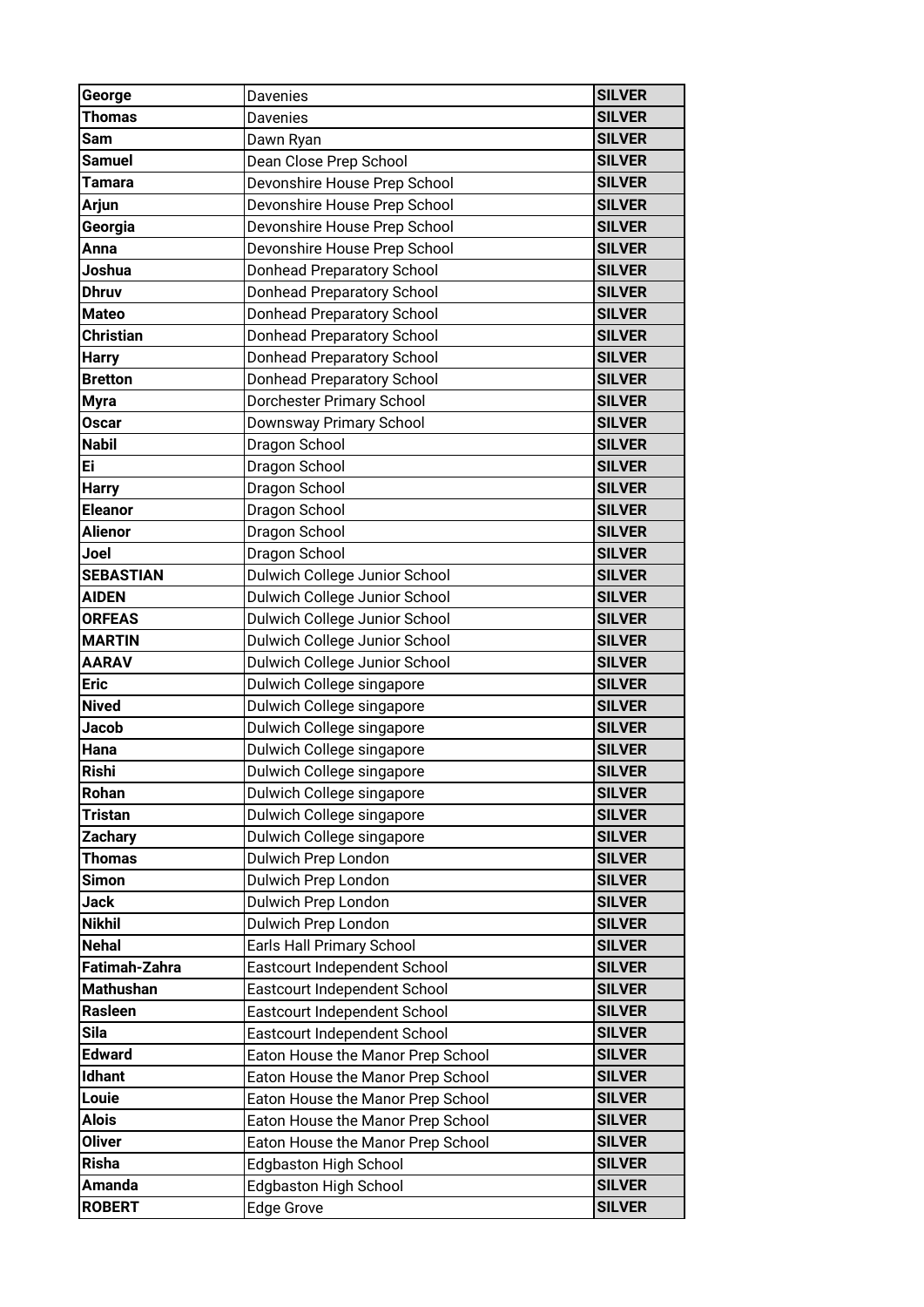| <b>YOUSUF</b>    | <b>Edge Grove</b>                          | <b>SILVER</b> |
|------------------|--------------------------------------------|---------------|
| <b>Riley</b>     | <b>Edward Francis Primary School</b>       | <b>SILVER</b> |
| <b>Oliver</b>    | <b>Edward Francis Primary School</b>       | <b>SILVER</b> |
| <b>Frances</b>   | Elm Green Preparatory                      | <b>SILVER</b> |
| <b>Kabir</b>     | <b>Elmhurst School</b>                     | <b>SILVER</b> |
| Lucian           | <b>Elmhurst School</b>                     | <b>SILVER</b> |
| <b>Chirayu</b>   | <b>Elmhurst School</b>                     | <b>SILVER</b> |
| <b>Vihaan</b>    | <b>Elmhurst School</b>                     | <b>SILVER</b> |
| Alex             | Eltham College Junior School               | <b>SILVER</b> |
| Aaron            | Eltham College Junior School               | <b>SILVER</b> |
| Rebecca          | <b>Enabled Education CIC</b>               | <b>SILVER</b> |
| Liheng           | <b>Enabled Education CIC</b>               | <b>SILVER</b> |
| C                | <b>Enabled Education CIC</b>               | <b>SILVER</b> |
| <b>Praise</b>    | <b>Enabled Education CIC</b>               | <b>SILVER</b> |
| <b>Tycho</b>     | English Martyrs Catholic Voluntary Academy | <b>SILVER</b> |
| <b>Oliver</b>    | English Martyrs Catholic Voluntary Academy | <b>SILVER</b> |
| Tom              | English Martyrs Catholic Voluntary Academy | <b>SILVER</b> |
| <b>Isabelle</b>  | <b>Esher Church School</b>                 | <b>SILVER</b> |
| Ted              | <b>Exeter Junior School</b>                | <b>SILVER</b> |
| Philippa         | <b>Falkner House</b>                       | <b>SILVER</b> |
| <b>Isabelle</b>  | <b>Falkner House</b>                       | <b>SILVER</b> |
| Aleena           | <b>Falkner House</b>                       | <b>SILVER</b> |
| <b>Héloïse</b>   | <b>Falkner House</b>                       | <b>SILVER</b> |
| <b>HENRY</b>     | Farsley Westroyd Primary School & Nursery  | <b>SILVER</b> |
| <b>Matias</b>    | Fairlawn Primary School                    | <b>SILVER</b> |
| Zoe              | Fairlawn Primary School                    | <b>SILVER</b> |
| <b>Oliver</b>    | Fairlawn Primary School                    | <b>SILVER</b> |
| Iksha            | Fern Hill Primary School                   | <b>SILVER</b> |
| Isla             | Fern Hill Primary School                   | <b>SILVER</b> |
| <b>Akanksha</b>  | Fern Hill Primary School                   | <b>SILVER</b> |
| Jin              | Fern Hill Primary School                   | <b>SILVER</b> |
| <b>Sofia</b>     | Fern Hill Primary School                   | <b>SILVER</b> |
| Dua              | <b>Finton House</b>                        | <b>SILVER</b> |
| <b>Blanca</b>    | Francis Holland Junior School              | <b>SILVER</b> |
| <b>Shreya</b>    | Frith Manor                                | <b>SILVER</b> |
| Tasuku           | Frith Manor                                | <b>SILVER</b> |
| <b>Elizabeth</b> | Garden House School                        | <b>SILVER</b> |
| Shreya           | Garden International                       | <b>SILVER</b> |
| Max              | Gateway School                             | <b>SILVER</b> |
| <b>Oliver</b>    | Gateway School                             | <b>SILVER</b> |
| <b>Henry</b>     | Gateway School                             | <b>SILVER</b> |
| <b>Thomas</b>    | Gayhurst School                            | <b>SILVER</b> |
| William          | Gayhurst School                            | <b>SILVER</b> |
| Parth            | Gayhurst School                            | <b>SILVER</b> |
| Max              | Gayhurst School                            | <b>SILVER</b> |
| Louis            | Gayhurst School                            | <b>SILVER</b> |
| Ben              | Geneva English School                      | <b>SILVER</b> |
| <b>Elora</b>     | Glendower Prep Sch                         | <b>SILVER</b> |
| <b>Alice</b>     | Glendower Prep Sch                         | <b>SILVER</b> |
| <b>Alexia</b>    | Glendower Prep Sch                         | <b>SILVER</b> |
| <b>Ottolina</b>  | Glendower Prep Sch                         | <b>SILVER</b> |
| <b>Olivia</b>    | Glendower Prep Sch                         | <b>SILVER</b> |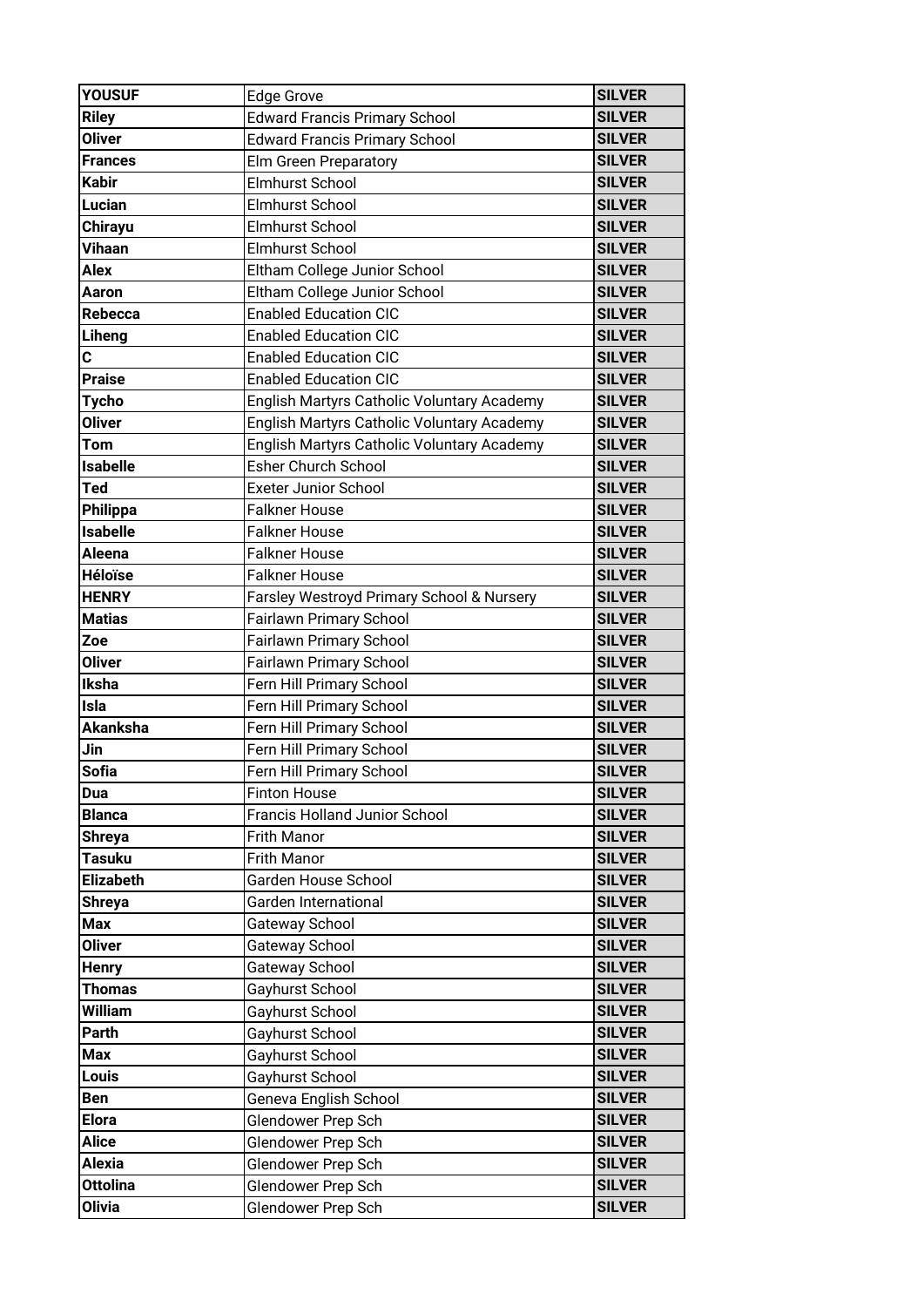| <b>Simran</b>    | Glendower Prep Sch                      | <b>SILVER</b>                  |
|------------------|-----------------------------------------|--------------------------------|
| <b>Idil</b>      | <b>Godolphin and Latymer</b>            | <b>SILVER</b>                  |
| Jinyu            | <b>Grappenhall Heys Primary School</b>  | <b>SILVER</b>                  |
| <b>Aditya</b>    | Grimsdyke Primary School                | <b>SILVER</b>                  |
| <b>Shivam</b>    | Grimsdyke Primary School                | <b>SILVER</b>                  |
| <b>Ridit</b>     | Grimsdyke Primary School                | <b>SILVER</b>                  |
| <b>Scarlett</b>  | Haberdasher's Aske's School for Girls   | <b>SILVER</b>                  |
| <b>Charlie</b>   | Haberdashers' Boys' Prep School         | <b>SILVER</b>                  |
| Raghav           | Haberdashers' Boys' Prep School         | <b>SILVER</b>                  |
| <b>Farhaan</b>   | <b>Hallfield School Trust</b>           | <b>SILVER</b>                  |
| Vedaant          | <b>Hallfield School Trust</b>           | <b>SILVER</b>                  |
| <b>Amelie</b>    | <b>Halstead Preparatory School</b>      | <b>SILVER</b>                  |
| <b>Daisy</b>     | <b>Halstead Preparatory School</b>      | <b>SILVER</b>                  |
| <b>Anoushka</b>  | <b>Halstead Preparatory School</b>      | <b>SILVER</b>                  |
| <b>Eshal</b>     | <b>Halstead Preparatory School</b>      | <b>SILVER</b>                  |
| <b>Safina</b>    | <b>Halstead Preparatory School</b>      | <b>SILVER</b>                  |
| <b>Bethany</b>   | <b>Halstead Preparatory School</b>      | <b>SILVER</b>                  |
| <b>Abigail</b>   | <b>Hampstead Parochial</b>              | <b>SILVER</b>                  |
| Lara             | <b>Hampstead Parochial</b>              | <b>SILVER</b>                  |
| Ishaaq           | Hampton Hill Junior School              | <b>SILVER</b>                  |
| <b>Dennis</b>    | Hampton Pre-prep and Preparatory School | <b>SILVER</b>                  |
| James            | Hampton Pre-prep and Preparatory School | <b>SILVER</b>                  |
| <b>Freddie</b>   | Hampton Pre-prep and Preparatory School | <b>SILVER</b>                  |
| Dushyant         | Hampton Pre-prep and Preparatory School | <b>SILVER</b>                  |
| <b>Kailan</b>    | Hampton Pre-prep and Preparatory School | <b>SILVER</b>                  |
| Aarav            | Hampton Pre-prep and Preparatory School | <b>SILVER</b>                  |
|                  |                                         |                                |
| <b>Mohammed</b>  | Hanbury Primary School                  | <b>SILVER</b>                  |
| <b>Rosie</b>     | Hardy Memorial Primary School           | <b>SILVER</b>                  |
| <b>ANYA</b>      | <b>Harlands Educational Trust</b>       | <b>SILVER</b>                  |
| <b>PETER</b>     | <b>Harlands Educational Trust</b>       | <b>SILVER</b>                  |
| <b>David</b>     | Harrow International                    | <b>SILVER</b>                  |
| <b>Angus</b>     | Harrow International                    | <b>SILVER</b>                  |
| <b>Ethan</b>     | Harrow International                    | <b>SILVER</b>                  |
| Emma             | Harrow International                    | <b>SILVER</b>                  |
| <b>Ziana</b>     | Hartland International Sch              | <b>SILVER</b>                  |
| Eva              | Hartland International Sch              | <b>SILVER</b>                  |
| <b>Annika</b>    | Hartland International Sch              | <b>SILVER</b>                  |
| Joseph           | Hazelwood School                        | <b>SILVER</b>                  |
| Yayu             | <b>Headington Preparatory School</b>    | <b>SILVER</b>                  |
| <b>LILY</b>      | <b>Heatherton House School</b>          | <b>SILVER</b>                  |
| Louis            | <b>Heathfield House School</b>          | <b>SILVER</b>                  |
| Arik             | Heathfield House School                 | <b>SILVER</b>                  |
| Vaishnavi        | <b>Heathland School</b>                 | <b>SILVER</b>                  |
| <b>Seth</b>      | <b>Hereward House</b>                   | <b>SILVER</b>                  |
| <b>Sebastian</b> | <b>Hereward House</b>                   | <b>SILVER</b>                  |
| Kamya            | Hermitage Primary School                | <b>SILVER</b>                  |
| Jemima           | Herries Prep School                     | <b>SILVER</b>                  |
| <b>Sudhirt</b>   | <b>High View Primary School</b>         | <b>SILVER</b>                  |
| Akshagj          | High View Primary School                | <b>SILVER</b>                  |
| <b>Swathy</b>    | <b>High View Primary School</b>         | <b>SILVER</b>                  |
| Cheran           | <b>High View Primary School</b>         | <b>SILVER</b><br><b>SILVER</b> |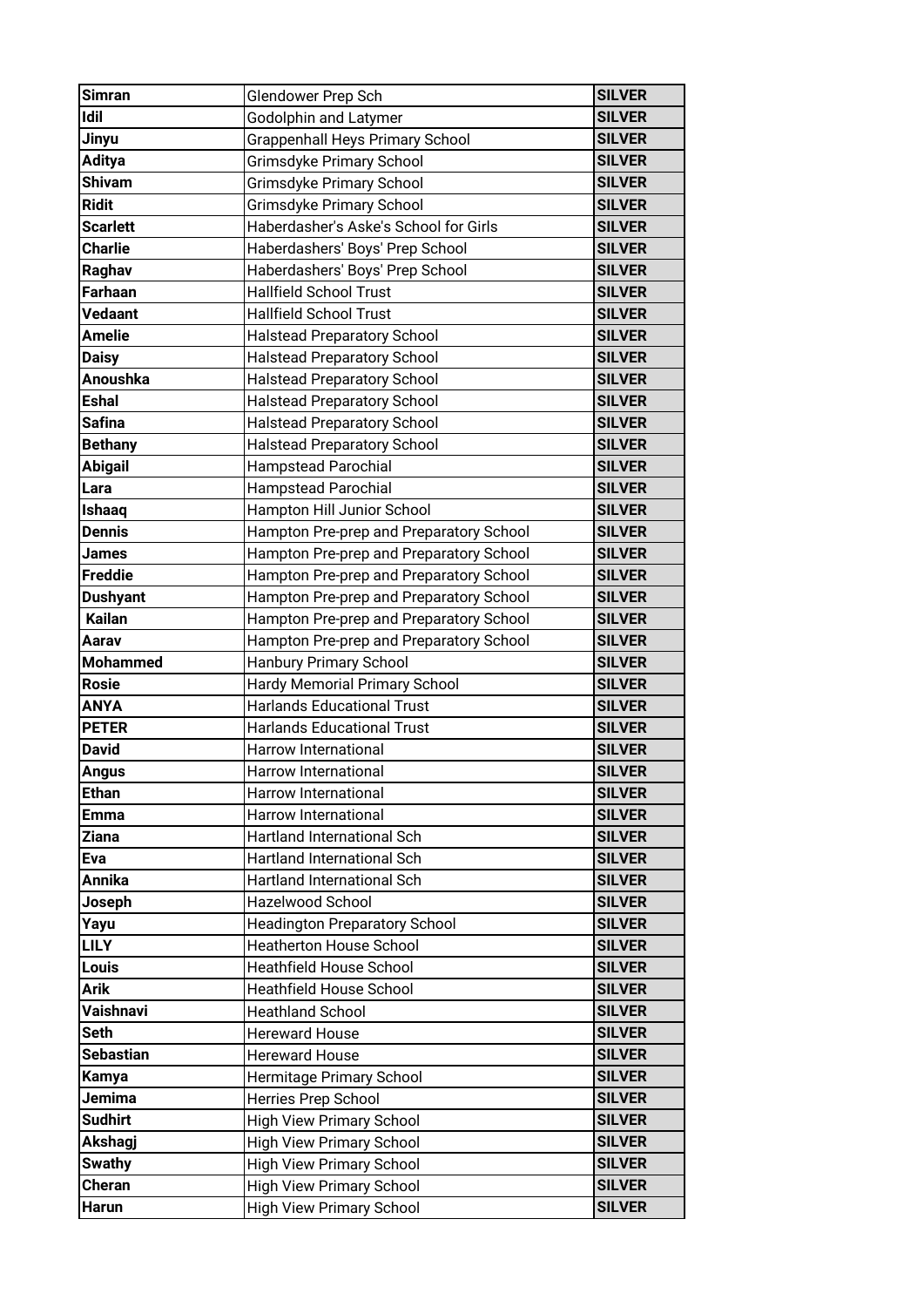| Sid                        | <b>High View Primary School</b>         | <b>SILVER</b>                  |
|----------------------------|-----------------------------------------|--------------------------------|
| <b>Emily</b>               | <b>Highfield CE Primary School</b>      | <b>SILVER</b>                  |
| Adhvika                    | <b>Highfield Prep School</b>            | <b>SILVER</b>                  |
| <b>Max</b>                 | <b>Highgate Junior School</b>           | <b>SILVER</b>                  |
| <b>Charline</b>            | <b>Highgate Junior School</b>           | <b>SILVER</b>                  |
| James                      | Highgate Junior School                  | <b>SILVER</b>                  |
| <b>Sophia</b>              | Highgate Junior School                  | <b>SILVER</b>                  |
| <b>Storm</b>               | <b>Highgate Primary School</b>          | <b>SILVER</b>                  |
| Yoav                       | <b>Highgate Primary School</b>          | <b>SILVER</b>                  |
| Jacob                      | Hilden Grange School                    | <b>SILVER</b>                  |
| Jason                      | Hilden Grange School                    | <b>SILVER</b>                  |
| Agata                      | Hilden Grange School                    | <b>SILVER</b>                  |
| <b>Tanmay</b>              | Hilden Grange School                    | <b>SILVER</b>                  |
| Jamie                      | Hobbayne Primary School                 | <b>SILVER</b>                  |
| <b>RHIDAI</b>              | <b>Holland House School</b>             | <b>SILVER</b>                  |
| <b>IMRAN</b>               | <b>Holland House School</b>             | <b>SILVER</b>                  |
| <b>AKSHI</b>               | <b>Holland House School</b>             | <b>SILVER</b>                  |
| <b>DYLAN</b>               | <b>Holland House School</b>             | <b>SILVER</b>                  |
| <b>SONA</b>                | <b>Holland House School</b>             | <b>SILVER</b>                  |
| <b>ANJOLA</b>              | <b>Holland House School</b>             | <b>SILVER</b>                  |
| <b>SAJAN</b>               | Holme Grange School                     | <b>SILVER</b>                  |
| Jesse                      | <b>Holmwood House Prep</b>              | <b>SILVER</b>                  |
| Reuben                     | <b>Holy Family Primary School</b>       | <b>SILVER</b>                  |
| <b>Siddharth</b>           | Holy Innocents C Primary School         | <b>SILVER</b>                  |
| <b>Elizabeth</b>           | Holy Innocents C Primary School         | <b>SILVER</b>                  |
| <b>Omotara</b>             | Holy Innocents C Primary School         | <b>SILVER</b>                  |
|                            |                                         |                                |
| Zac                        | Holy Trinity C of E Primary School      | <b>SILVER</b>                  |
| Jeyavel                    | <b>Homefield Preparatory</b>            | <b>SILVER</b>                  |
| <b>Mohammed</b>            | <b>Homefield Preparatory</b>            | <b>SILVER</b>                  |
| Zayn                       | <b>Homefield Preparatory</b>            | <b>SILVER</b>                  |
| Aahan                      | <b>Homefield Preparatory</b>            | <b>SILVER</b>                  |
| <b>Kavin</b>               | <b>Homefield Preparatory</b>            | <b>SILVER</b>                  |
| <b>Dhilan</b>              | <b>Homefield Preparatory</b>            | <b>SILVER</b>                  |
| <b>Owais</b>               | <b>Homefield Preparatory</b>            | <b>SILVER</b>                  |
| <b>Sheldon</b>             | <b>Homefield Preparatory</b>            | <b>SILVER</b>                  |
| <b>Alex</b>                | <b>Homefield Preparatory</b>            | <b>SILVER</b>                  |
| <b>Adharsh</b>             | <b>Homefield Preparatory</b>            | <b>SILVER</b>                  |
| <b>Adam</b>                | Homefield Preparatory                   | <b>SILVER</b>                  |
| <b>Aadit</b>               | <b>Homefield Preparatory</b>            | <b>SILVER</b>                  |
| <b>James</b>               | Horris Hill                             | <b>SILVER</b>                  |
| Zoe                        | Howe Green House School                 | <b>SILVER</b>                  |
| <b>Harry</b>               | Hurlingham School                       | <b>SILVER</b>                  |
| <b>Lucas</b>               | <b>Hursthead Junior School</b>          | <b>SILVER</b>                  |
| <b>Charlotte</b>           | Ipswich Prep School                     | <b>SILVER</b>                  |
| <b>Annie</b>               | James Allen Girls Sch                   | <b>SILVER</b>                  |
| Anvi                       | James Allen Girls Sch                   | <b>SILVER</b>                  |
| <b>Siqiao</b>              | James Allen Girls Sch                   | <b>SILVER</b>                  |
| <b>Evie</b>                | James Allen Girls Sch                   | <b>SILVER</b>                  |
| Iyla                       | James Allen Girls Sch                   | <b>SILVER</b>                  |
| <b>Jeremy</b>              | The Grove Independent School            | <b>SILVER</b>                  |
| <b>Finn</b><br><b>Neev</b> | Keble Prep School<br>Kelvinside Academy | <b>SILVER</b><br><b>SILVER</b> |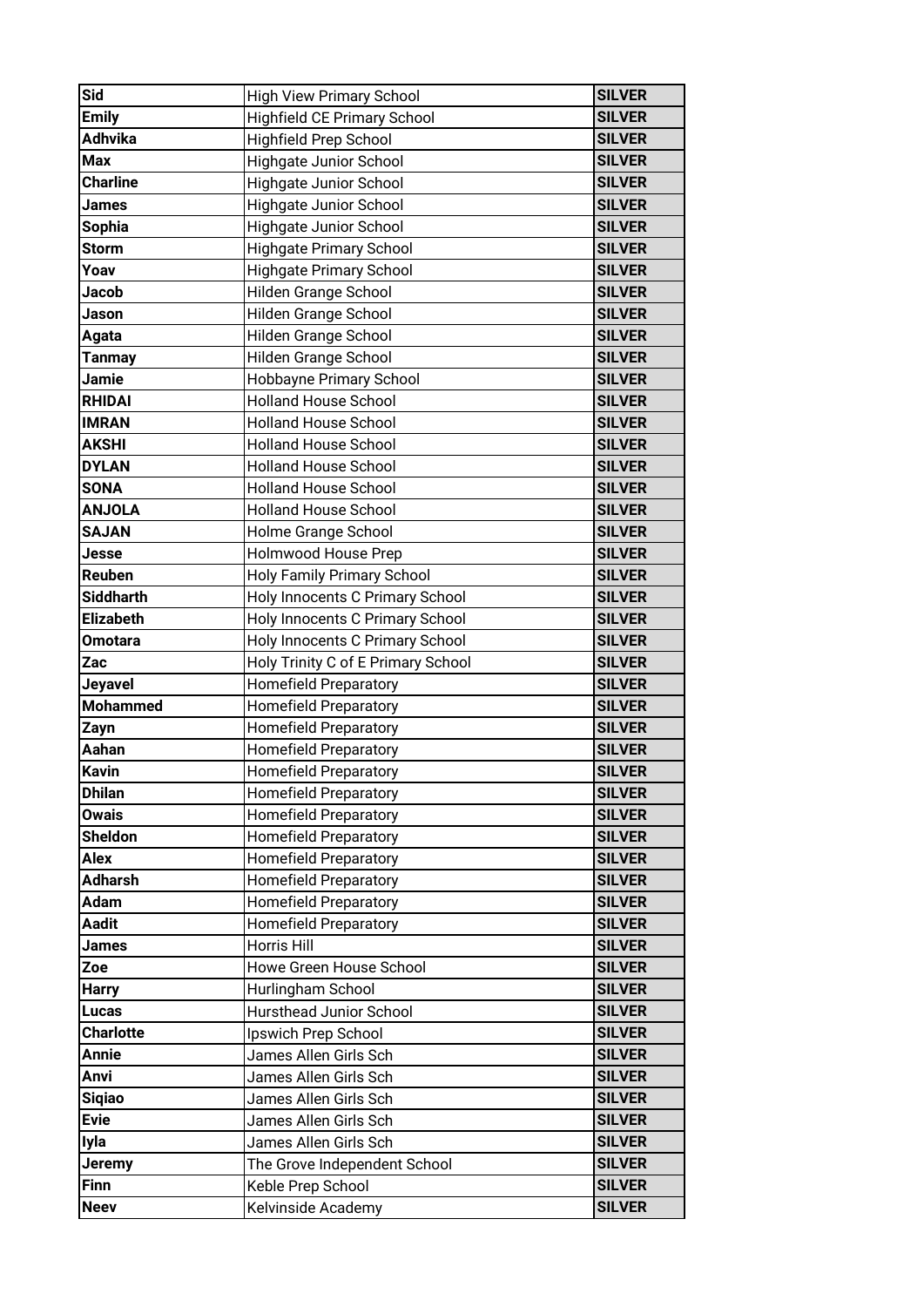| <b>Jainill</b>   | Kelvinside Academy                 | <b>SILVER</b> |
|------------------|------------------------------------|---------------|
| <b>Isabel</b>    | Kensington Prep School             | <b>SILVER</b> |
| Anastasia        | Kensington Prep School             | <b>SILVER</b> |
| Juno             | Kensington Prep School             | <b>SILVER</b> |
| Luna             | Kensington Prep School             | <b>SILVER</b> |
| <b>Tara</b>      | Kensington Prep School             | <b>SILVER</b> |
| Talisa           | Kensington Prep School             | <b>SILVER</b> |
| <b>Charles</b>   | <b>Kew College</b>                 | <b>SILVER</b> |
| Julius           | Kew College                        | <b>SILVER</b> |
| <b>Oliver</b>    | <b>Kew College</b>                 | <b>SILVER</b> |
| <b>Amanda</b>    | <b>Kew College</b>                 | <b>SILVER</b> |
| <b>Vasily</b>    | Kew College                        | <b>SILVER</b> |
| <b>Huw</b>       | <b>Kew College</b>                 | <b>SILVER</b> |
| <b>Alessia</b>   | <b>Kew College</b>                 | <b>SILVER</b> |
| <b>SOPHIYA</b>   | King Henry VIII Preparatory School | <b>SILVER</b> |
| <b>YUGVEER</b>   | King Henry VIII Preparatory School | <b>SILVER</b> |
| <b>SEBASTIAN</b> | King Henry VIII Preparatory School | <b>SILVER</b> |
| <b>Esther</b>    | King's College School              | <b>SILVER</b> |
| <b>Arthur</b>    | King's College School              | <b>SILVER</b> |
| <b>Adrien</b>    | King's College School, Wimbledon   | <b>SILVER</b> |
| <b>Nathan</b>    | King's College School, Wimbledon   | <b>SILVER</b> |
| <b>Matthew</b>   | King's College School, Wimbledon   | <b>SILVER</b> |
| <b>Eashan</b>    | King's College School, Wimbledon   | <b>SILVER</b> |
| <b>Alfred</b>    | King's College School, Wimbledon   | <b>SILVER</b> |
| <b>Dhruv</b>     | King's College School, Wimbledon   | <b>SILVER</b> |
| <b>Abhay</b>     | King's College School, Wimbledon   | <b>SILVER</b> |
| <b>Kartik</b>    | King's College School, Wimbledon   | <b>SILVER</b> |
| Aarav            | King's College School, Wimbledon   | <b>SILVER</b> |
| <b>Sebastian</b> | King's College School, Wimbledon   | <b>SILVER</b> |
| Theo             | King's College School, Wimbledon   | <b>SILVER</b> |
| <b>Natan</b>     | King's College School, Wimbledon   | <b>SILVER</b> |
| Aadi             | King's College School, Wimbledon   | <b>SILVER</b> |
| <b>Spencer</b>   | King's College School, Wimbledon   | <b>SILVER</b> |
| <b>Sunny</b>     | King's College School, Wimbledon   | <b>SILVER</b> |
| Hugo             | King's College School, Wimbledon   | <b>SILVER</b> |
| <b>Lily</b>      | Kings Cross Academy                | <b>SILVER</b> |
| harry            | King's Ely                         | <b>SILVER</b> |
| <b>Martin</b>    | Kings Hedegs Ed Fed                | <b>SILVER</b> |
| Abhinaya         | King's Preparatory School          | <b>SILVER</b> |
| Yiming           | King's St Alban's                  | <b>SILVER</b> |
| <b>AUSTIN</b>    | KNOWLE PRIMARY ACADEMY             | <b>SILVER</b> |
| <b>NIKITA</b>    | KNOWLE PRIMARY ACADEMY             | <b>SILVER</b> |
| rudra            | Knutsford Primary Academy          | <b>SILVER</b> |
| akshaj           | Knutsford Primary Academy          | <b>SILVER</b> |
| <b>Naina</b>     | Lady Barn House                    | <b>SILVER</b> |
| <b>Ben</b>       | Landmark International             | <b>SILVER</b> |
| <b>MARCUS</b>    | Latchmere School                   | <b>SILVER</b> |
| <b>GABRIELLA</b> | Latchmere School                   | <b>SILVER</b> |
| <b>SIMRAN</b>    | Latchmere School                   | <b>SILVER</b> |
| <b>NIA</b>       | Latchmere School                   | <b>SILVER</b> |
| <b>FLORENCE</b>  | Latchmere School                   | <b>SILVER</b> |
| <b>AMELIE</b>    | Latchmere School                   | <b>SILVER</b> |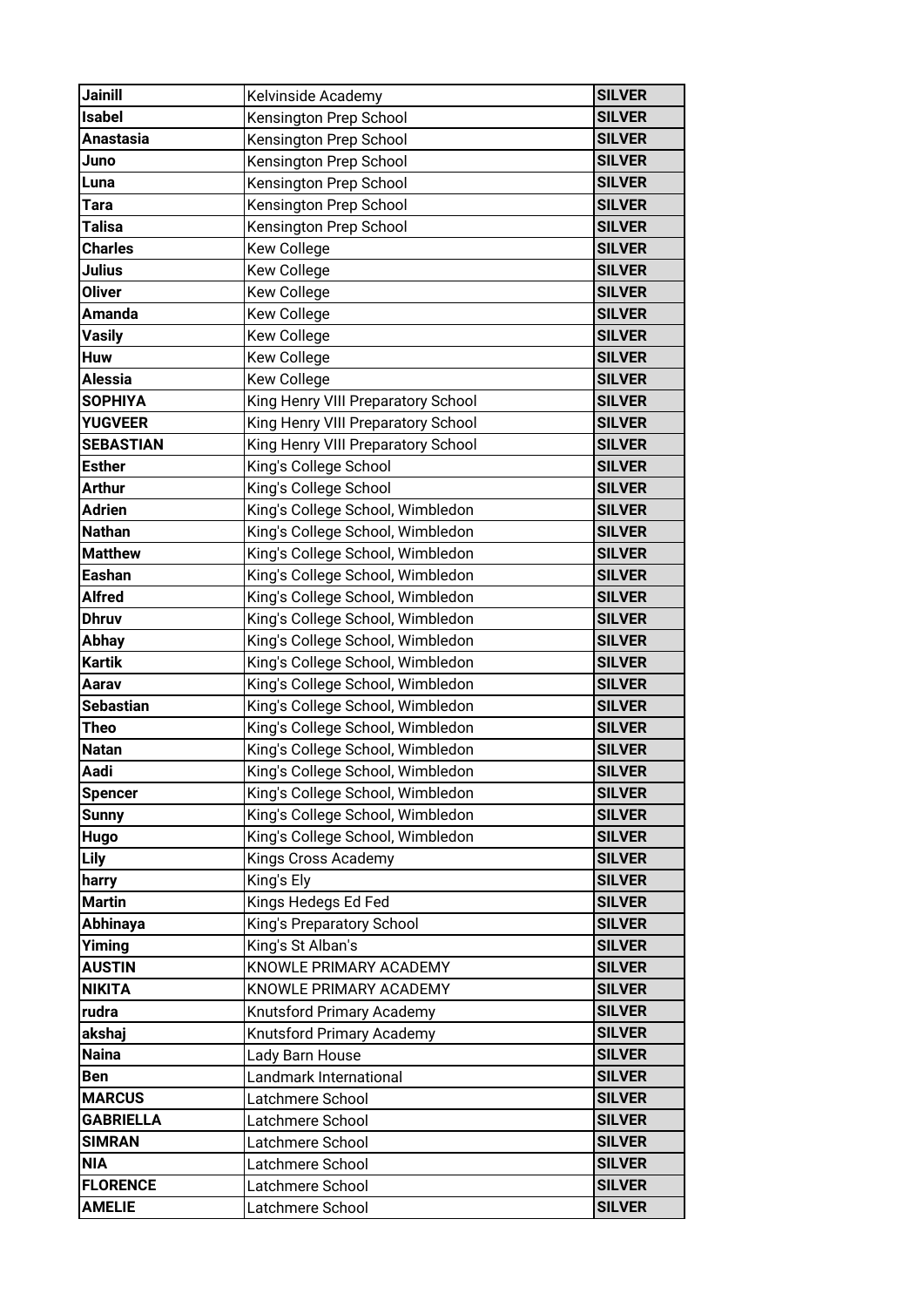| <b>KATE</b>      | Latchmere School                 | <b>SILVER</b> |
|------------------|----------------------------------|---------------|
| <b>FINLAY</b>    | Latchmere School                 | <b>SILVER</b> |
| <b>ALICE</b>     | Latchmere School                 | <b>SILVER</b> |
| <b>Cassius</b>   | Latymer Prep                     | <b>SILVER</b> |
| Izi              | Latymer Prep                     | <b>SILVER</b> |
| Louise           | Latymer Prep                     | <b>SILVER</b> |
| <b>Oliver</b>    | Latymer Prep                     | <b>SILVER</b> |
| <b>Alexandra</b> | Latymer Prep                     | <b>SILVER</b> |
| <b>Charlie</b>   | Latymer Prep                     | <b>SILVER</b> |
| <b>Elisa</b>     | <b>LEHS Juniors</b>              | <b>SILVER</b> |
| <b>Brishelle</b> | <b>LEHS Juniors</b>              | <b>SILVER</b> |
| Yushan           | <b>LEHS Juniors</b>              | <b>SILVER</b> |
| <b>Frances</b>   | <b>LEHS Juniors</b>              | <b>SILVER</b> |
| <b>Mansha</b>    | <b>LEHS Juniors</b>              | <b>SILVER</b> |
| Chinmyee         | <b>LEHS Juniors</b>              | <b>SILVER</b> |
| <b>James</b>     | <b>Lexden Primary Shool</b>      | <b>SILVER</b> |
| <b>Emily</b>     | Liphook Jun Sch                  | <b>SILVER</b> |
| <b>Henry</b>     | Littlegarth School               | <b>SILVER</b> |
| Lilia            | Littlegarth School               | <b>SILVER</b> |
| Deepshika        | Little Sutton Primary            | <b>SILVER</b> |
| Coco             | Little Sutton Primary            | <b>SILVER</b> |
| <b>Viola</b>     | Loretto Junior                   | <b>SILVER</b> |
| <b>Pranit</b>    | <b>Loudwater Combined School</b> | <b>SILVER</b> |
| <b>Sebastian</b> | Loyola Prep School               | <b>SILVER</b> |
| <b>James</b>     | Lyndhurst School                 | <b>SILVER</b> |
| Raymond          | Magdalen College Junior School   | <b>SILVER</b> |
| <b>Felix</b>     | Magdalen College Junior School   | <b>SILVER</b> |
| <b>Shen</b>      | Magdalen College Junior School   | <b>SILVER</b> |
| <b>Mustafa</b>   | Magdalen College Junior School   | <b>SILVER</b> |
| <b>Elias</b>     | Magdalen College Junior School   | <b>SILVER</b> |
| Alex             | Magdalen College Junior School   | <b>SILVER</b> |
| Yueyue           | Magdalen College Junior School   | <b>SILVER</b> |
| <b>James</b>     | Magdalen College Junior School   | <b>SILVER</b> |
| Peter            | Magdalen College Junior School   | <b>SILVER</b> |
| Jackie           | Magdalen College Junior School   | <b>SILVER</b> |
| <b>Tomas</b>     | Magdalen College Junior School   | <b>SILVER</b> |
| <b>HARRY</b>     | <b>Maidwell Hall</b>             | <b>SILVER</b> |
| <b>Kason</b>     | <b>Malden Parochial</b>          | <b>SILVER</b> |
| Ena              | <b>Malden Parochial</b>          | <b>SILVER</b> |
| <b>NATHAN</b>    | Manor Lodge School               | <b>SILVER</b> |
| <b>MAX</b>       | Manor Lodge School               | <b>SILVER</b> |
| <b>EMILY</b>     | Manor Lodge School               | <b>SILVER</b> |
| <b>ANASUYA</b>   | Manor Lodge School               | <b>SILVER</b> |
| <b>SAM</b>       | Manor Lodge School               | <b>SILVER</b> |
| <b>LUCA</b>      | Manor Lodge School               | <b>SILVER</b> |
| <b>AUSTIN</b>    | Manor Lodge School               | <b>SILVER</b> |
| <b>IZZY</b>      | Manor Lodge School               | <b>SILVER</b> |
| <b>Ashrith</b>   | Marsh Gate Primary               | <b>SILVER</b> |
| <b>Vatsal</b>    | Marsh Gate Primary               | <b>SILVER</b> |
| Tor              | Marsh Gate Primary               | <b>SILVER</b> |
| <b>Sophie</b>    | <b>Marsh Gate Primary</b>        | <b>SILVER</b> |
| <b>Eleanor</b>   | <b>Marsh Gate Primary</b>        | <b>SILVER</b> |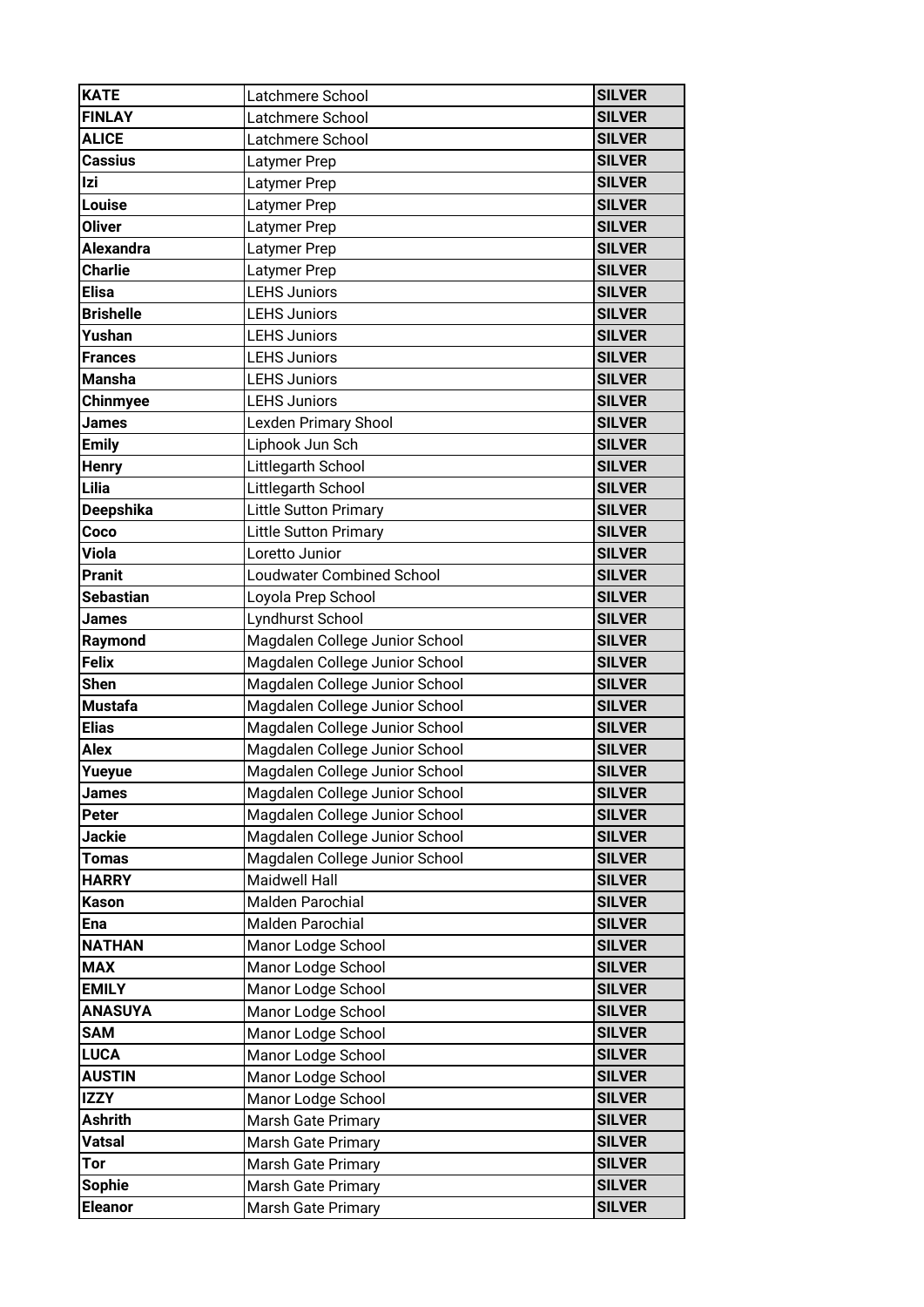| <b>Oscar</b>         | <b>Marsh Gate Primary</b>                  | <b>SILVER</b> |
|----------------------|--------------------------------------------|---------------|
| <b>Austin</b>        | Marsh Gate Primary                         | <b>SILVER</b> |
| Amelia               | <b>Marsh Gate Primary</b>                  | <b>SILVER</b> |
| Vera                 | <b>Marsh Gate Primary</b>                  | <b>SILVER</b> |
| <b>Abigail</b>       | Meoncross School                           | <b>SILVER</b> |
| <b>Vishal</b>        | Merton Court School                        | <b>SILVER</b> |
| Aarav                | Milton Keynes Prep School                  | <b>SILVER</b> |
| <b>Hector</b>        | Milton Keynes Prep School                  | <b>SILVER</b> |
| Thomas               | Morgan's Vale and Woodfalls Primary School | <b>SILVER</b> |
| Leoni                | Morgan's Vale and Woodfalls Primary School | <b>SILVER</b> |
| <b>Noah</b>          | <b>Muswell Hill Primary</b>                | <b>SILVER</b> |
| <b>Noam</b>          | Naima JPS                                  | <b>SILVER</b> |
| <b>Miles</b>         | Nascot Wood Junior School                  | <b>SILVER</b> |
| Yashica              | Nascot Wood Junior School                  | <b>SILVER</b> |
| <b>Bralen</b>        | Nascot Wood Junior School                  | <b>SILVER</b> |
| George               | Nascot Wood Junior School                  | <b>SILVER</b> |
| <b>Shree</b>         | Nascot Wood Junior School                  | <b>SILVER</b> |
| <b>Dominic</b>       | Nascot Wood Junior School                  | <b>SILVER</b> |
| <b>Anupriya</b>      | Nascot Wood Junior School                  | <b>SILVER</b> |
| <b>Eddy</b>          | Nanwai King's College School               | <b>SILVER</b> |
| <b>Isaac</b>         | New College School                         | <b>SILVER</b> |
| <b>Michael</b>       | North Ealing Primary                       | <b>SILVER</b> |
| <b>Kian</b>          | North Ealing Primary                       | <b>SILVER</b> |
| Shai                 | North London Collegiate School             | <b>SILVER</b> |
| Zehra                | North London Collegiate School             | <b>SILVER</b> |
| Isha                 | North London Collegiate School             | <b>SILVER</b> |
| <b>Maya</b>          | North London Collegiate School             | <b>SILVER</b> |
| Megha                | North London Collegiate School             | <b>SILVER</b> |
| <b>Melissa</b>       | North London Collegiate School             | <b>SILVER</b> |
| <b>Hannah</b>        | North London Collegiate School             | <b>SILVER</b> |
| <b>Isabella</b>      | North London Collegiate School             | <b>SILVER</b> |
| <b>Emerson</b>       | North London Collegiate School             | <b>SILVER</b> |
| Anika                | North London Collegiate School             | <b>SILVER</b> |
| Ana                  | North London Collegiate School             | <b>SILVER</b> |
| Ruhi                 | North London Collegiate School             | <b>SILVER</b> |
| <b>Bella</b>         | North London Collegiate School             | <b>SILVER</b> |
| Anya                 | North London Collegiate School             | <b>SILVER</b> |
| Mia                  | North London Collegiate School             | <b>SILVER</b> |
| Grace                | North London Collegiate School             | <b>SILVER</b> |
| <b>RUI</b>           | Northcote Lodge School                     | <b>SILVER</b> |
| Joshua               | Northfield Manor Primary Academy           | <b>SILVER</b> |
| Violet               | Notting Hill and Ealing Juniors            | <b>SILVER</b> |
| Anesha               | Notting Hill and Ealing Juniors            | <b>SILVER</b> |
| <b>Zephyrus</b>      | Notting Hill Prep School                   | <b>SILVER</b> |
| <b>Edoardo</b>       | Notting Hill Prep School                   | <b>SILVER</b> |
| Seb                  | Oakfield Preparatory School                | <b>SILVER</b> |
| <b>Oliver-Bailey</b> | Oakfield Preparatory School                | <b>SILVER</b> |
| Keiran               | Oakfield Preparatory School                | <b>SILVER</b> |
| Fenil                | Oakwood Primary                            | <b>SILVER</b> |
| Gaochen              | Oratory Prep Sch                           | <b>SILVER</b> |
| Vaidehi              | Orley Farm                                 | <b>SILVER</b> |
| Zaki                 | Orley Farm                                 | <b>SILVER</b> |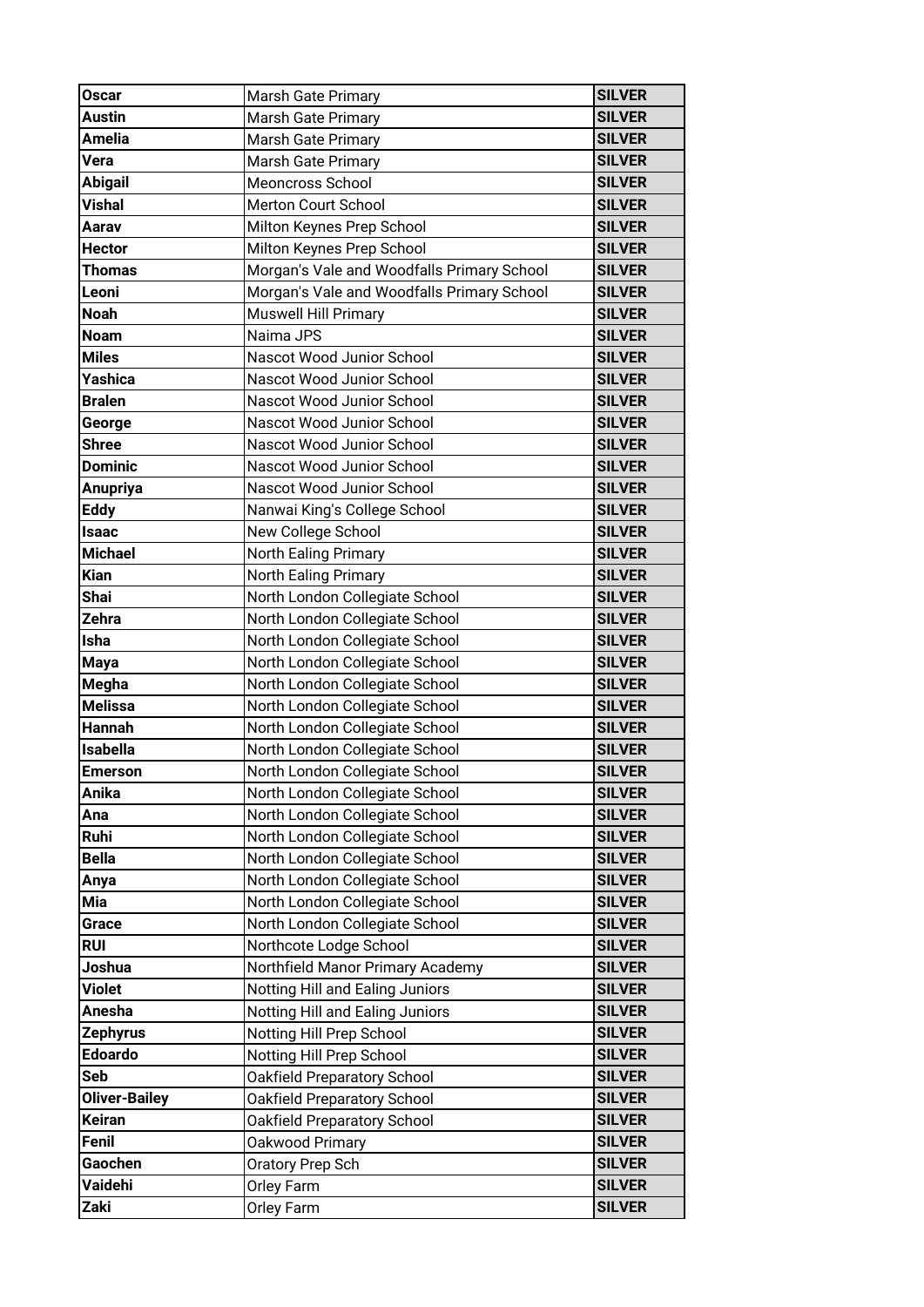| <b>Imogen Reeves</b> | oldfields halls middle school        | <b>SILVER</b> |
|----------------------|--------------------------------------|---------------|
| <b>Theo</b>          | Our lady Immaculate Catholic Primary | <b>SILVER</b> |
| Jim                  | Our lady Immaculate Catholic Primary | <b>SILVER</b> |
| <b>SHAMYAK</b>       | Overseas Family School               | <b>SILVER</b> |
| <b>Sophia</b>        | Oxford High Prep Sch                 | <b>SILVER</b> |
| <b>Amadea</b>        | Oxford High Prep Sch                 | <b>SILVER</b> |
| <b>Scarlett</b>      | Oxford High Prep Sch                 | <b>SILVER</b> |
| <b>Isha</b>          | Park Hill Junior School              | <b>SILVER</b> |
| <b>Adit</b>          | Park Hill Junior School              | <b>SILVER</b> |
| <b>Aarush</b>        | Park Hill Junior School              | <b>SILVER</b> |
| <b>Sampritha</b>     | Park Hill Junior School              | <b>SILVER</b> |
| Aidan                | Park Hill Junior School              | <b>SILVER</b> |
| viktor               | Park Lane International              | <b>SILVER</b> |
| Justin               | Park Lane International              | <b>SILVER</b> |
| <b>XUANNING</b>      | Park Road Sale Primary School        | <b>SILVER</b> |
| <b>SAM</b>           | Park Road Sale Primary School        | <b>SILVER</b> |
| <b>AARON</b>         | Park Road Sale Primary School        | <b>SILVER</b> |
| <b>AADYA</b>         | Park Road Sale Primary School        | <b>SILVER</b> |
| <b>ZIDAN</b>         | Parkside School                      | <b>SILVER</b> |
| Zoe                  | Perry Hall Primary                   | <b>SILVER</b> |
| <b>Isis</b>          | <b>Pipers Corner</b>                 | <b>SILVER</b> |
| <b>Paras</b>         | <b>Priestmead Primary</b>            | <b>SILVER</b> |
| Ishaan               | <b>Priestmead Primary</b>            | <b>SILVER</b> |
| <b>Ethan</b>         | Primrose Hill School                 | <b>SILVER</b> |
| <b>William</b>       | <b>Prince's Mead School</b>          | <b>SILVER</b> |
| Reyansh              | Prospect House School                | <b>SILVER</b> |
| <b>Sebastian</b>     | <b>Prospect House School</b>         | <b>SILVER</b> |
| <b>Avishi</b>        | Putney High School                   | <b>SILVER</b> |
| <b>Sophia</b>        | Putney High School                   | <b>SILVER</b> |
| <b>Brooke</b>        | Putney High School                   | <b>SILVER</b> |
| <b>LEONARDO</b>      | Queen Edith Primary School           | <b>SILVER</b> |
| <b>Elise</b>         | Queen's College Preparatory School   | <b>SILVER</b> |
| Gisella              | Queen's College Preparatory School   | <b>SILVER</b> |
| Angharad             | Queen's College Preparatory School   | <b>SILVER</b> |
| Grace                | Queen's College Preparatory School   | <b>SILVER</b> |
| <b>Finn</b>          | Queensgate Foundation Primary        | <b>SILVER</b> |
| <b>Stanley</b>       | Radwinter C of E Primary             | <b>SILVER</b> |
| Lucia                | Ravenscourt Park School              | <b>SILVER</b> |
| Joseph               | Ravenscourt Park School              | <b>SILVER</b> |
| Aanya                | Ravenscourt Park School              | <b>SILVER</b> |
| <b>Matilda</b>       | Ravenscourt Park School              | <b>SILVER</b> |
| <b>Elodie</b>        | Ravenscourt Park School              | <b>SILVER</b> |
| <b>Disha</b>         | Reach Academy                        | <b>SILVER</b> |
| yuzhi                | <b>Reddam House</b>                  | <b>SILVER</b> |
| <b>Annika</b>        | <b>Reddiford School</b>              | <b>SILVER</b> |
| Saayuj               | <b>Reddiford School</b>              | <b>SILVER</b> |
| <b>Rishi</b>         | <b>Reddiford School</b>              | <b>SILVER</b> |
| <b>Rishane</b>       | <b>Reddiford School</b>              | <b>SILVER</b> |
| <b>Kiaan</b>         | <b>Reddiford School</b>              | <b>SILVER</b> |
| Anya                 | <b>Reddiford School</b>              | <b>SILVER</b> |
| Vihaan               | <b>Reddiford School</b>              | <b>SILVER</b> |
| <b>Aditi</b>         | Reddiford School                     | <b>SILVER</b> |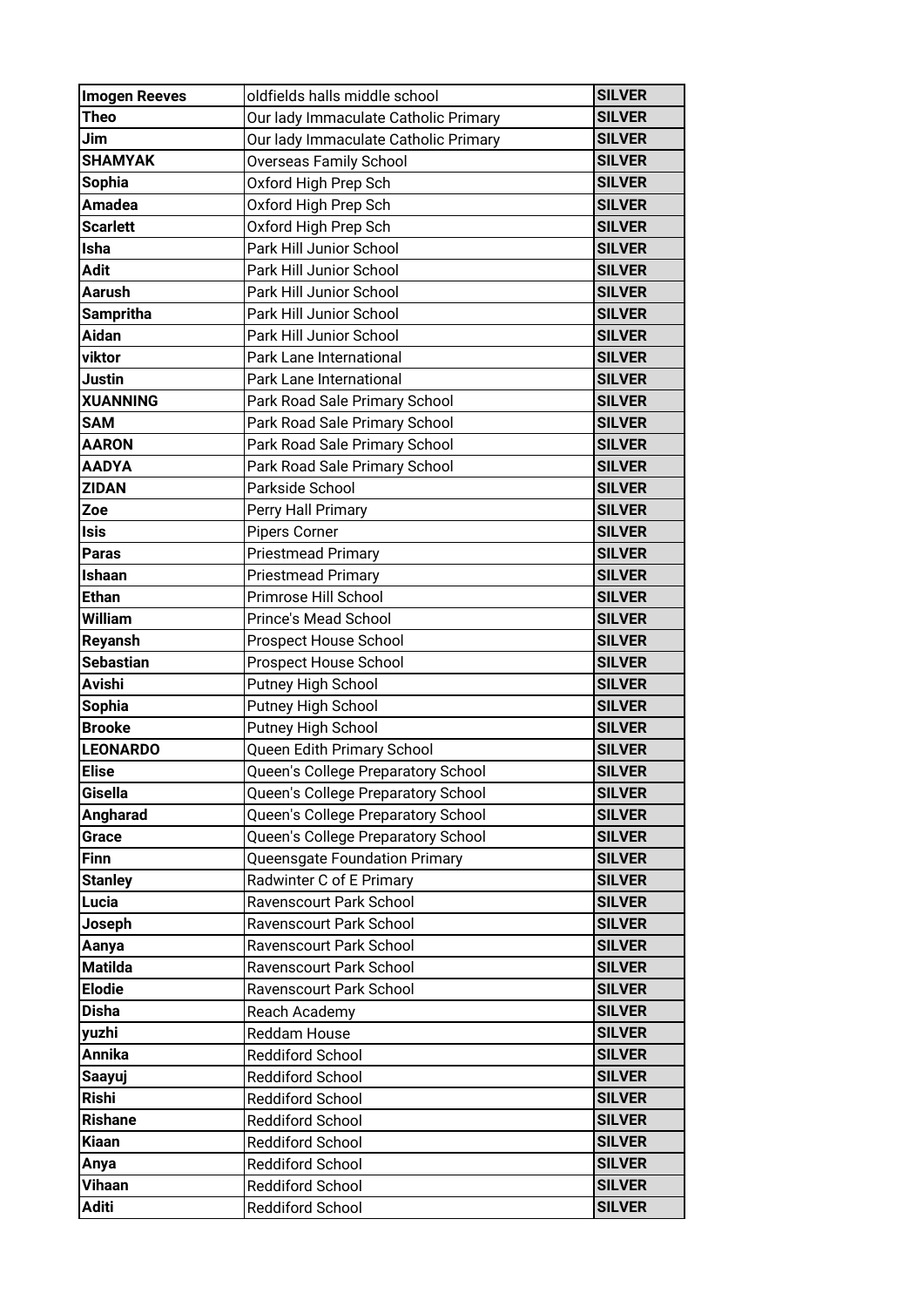| <b>Jagrit</b>    | <b>Reddiford School</b>               | <b>SILVER</b> |
|------------------|---------------------------------------|---------------|
| Aman             | <b>Reddiford School</b>               | <b>SILVER</b> |
| Zubiya           | <b>Reddiford School</b>               | <b>SILVER</b> |
| <b>Janice</b>    | Rendcomb College Junior School        | <b>SILVER</b> |
| Hana-Mae         | Repton Prep School                    | <b>SILVER</b> |
| Jay              | RGS The grange                        | <b>SILVER</b> |
| <b>Kian</b>      | RGS The grange                        | <b>SILVER</b> |
| Mia              | RGS The grange                        | <b>SILVER</b> |
| <b>Oscar</b>     | Richard Pate School                   | <b>SILVER</b> |
| <b>MILA</b>      | Rowan Preparatory School              | <b>SILVER</b> |
| <b>ISLA</b>      | Rowan Preparatory School              | <b>SILVER</b> |
| <b>ANNABELLE</b> | Rowan Preparatory School              | <b>SILVER</b> |
| <b>AMELIA</b>    | Rowan Preparatory School              | <b>SILVER</b> |
| <b>Harvey</b>    | Royal Grammar Newcastle               | <b>SILVER</b> |
| <b>Edward</b>    | Royal Grammar Newcastle               | <b>SILVER</b> |
| <b>Samuel</b>    | Royal Grammar Prep                    | <b>SILVER</b> |
| <b>Dylan</b>     | Royal Grammar Prep                    | <b>SILVER</b> |
| Freddie          | Royal Grammar Prep                    | <b>SILVER</b> |
| <b>Alexander</b> | Royal Grammar Prep                    | <b>SILVER</b> |
| Jacob            | Royal Grammar Prep                    | <b>SILVER</b> |
| Ryan             | Royal Grammar Prep                    | <b>SILVER</b> |
| Aidan            | Ruckleigh                             | <b>SILVER</b> |
| <b>Maira</b>     | Ruckleigh                             | <b>SILVER</b> |
| Rohan            | Ruckleigh                             | <b>SILVER</b> |
| Luc              | Rush Common Primary School            | <b>SILVER</b> |
| <b>Henry</b>     | <b>Russell House</b>                  | <b>SILVER</b> |
| Julia            | Saint Ronan's                         | <b>SILVER</b> |
| <b>Cameron</b>   | Salcombe Prep School                  | <b>SILVER</b> |
| <b>Danielius</b> | Salcombe Prep School                  | <b>SILVER</b> |
| Anwen            | Sarum Hall                            | <b>SILVER</b> |
| <b>Beatrice</b>  | Sarum Hall                            | <b>SILVER</b> |
| <b>Isabelle</b>  | Sarum Hall                            | <b>SILVER</b> |
| <b>Catherine</b> | Sarum Hall                            | <b>SILVER</b> |
| <b>Vincent</b>   | <b>Schools at Somerhill</b>           | <b>SILVER</b> |
| Ted              | <b>Schools at Somerhill</b>           | <b>SILVER</b> |
| <b>Catherine</b> | Seaton House School                   | <b>SILVER</b> |
| Riha             | Sheffield Girls School                | <b>SILVER</b> |
| <b>CHARLIE</b>   | Solefield School                      | <b>SILVER</b> |
| <b>BENJAMIN</b>  | South Farnham School                  | <b>SILVER</b> |
| Leah             | South Hampstead High School           | <b>SILVER</b> |
| Yasar            | <b>Spring Grove</b>                   | <b>SILVER</b> |
| <b>Arthur</b>    | <b>Spring Grove</b>                   | <b>SILVER</b> |
| Annya            | St Albans High Sch prep               | <b>SILVER</b> |
| <b>Elisa</b>     | St Albans High Sch prep               | <b>SILVER</b> |
| Amira            | St Albans High Sch prep               | <b>SILVER</b> |
| Aharshi          | St Aloysius Primary School            | <b>SILVER</b> |
| <b>Kayden</b>    | St Andrews and St Marks Junior School | <b>SILVER</b> |
| <b>Marley</b>    | St Andrews and St Marks Junior School | <b>SILVER</b> |
| Yuna             | St Andrews Prep School                | <b>SILVER</b> |
| <b>Ishwer</b>    | St Ann's Heath Junior School          | <b>SILVER</b> |
| <b>Jagat</b>     | St Bernards Prep School               | <b>SILVER</b> |
| <b>Shariya</b>   | St Bernards Prep School               | <b>SILVER</b> |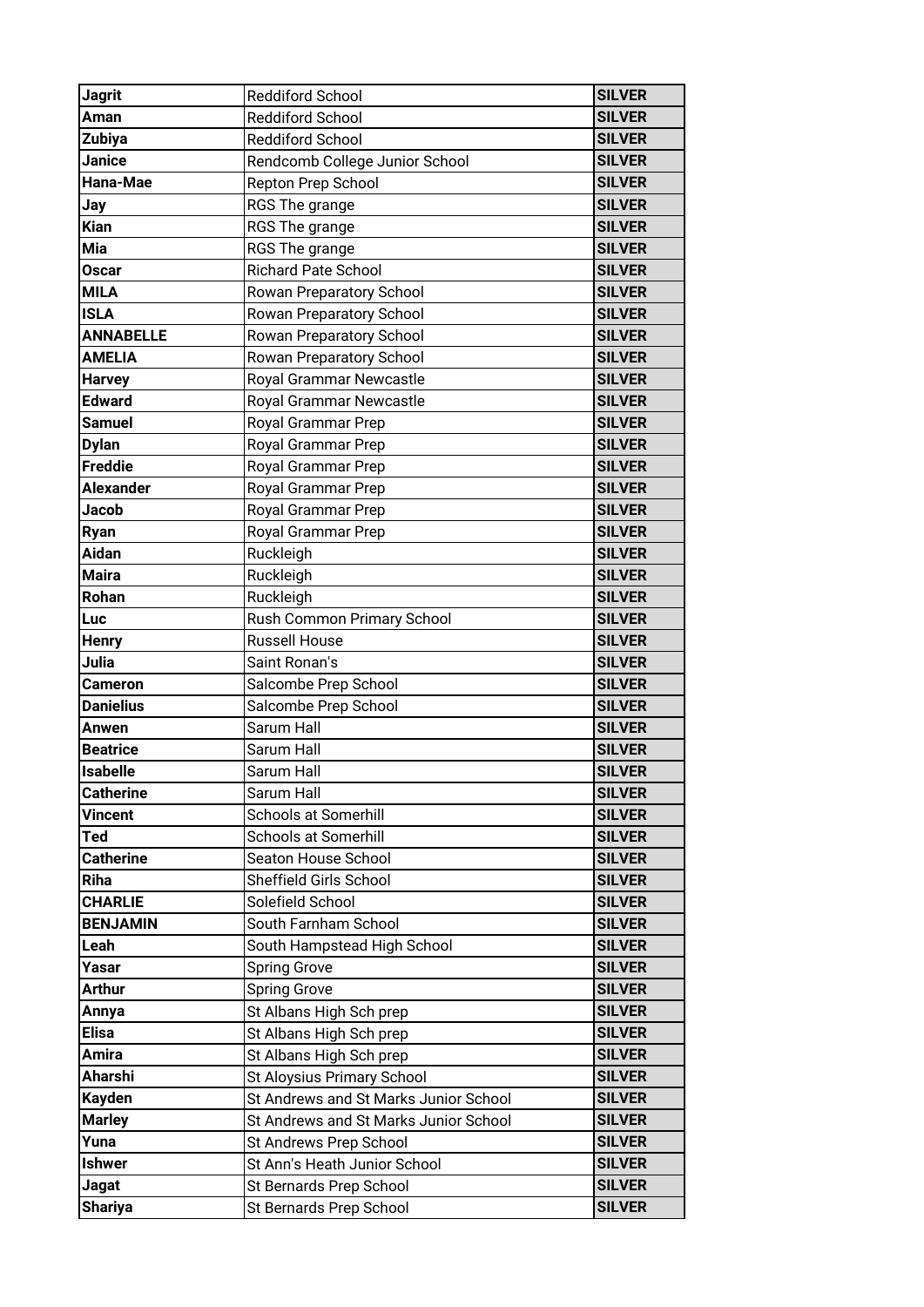| <b>Satinderpal</b> | St Bernards Prep School                | <b>SILVER</b> |
|--------------------|----------------------------------------|---------------|
| <b>Aiden</b>       | St Bernards Prep School                | <b>SILVER</b> |
| <b>Aarush</b>      | St Bernards Prep School                | <b>SILVER</b> |
| <b>Akshay</b>      | St Bernards Prep School                | <b>SILVER</b> |
| <b>Milan</b>       | <b>St Cedds</b>                        | <b>SILVER</b> |
| <b>Frederick</b>   | St Cedds                               | <b>SILVER</b> |
| <b>Aseece</b>      | St Cedds                               | <b>SILVER</b> |
| <b>Olivia</b>      | St Christopher's                       | <b>SILVER</b> |
| <b>Sophie</b>      | St Christopher's                       | <b>SILVER</b> |
| <b>Elisa</b>       | St Christopher's                       | <b>SILVER</b> |
| <b>Isabella</b>    | St David's                             | <b>SILVER</b> |
| <b>Sarah</b>       | St David's                             | <b>SILVER</b> |
| <b>Hannah</b>      | St David's                             | <b>SILVER</b> |
| <b>Aidan</b>       | St David's                             | <b>SILVER</b> |
| <b>Florence</b>    | St David's Prep West Wickham           | <b>SILVER</b> |
| <b>Matthew</b>     | St David's Prep West Wickham           | <b>SILVER</b> |
| <b>Hamd</b>        | St Dominic Savio Catholic Primary      | <b>SILVER</b> |
| <b>Andre</b>       | St Dunstan's College                   | <b>SILVER</b> |
| <b>Alex</b>        | St Edward's Prep                       | <b>SILVER</b> |
| Aryan              | St Edward's Prep                       | <b>SILVER</b> |
| <b>Darsh</b>       | St Edward's Prep                       | <b>SILVER</b> |
| <b>ETHAN</b>       | St Elizabeth's Catholic Primary School | <b>SILVER</b> |
| <b>MAYA</b>        | St Elizabeth's Catholic Primary School | <b>SILVER</b> |
| <b>ZARA</b>        | St Elizabeth's Catholic Primary School | <b>SILVER</b> |
| <b>MIKHAIL</b>     | <b>ST FAITH'S</b>                      | <b>SILVER</b> |
| <b>PATRICK</b>     | <b>ST FAITH'S</b>                      | <b>SILVER</b> |
| <b>AANYA</b>       | ST FRANCIS' COLLEGE                    | <b>SILVER</b> |
| <b>Daisy</b>       | St George's Junior School, Weybridge   | <b>SILVER</b> |
| Joe                | St George's Junior School, Weybridge   | <b>SILVER</b> |
| Joseph             | St George's Junior School, Weybridge   | <b>SILVER</b> |
| <b>Harry</b>       | St George's Junior School, Weybridge   | <b>SILVER</b> |
| <b>Devan</b>       | St Helen's College                     | <b>SILVER</b> |
| <b>Zachariah</b>   | St Helen's College                     | <b>SILVER</b> |
| Aryan              | St Helen's College                     | <b>SILVER</b> |
| <b>Shruthi</b>     | St Helen's College                     | <b>SILVER</b> |
| <b>Suhana</b>      | St Hilda's                             | <b>SILVER</b> |
| <b>Georges</b>     | St James' RC Primary School            | <b>SILVER</b> |
| <b>Noah</b>        | St James' RC Primary School            | <b>SILVER</b> |
| <b>Ettore</b>      | St James Prep                          | <b>SILVER</b> |
| Vishnu             | St James Prep                          | <b>SILVER</b> |
| <b>Antonia</b>     | <b>St James Prep</b>                   | <b>SILVER</b> |
| Kyro               | St Johns C of E school                 | <b>SILVER</b> |
| Adi                | St John's Primary School               | <b>SILVER</b> |
| <b>Daanish</b>     | St John's, Northwood                   | <b>SILVER</b> |
| Otto               | St John's, Northwood                   | <b>SILVER</b> |
| Laksh              | St John's, Northwood                   | <b>SILVER</b> |
| Yuvraj             | St John's, Northwood                   | <b>SILVER</b> |
| <b>Szymon</b>      | St Joseph's Catholic Junior School     | <b>SILVER</b> |
| <b>Nathan</b>      | St Mark's Catholic Primary School      | <b>SILVER</b> |
| <b>Arjun</b>       | St Martin's School                     | <b>SILVER</b> |
| <b>Shivam</b>      | St Martin's School                     | <b>SILVER</b> |
| <b>Kush</b>        | St Martin's School                     | <b>SILVER</b> |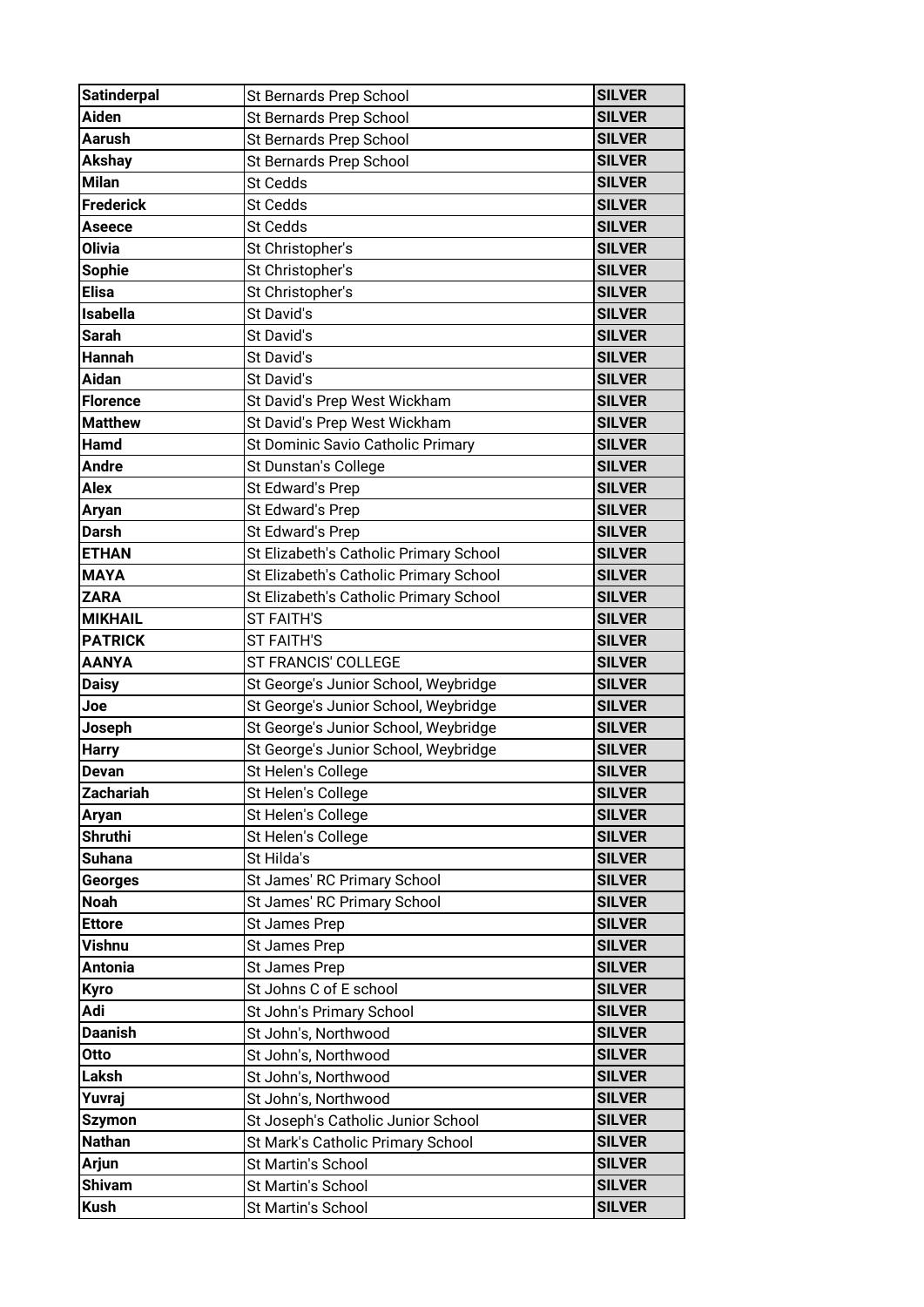| <b>Etienne</b>   | <b>St Martin's School</b>                | <b>SILVER</b> |
|------------------|------------------------------------------|---------------|
| <b>Adam</b>      | St Martin's School                       | <b>SILVER</b> |
| Heidi            | St Mary's CoE Primary School             | <b>SILVER</b> |
| Evan             | St Mary's Primary Chipping Norton        | <b>SILVER</b> |
| <b>Chibika</b>   | St Mary's School for Girls Colchester    | <b>SILVER</b> |
| <b>Tilly</b>     | St Matthew's C of E Primary School       | <b>SILVER</b> |
| <b>Attila</b>    | St Michael's CofE Primary School         | <b>SILVER</b> |
| <b>Albert</b>    | St Michael's CofE Primary School         | <b>SILVER</b> |
| <b>Benjamin</b>  | St Nicholas C E Primary School           | <b>SILVER</b> |
| <b>Sebastian</b> | St Nicholas C E Primary School           | <b>SILVER</b> |
| <b>Amelie</b>    | St Nicholas C E Primary School           | <b>SILVER</b> |
| Libby            | St Nicolas and St Mary CE Primary School | <b>SILVER</b> |
| <b>Henry</b>     | St Nicolas and St Mary CE Primary School | <b>SILVER</b> |
| Anna             | St Nicolas and St Mary CE Primary School | <b>SILVER</b> |
| Wilf             | <b>St Nicolas CE Junior</b>              | <b>SILVER</b> |
| <b>Saanvi</b>    | St Nicolas CE Junior                     | <b>SILVER</b> |
| <b>Emilia</b>    | St Olave's Prep School                   | <b>SILVER</b> |
| Luka             | <b>St Paul Catholic PS</b>               | <b>SILVER</b> |
| <b>NAVADURGA</b> | St Paul's Cathedral School               | <b>SILVER</b> |
| <b>Max</b>       | St Paul's Juniors                        | <b>SILVER</b> |
| <b>Bruno</b>     | St Paul's Juniors                        | <b>SILVER</b> |
| <b>Max</b>       | St Paul's Juniors                        | <b>SILVER</b> |
| <b>Daniel</b>    | St Paul's Juniors                        | <b>SILVER</b> |
| <b>Eddie</b>     | St Paul's Juniors                        | <b>SILVER</b> |
| <b>Zixuan</b>    | St Paul's Juniors                        | <b>SILVER</b> |
| Winston          | St Paul's Juniors                        | <b>SILVER</b> |
| Rayaan           | St Paul's Juniors                        | <b>SILVER</b> |
| <b>Haotian</b>   | St Paul's Juniors                        | <b>SILVER</b> |
| Vihaan           | St Paul's Juniors                        | <b>SILVER</b> |
| <b>Aengus</b>    | St Paul's Juniors                        | <b>SILVER</b> |
| Rayan            | St Paul's Juniors                        | <b>SILVER</b> |
| <b>Philip</b>    | St Paul's Juniors                        | <b>SILVER</b> |
| <b>Philip</b>    | St Paul's Juniors                        | <b>SILVER</b> |
| <b>Andrew</b>    | St Paul's Juniors                        | <b>SILVER</b> |
| Shayan           | St Paul's Juniors                        | <b>SILVER</b> |
| Amaan            | St Paul's Juniors                        | <b>SILVER</b> |
| Leo              | St Paul's Juniors                        | <b>SILVER</b> |
| <b>Bruce</b>     | St Paul's Juniors                        | <b>SILVER</b> |
| <b>Noah</b>      | St Paul's Juniors                        | <b>SILVER</b> |
| Adhi             | St Paul's Juniors                        | <b>SILVER</b> |
| <b>Daniel</b>    | St Paul's Juniors                        | <b>SILVER</b> |
| Raphael          | St Paul's Juniors                        | <b>SILVER</b> |
| James            | St Paul's Juniors                        | <b>SILVER</b> |
| Lexie            | St Peter's C of E Primary School Farnham | <b>SILVER</b> |
| Sam              | St Peter's C of E Primary School Farnham | <b>SILVER</b> |
| <b>RIYA</b>      | St Piran's School                        | <b>SILVER</b> |
| <b>GEORGE</b>    | St Piran's School                        | <b>SILVER</b> |
| <b>HARRY</b>     | St Piran's School                        | <b>SILVER</b> |
|                  |                                          |               |
| <b>Aditya</b>    | St. Andrews School Woking                | <b>SILVER</b> |
| <b>Ethan</b>     | St. Andrews School Woking                | <b>SILVER</b> |
| <b>Isabella</b>  | St. Andrews School Woking                | <b>SILVER</b> |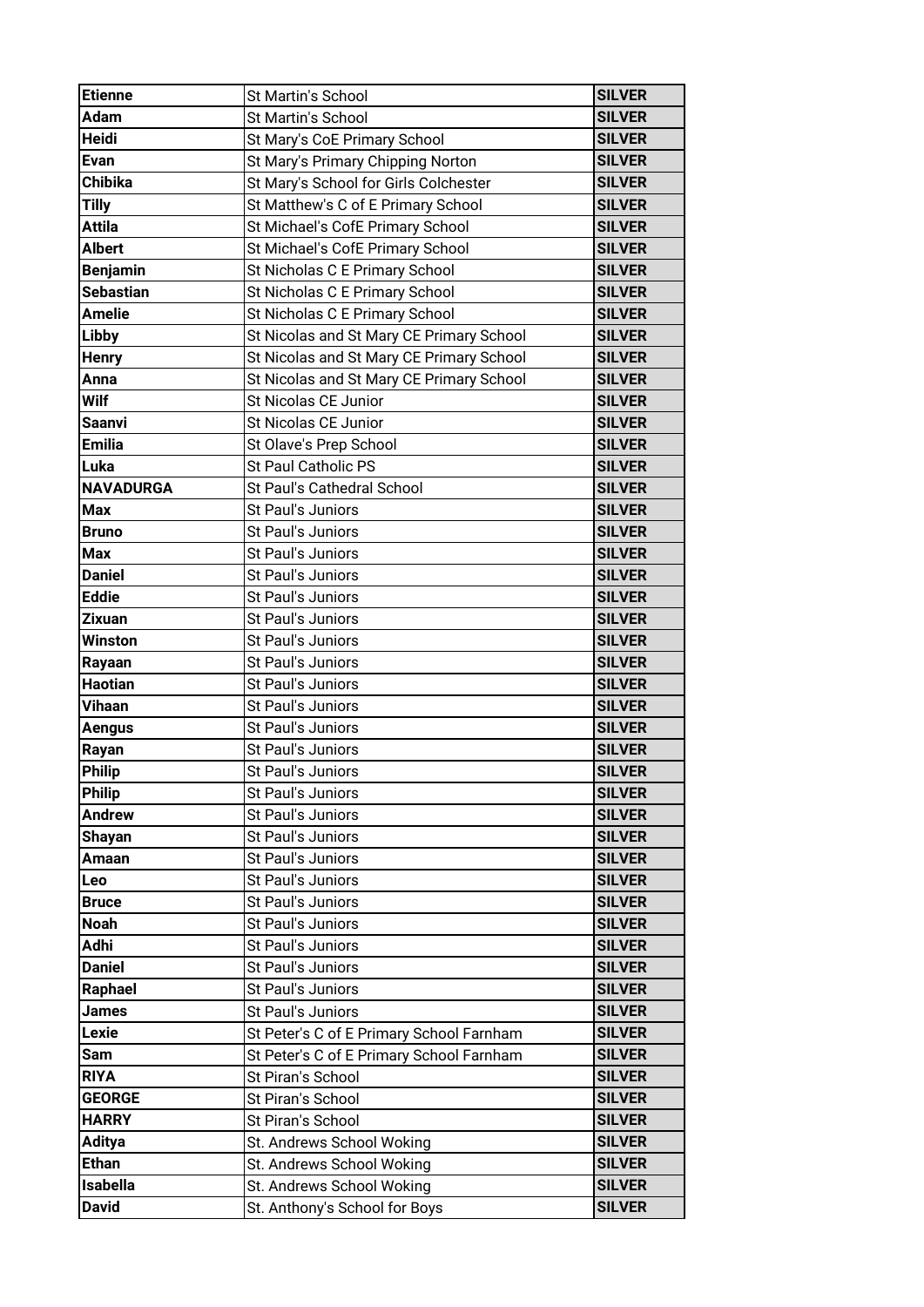| Aaron                 | St. Anthony's School for Boys                                    | <b>SILVER</b>                  |
|-----------------------|------------------------------------------------------------------|--------------------------------|
| <b>Atiksh</b>         | St. Anthony's School for Boys                                    | <b>SILVER</b>                  |
| Ignacio               | St. Anthony's School for Boys                                    | <b>SILVER</b>                  |
| Pranav                | St. Anthony's School for Boys                                    | <b>SILVER</b>                  |
| <b>Samuel</b>         | St. John's Prep School                                           | <b>SILVER</b>                  |
| Jamie                 | St. John's Sevenoaks                                             | <b>SILVER</b>                  |
| <b>Mila</b>           | St. Michael's Prep School                                        | <b>SILVER</b>                  |
| <b>Daniel</b>         | St. Michael's Prep School                                        | <b>SILVER</b>                  |
| <b>HAMSIKA</b>        | St. Patrick's Catholic Primary School                            | <b>SILVER</b>                  |
| Ali                   | St.Stephens Primary School                                       | <b>SILVER</b>                  |
| Aqsa                  | <b>Stag Lane Primary</b>                                         | <b>SILVER</b>                  |
| <b>Muhair</b>         | <b>Stag Lane Primary</b>                                         | <b>SILVER</b>                  |
| Kanav                 | <b>Stamford Park Primary School</b>                              | <b>SILVER</b>                  |
| <b>Sanvika</b>        | <b>Stamford Park Primary School</b>                              | <b>SILVER</b>                  |
| Aheerthan             | <b>Stanley Park Pr</b>                                           | <b>SILVER</b>                  |
| <b>William</b>        | <b>Stanley Park Pr</b>                                           | <b>SILVER</b>                  |
| <b>Abdumalik</b>      | <b>Stanley Park Pr</b>                                           | <b>SILVER</b>                  |
| Arjan                 | <b>Staines Preparatory School</b>                                | <b>SILVER</b>                  |
| <b>Neil</b>           | <b>Staines Preparatory School</b>                                | <b>SILVER</b>                  |
| <b>Archit</b>         | <b>Staines Preparatory School</b>                                | <b>SILVER</b>                  |
| Jia                   | <b>Staines Preparatory School</b>                                | <b>SILVER</b>                  |
| Yibo                  | <b>Stephen Perse Foundation</b>                                  | <b>SILVER</b>                  |
| <b>Cheryl</b>         | <b>Stephen Perse Foundation</b>                                  | <b>SILVER</b>                  |
| <b>Harry</b>          | <b>Stephen Perse Foundation</b>                                  | <b>SILVER</b>                  |
| Reva                  | <b>Stormont School</b>                                           | <b>SILVER</b>                  |
| <b>Edward</b>         | Strand on the Green Junior School                                | <b>SILVER</b>                  |
|                       |                                                                  |                                |
|                       |                                                                  |                                |
| <b>Saron</b>          | St-Stephens Primary School                                       | <b>SILVER</b><br><b>SILVER</b> |
| Joseph                | Sudbourne Pri Sch<br>Summerfield School                          | <b>SILVER</b>                  |
| <b>Alex</b>           |                                                                  | <b>SILVER</b>                  |
| <b>Harry</b><br>Yusuf | Sunningdale School                                               | <b>SILVER</b>                  |
| <b>Marcus</b>         | Sunnyfields Primary                                              | <b>SILVER</b>                  |
| Leo                   | Surbiton High Boys Prep School                                   | <b>SILVER</b>                  |
| Ari                   | Surbiton High Boys Prep School                                   | <b>SILVER</b>                  |
| <b>Samuel</b>         | Surbiton High Boys Prep School                                   | <b>SILVER</b>                  |
| <b>Henry</b>          | Surbiton High Boys Prep School<br>Surbiton High Boys Prep School | <b>SILVER</b>                  |
| <b>Lawrence</b>       | <b>Sussex House School</b>                                       | <b>SILVER</b>                  |
| <b>Matteo</b>         | <b>Sussex House School</b>                                       | <b>SILVER</b>                  |
| William               | <b>Sussex House School</b>                                       | <b>SILVER</b>                  |
| <b>Dmitry</b>         | <b>Sussex House School</b>                                       | <b>SILVER</b>                  |
| <b>Anson</b>          | <b>Sussex House School</b>                                       | <b>SILVER</b>                  |
| Kavisha               |                                                                  | <b>SILVER</b>                  |
| Inessa                | Sutton High School                                               | <b>SILVER</b>                  |
| Aanya                 | <b>Sutton High School</b><br>Sutton High School                  | <b>SILVER</b>                  |
| Angeli                | <b>Sutton High School</b>                                        | <b>SILVER</b>                  |
| <b>Katie</b>          | <b>Sutton High School</b>                                        | <b>SILVER</b>                  |
| <b>Scarlett</b>       | Sydenham High School                                             | <b>SILVER</b>                  |
| <b>Nayraa</b>         | Sythwood Primary School                                          | <b>SILVER</b>                  |
| <b>Eliana</b>         | Talbot Heath                                                     | <b>SILVER</b>                  |
| <b>Emily</b>          | <b>Talbot Heath</b>                                              | <b>SILVER</b>                  |
| <b>Fred</b>           | <b>Tanglin Trust</b>                                             | <b>SILVER</b>                  |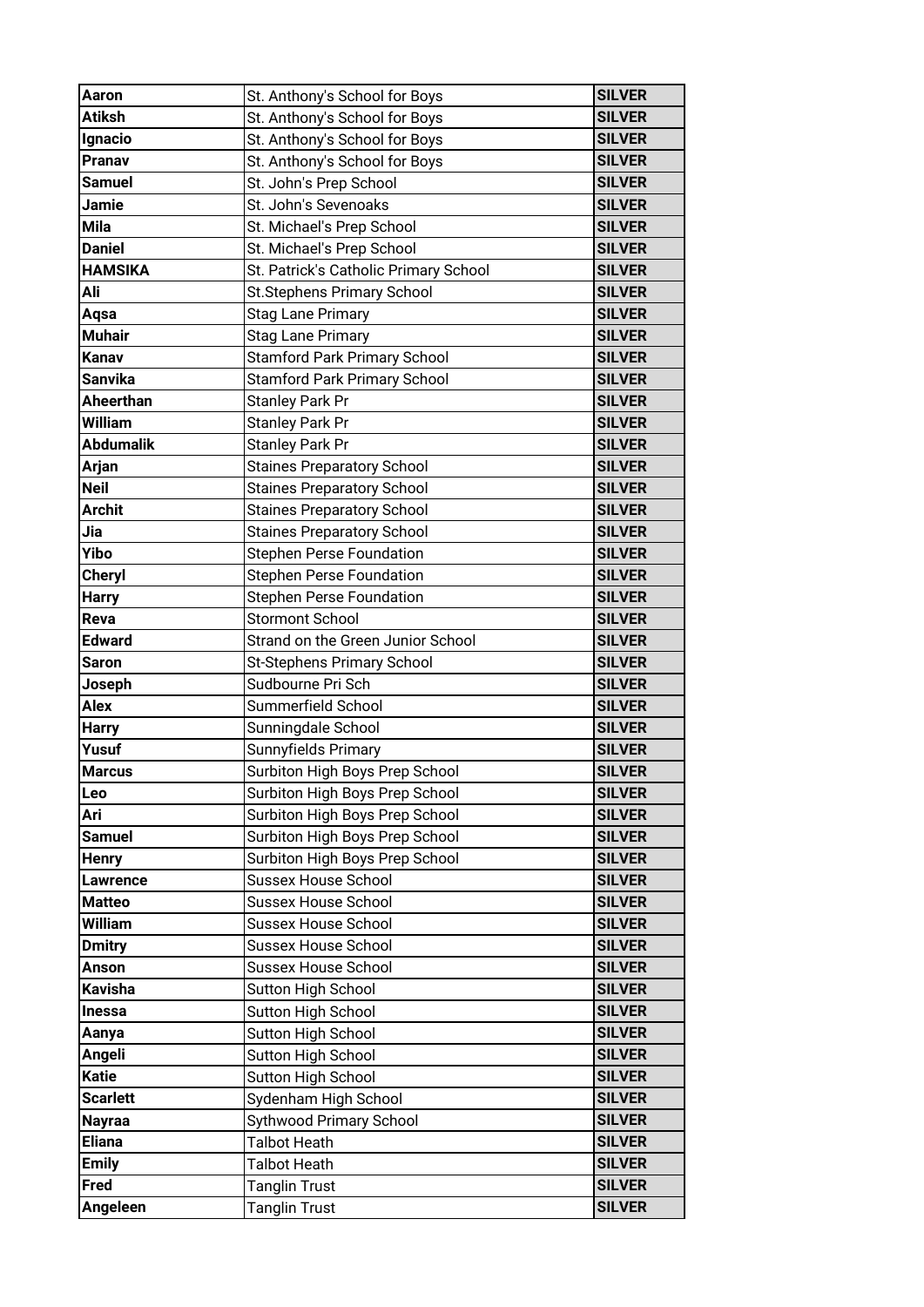| Rhea               | <b>Tanglin Trust</b>             | <b>SILVER</b> |
|--------------------|----------------------------------|---------------|
| <b>Shuyao</b>      | <b>Tanglin Trust</b>             | <b>SILVER</b> |
| <b>Neev</b>        | <b>Tanglin Trust</b>             | <b>SILVER</b> |
| <b>Daniel</b>      | <b>Tanglin Trust</b>             | <b>SILVER</b> |
| <b>Isha</b>        | The Abbey School                 | <b>SILVER</b> |
| Grace              | The Academy of Cuxton Schools    | <b>SILVER</b> |
| <b>Ryan</b>        | The Alice Smith School           | <b>SILVER</b> |
| <b>Kevin</b>       | The Beacon School                | <b>SILVER</b> |
| <b>Patrick</b>     | The Beacon School                | <b>SILVER</b> |
| <b>Thomas</b>      | The Beacon School                | <b>SILVER</b> |
| <b>Shay</b>        | The Beacon School                | <b>SILVER</b> |
| Luca               | The Beacon School                | <b>SILVER</b> |
| Pranav             | The Blue Coat School             | <b>SILVER</b> |
| Kanav              | The Blue Coat School             | <b>SILVER</b> |
| <b>Robert</b>      | The Blue Coat School             | <b>SILVER</b> |
| Aarya              | The Blue Coat School             | <b>SILVER</b> |
| <b>Yixian</b>      | The Blue Coat School             | <b>SILVER</b> |
| <b>Siyao</b>       | The Blue Coat School             | <b>SILVER</b> |
| <b>Siyuan</b>      | The Blue Coat School             | <b>SILVER</b> |
| Vivek              | The Blue Coat School             | <b>SILVER</b> |
| <b>Kevin</b>       | The Blue Coat School             | <b>SILVER</b> |
| Vidur              | The Blue Coat School             | <b>SILVER</b> |
| <b>Thomas</b>      | The Blue Coat School             | <b>SILVER</b> |
| <b>Isabella</b>    | The Blue Coat School             | <b>SILVER</b> |
| <b>ARjun</b>       | The Blue Coat School             | <b>SILVER</b> |
| Joey               | The Blue Coat School             | <b>SILVER</b> |
| <b>Haoyang</b>     | The Blue Coat School             | <b>SILVER</b> |
| Pranav             | The Blue Coat School             | <b>SILVER</b> |
| <b>Blake</b>       | The Blue Coat School             | <b>SILVER</b> |
| Liang              | The Blue Coat School             | <b>SILVER</b> |
| <b>Mohammed</b>    | The Blue Coat School             | <b>SILVER</b> |
| Remy               | The Blue Coat School             | <b>SILVER</b> |
| <b>AJOVEER</b>     | The Breakspear School            | <b>SILVER</b> |
| Grace              | The British School in Tokyo      | <b>SILVER</b> |
| Theo               | The British School in Tokyo      | <b>SILVER</b> |
| William            | The British School in Tokyo      | <b>SILVER</b> |
| Theo               | The British School of Brussels   | <b>SILVER</b> |
| Aram               | The British School of Brussels   | <b>SILVER</b> |
| Rachel             | The Glasgow Academy Prep School  | <b>SILVER</b> |
| <b>Oliver</b>      | The Glasgow Academy Prep School  | <b>SILVER</b> |
| <b>Bartholomew</b> | The Gleddings Preparatory School | <b>SILVER</b> |
| Caolan             | The Hall School                  | <b>SILVER</b> |
| Ziyan              | The Hall School                  | <b>SILVER</b> |
| <b>Akhil</b>       | The Hall School                  | <b>SILVER</b> |
| <b>Ahmed</b>       | The Hall School                  | <b>SILVER</b> |
| Laith              | The Hall School                  | <b>SILVER</b> |
| Hugo               | The Hall School                  | <b>SILVER</b> |
| Aryan              | The Hall School                  | <b>SILVER</b> |
| Rauf               | The Hall School                  | <b>SILVER</b> |
| <b>Markus</b>      | The Hall School                  | <b>SILVER</b> |
| <b>Dhruv</b>       | The Hall School                  | <b>SILVER</b> |
| <b>Nathan</b>      | The Hall School                  | <b>SILVER</b> |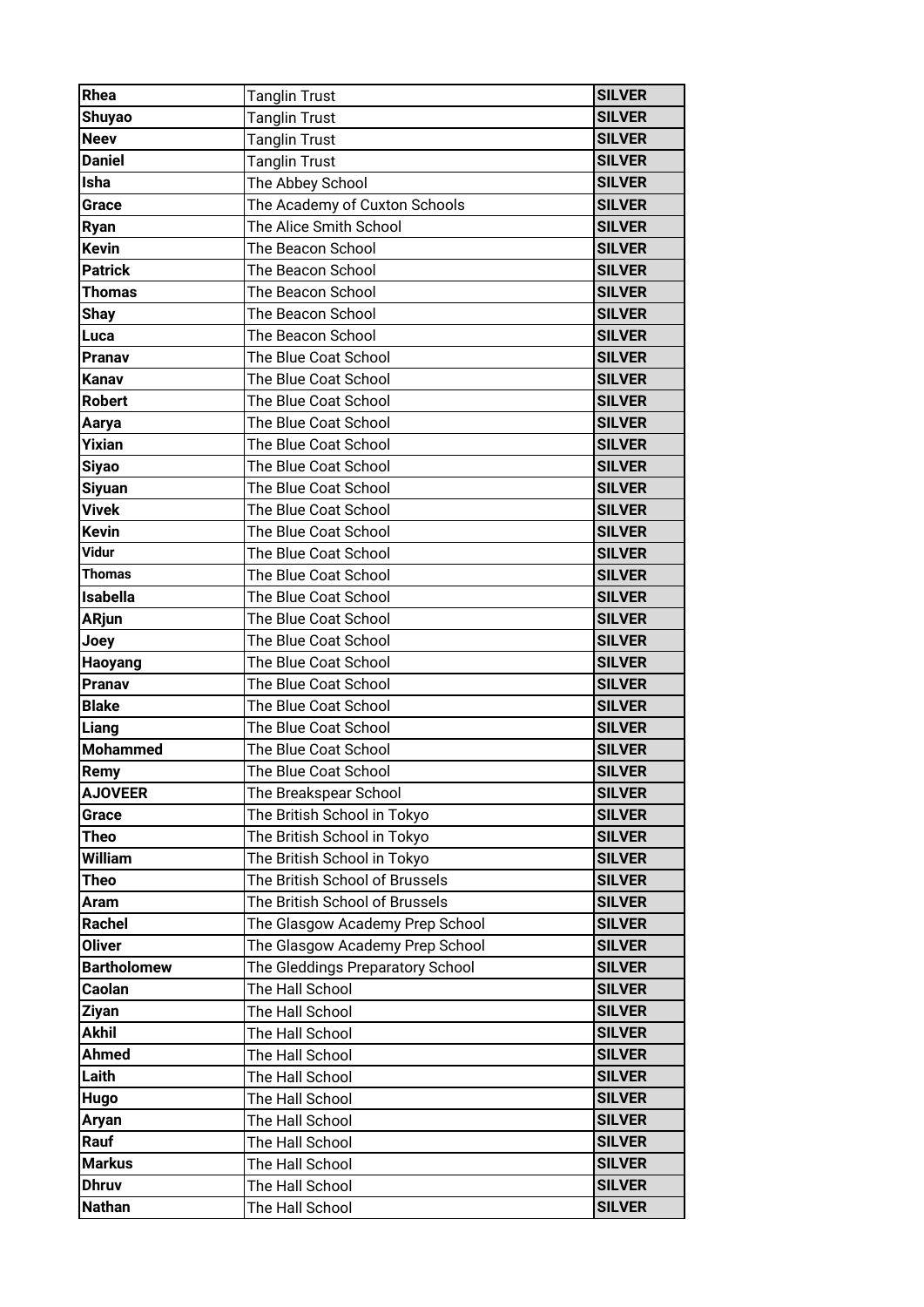| <b>Walter</b>    | The Hawthorns School                 | <b>SILVER</b> |
|------------------|--------------------------------------|---------------|
| <b>Davide</b>    | The High School of Glasgow           | <b>SILVER</b> |
| <b>Cameron</b>   | The King's Junior School CHESTER     | <b>SILVER</b> |
| <b>Benjy</b>     | The King's School in Macclesfield    | <b>SILVER</b> |
| <b>Kevin</b>     | The Mall School                      | <b>SILVER</b> |
| <b>Rishabh</b>   | The Mall School                      | <b>SILVER</b> |
| <b>Gabriel</b>   | The Mall School                      | <b>SILVER</b> |
| <b>Adam</b>      | The Manchester Grammar Junior School | <b>SILVER</b> |
| Jeremy           | The Manchester Grammar Junior School | <b>SILVER</b> |
| <b>Cameron</b>   | The Manchester Grammar Junior School | <b>SILVER</b> |
| Louis            | The Manchester Grammar Junior School | <b>SILVER</b> |
| Ishaan           | The Manchester Grammar Junior School | <b>SILVER</b> |
| <b>Freddie</b>   | The Manchester Grammar Junior School | <b>SILVER</b> |
| <b>Peilin</b>    | The New Beacon                       | <b>SILVER</b> |
| Simon            | The New Beacon                       | <b>SILVER</b> |
| Reuben           | The New Beacon                       | <b>SILVER</b> |
| <b>Esther</b>    | The Perse Prep                       | <b>SILVER</b> |
| <b>Maggie</b>    | The Perse Prep                       | <b>SILVER</b> |
| <b>Shriya</b>    | The Perse Prep                       | <b>SILVER</b> |
| George           | The Perse Prep                       | <b>SILVER</b> |
| <b>Ferdie</b>    | The Perse Prep                       | <b>SILVER</b> |
| <b>Alexander</b> | The Perse Prep                       | <b>SILVER</b> |
| <b>Olivia</b>    | The Perse Prep                       | <b>SILVER</b> |
| Qifair           | The Perse School                     | <b>SILVER</b> |
| <b>Alfie</b>     | The Pilgrims' School                 | <b>SILVER</b> |
| <b>Tommy</b>     | The Pilgrims' School                 | <b>SILVER</b> |
| <b>Fabian</b>    | <b>The Pointer School</b>            | <b>SILVER</b> |
| Lauren           | The Pointer School                   | <b>SILVER</b> |
| <b>Jasmine</b>   | The Queen's CofE Primary             | <b>SILVER</b> |
| <b>Zachary</b>   | The Queen's CofE Primary             | <b>SILVER</b> |
| Richaa           | The Royal Masonic School for Girls   | <b>SILVER</b> |
| <b>Samarth</b>   | The Shrubbery School                 | <b>SILVER</b> |
| <b>Solomon</b>   | The Teaching Box                     | <b>SILVER</b> |
| <b>REX</b>       | The Thomas Coram CE School           | <b>SILVER</b> |
| Vihaan           | The Ursuline Prep School Ilford      | <b>SILVER</b> |
| <b>Amelia</b>    | The Ursuline Prep School Ilford      | <b>SILVER</b> |
| <b>Caillen</b>   | Theale C of E Primary School         | <b>SILVER</b> |
| <b>Elizabeth</b> | Thomas's prep battersea              | <b>SILVER</b> |
| <b>Poppy</b>     | Thomas's prep battersea              | <b>SILVER</b> |
| <b>HARVEY</b>    | Tillingbourne Junior School          | <b>SILVER</b> |
| <b>Nathan</b>    | <b>Tithe Barn Primary School</b>     | <b>SILVER</b> |
| William          | <b>Tower House School</b>            | <b>SILVER</b> |
| <b>Dennis</b>    | <b>Tower House School</b>            | <b>SILVER</b> |
| <b>Aditya</b>    | Tubbenden Primary School             | <b>SILVER</b> |
| <b>Darsh</b>     | <b>Tubbenden Primary School</b>      | <b>SILVER</b> |
| <b>Eeston</b>    | Twickenham Prep School               | <b>SILVER</b> |
| <b>Freya</b>     | Twickenham Prep School               | <b>SILVER</b> |
| <b>Tristan</b>   | University College School            | <b>SILVER</b> |
| <b>Alexander</b> | University College School            | <b>SILVER</b> |
| <b>Oliver</b>    | <b>University College School</b>     | <b>SILVER</b> |
| Yonatan          | University College School            | <b>SILVER</b> |
| <b>Magnus</b>    | <b>University College School</b>     | <b>SILVER</b> |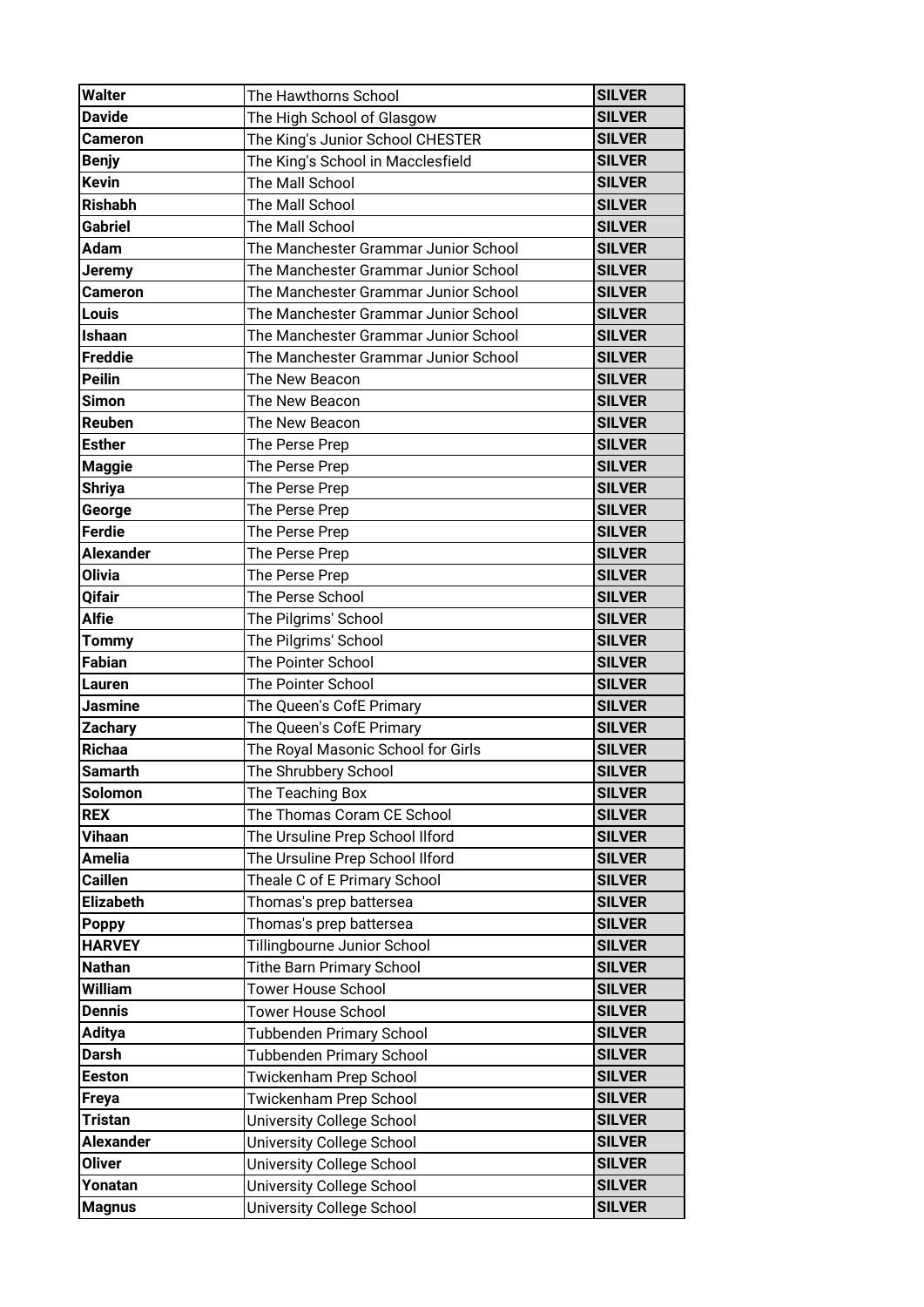| <b>Calder</b>    | University College School            | <b>SILVER</b> |
|------------------|--------------------------------------|---------------|
| Julia            | Ursuline Prep, Wimbledon             | <b>SILVER</b> |
| Jaein            | Ursuline Prep, Wimbledon             | <b>SILVER</b> |
| Angela           | Ursuline Prep, Wimbledon             | <b>SILVER</b> |
| <b>Cheryl</b>    | Ursuline Prep, Wimbledon             | <b>SILVER</b> |
| Amara            | Ursuline Prep, Wimbledon             | <b>SILVER</b> |
| Aarohi           | Ursuline Prep, Wimbledon             | <b>SILVER</b> |
| Julia            | Ursuline Prep, Wimbledon             | <b>SILVER</b> |
| <b>Zachary</b>   | Ursuline prep warley                 | <b>SILVER</b> |
| <b>Alexander</b> | Ursuline prep warley                 | <b>SILVER</b> |
| <b>SOPHIA</b>    | <b>Valence Primary School</b>        | <b>SILVER</b> |
| Penelope         | Vita et Pax                          | <b>SILVER</b> |
| Riha             | Vita et Pax                          | <b>SILVER</b> |
| <b>ETHAN</b>     | <b>Walhampton School</b>             | <b>SILVER</b> |
| ashwin           | <b>Wandsworth Prep</b>               | <b>SILVER</b> |
| <b>Aditi</b>     | Warren Road Primary School           | <b>SILVER</b> |
| <b>Akshara</b>   | Warren Road Primary School           | <b>SILVER</b> |
| Aryan            | Warren Road Primary School           | <b>SILVER</b> |
| <b>Akilan</b>    | Warren Road Primary School           | <b>SILVER</b> |
| <b>Daniel</b>    | Warren Road Primary School           | <b>SILVER</b> |
| <b>Zachary</b>   | Warren Road Primary School           | <b>SILVER</b> |
| <b>Jaiaditya</b> | Warren Road Primary School           | <b>SILVER</b> |
| <b>GEORGE</b>    | <b>Warwick Junior School</b>         | <b>SILVER</b> |
| <b>ROBERT</b>    | <b>Warwick Junior School</b>         | <b>SILVER</b> |
| <b>Zino</b>      | <b>Wells Cathedral Junior School</b> | <b>SILVER</b> |
| <b>Alice</b>     | <b>Wells Cathedral Junior School</b> | <b>SILVER</b> |
| <b>Michael</b>   | Wells Cathedral Junior School        | <b>SILVER</b> |
| <b>Charlie</b>   | Clifton College Prep School          | <b>SILVER</b> |
| <b>Musa</b>      | West House School                    | <b>SILVER</b> |
| Ryan             | West House School                    | <b>SILVER</b> |
| <b>Baryalai</b>  | West House School                    | <b>SILVER</b> |
| <b>Thomas</b>    | West House School                    | <b>SILVER</b> |
| Zakariya         | West House School                    | <b>SILVER</b> |
| <b>Jack</b>      | West House School                    | <b>SILVER</b> |
| <b>Nikhil</b>    | West House School                    | <b>SILVER</b> |
| <b>Rhys</b>      | West Leigh Junior School             | <b>SILVER</b> |
| Zoya             | West Leigh Junior School             | <b>SILVER</b> |
| <b>Elliot</b>    | West Leigh Junior School             | <b>SILVER</b> |
| <b>Sartaj</b>    | West Leigh Junior School             | <b>SILVER</b> |
| <b>Alice</b>     | <b>Westbourne Primary School</b>     | <b>SILVER</b> |
| <b>Shreyansh</b> | <b>Westbourne Primary School</b>     | <b>SILVER</b> |
| <b>Melanie</b>   | <b>Westbourne Primary School</b>     | <b>SILVER</b> |
| <b>Anushri</b>   | <b>Westbourne Primary School</b>     | <b>SILVER</b> |
| <b>MEHER</b>     | Westbourne School                    | <b>SILVER</b> |
| Jonathan         | Westbrook Hay School                 | <b>SILVER</b> |
| <b>Teddy</b>     | Westminster Under School             | <b>SILVER</b> |
| <b>Kameron</b>   | Westminster Under School             | <b>SILVER</b> |
| Luca             | Westminster Under School             | <b>SILVER</b> |
| Prabhath         | Westminster Under School             | <b>SILVER</b> |
| <b>Winston</b>   | Westminster Under School             | <b>SILVER</b> |
| Yuhao            | Westminster Under School             | <b>SILVER</b> |
| Jacopo           | Westminster Under School             | <b>SILVER</b> |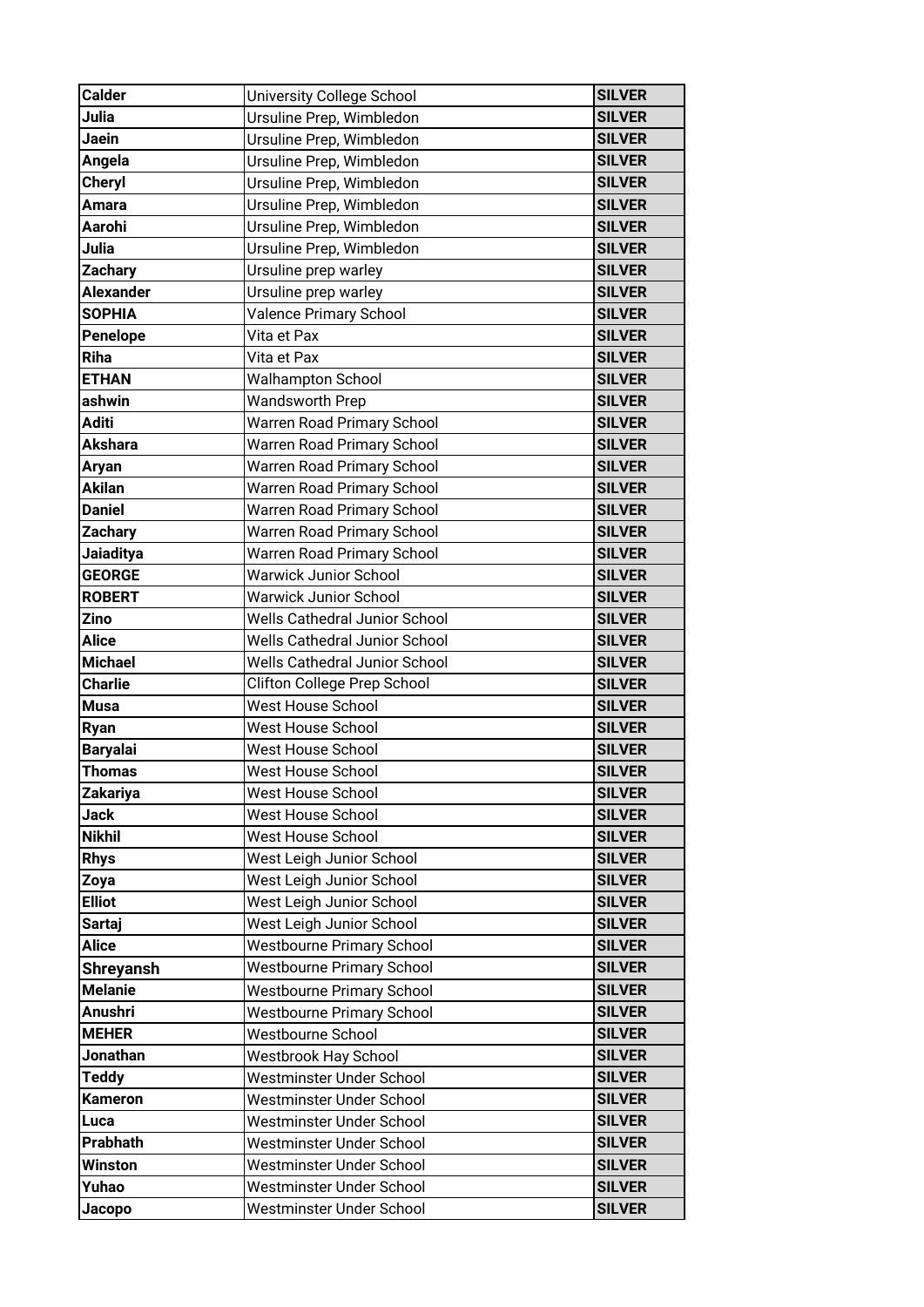| <b>Alexander</b> | Westminster Under School            | <b>SILVER</b> |
|------------------|-------------------------------------|---------------|
| <b>Victor</b>    | Westminster Under School            | <b>SILVER</b> |
| Hugo             | Westminster Under School            | <b>SILVER</b> |
| <b>Sholto</b>    | Westminster Under School            | <b>SILVER</b> |
| <b>Alexander</b> | Westminster Under School            | <b>SILVER</b> |
| <b>Eddie</b>     | <b>Westville House School</b>       | <b>SILVER</b> |
| <b>Zachary</b>   | <b>Westward School</b>              | <b>SILVER</b> |
| <b>Samuel</b>    | Wetherby prep school                | <b>SILVER</b> |
| <b>Alastair</b>  | Wetherby prep school                | <b>SILVER</b> |
| <b>Eren</b>      | Wetherby prep school                | <b>SILVER</b> |
| <b>Henry</b>     | Wetherby prep school                | <b>SILVER</b> |
| <b>Scarlett</b>  | <b>Whalley CE Primary School</b>    | <b>SILVER</b> |
| <b>EMILY</b>     | Whitchurch C of E Primary           | <b>SILVER</b> |
| <b>MORGAN</b>    | Whitchurch C of E Primary           | <b>SILVER</b> |
| <b>Keeran</b>    | Whitchurch Primary School           | <b>SILVER</b> |
| Rohan            | <b>Whitchurch Primary School</b>    | <b>SILVER</b> |
| Aaditya          | <b>Whitchurch Primary School</b>    | <b>SILVER</b> |
| Tej              | <b>Whitchurch Primary School</b>    | <b>SILVER</b> |
| <b>Shaurya</b>   | <b>Whitgift School</b>              | <b>SILVER</b> |
| <b>Maithri</b>   | <b>Whitgift School</b>              | <b>SILVER</b> |
| <b>Demir</b>     | <b>Whitgift School</b>              | <b>SILVER</b> |
| Joe              | <b>Wigton Moor Primary School</b>   | <b>SILVER</b> |
| <b>Tanush</b>    | <b>Wigton Moor Primary School</b>   | <b>SILVER</b> |
| Orin             | William Ransom Primary School       | <b>SILVER</b> |
| <b>Chloe</b>     | Wimbledon High School               | <b>SILVER</b> |
| <b>Amishi</b>    | Wimbledon High School               | <b>SILVER</b> |
| Yuming           | Wimbledon High School               | <b>SILVER</b> |
| <b>ILAN</b>      | WINCHESTER COLLEGE                  | <b>SILVER</b> |
| <b>Maria</b>     | <b>Wingfield Primary</b>            | <b>SILVER</b> |
| <b>Hiroto</b>    | <b>Wingfield Primary</b>            | <b>SILVER</b> |
| <b>Doris</b>     | <b>Wingfield Primary</b>            | <b>SILVER</b> |
| <b>Nidhi</b>     | Winnersh Primary School             | <b>SILVER</b> |
| <b>Riya</b>      | <b>Winnersh Primary School</b>      | <b>SILVER</b> |
| <b>Fiona</b>     | Withington Girls Sch                | <b>SILVER</b> |
| Aleena           | Withington Girls Sch                | <b>SILVER</b> |
| <b>Selena</b>    | Withington Girls Sch                | <b>SILVER</b> |
| <b>Emily</b>     | Withington Girls Sch                | <b>SILVER</b> |
| <b>Serina</b>    | Withington Girls Sch                | <b>SILVER</b> |
| Aamina           | Withington Girls Sch                | <b>SILVER</b> |
| Anwita           | Withington Girls Sch                | <b>SILVER</b> |
| Ava              | Withington Girls Sch                | <b>SILVER</b> |
| Ediomiabasi      | Withington Girls Sch                | <b>SILVER</b> |
| Zara             | Wolverhampton Grammar Junior School | <b>SILVER</b> |
| <b>Krish</b>     | Wolverhampton Grammar Junior School | <b>SILVER</b> |
| Yihong           | Woodford Green Prep School          | <b>SILVER</b> |
| Larissa          | Woodford Green Prep School          | <b>SILVER</b> |
| <b>Abisha</b>    | Woodford Green Prep School          | <b>SILVER</b> |
| <b>SACHIN</b>    | Yorke Mead Primary School           | <b>SILVER</b> |
| <b>Blair</b>     | Royal Grammar Prep                  | <b>BRONZE</b> |
| <b>Ben</b>       | Alexandra Primary Sch               | <b>BRONZE</b> |
| Gazel            | Alpha Preparatory School            | <b>BRONZE</b> |
| <b>Alice</b>     | Anna Archer - Brookhurst Primary    | <b>BRONZE</b> |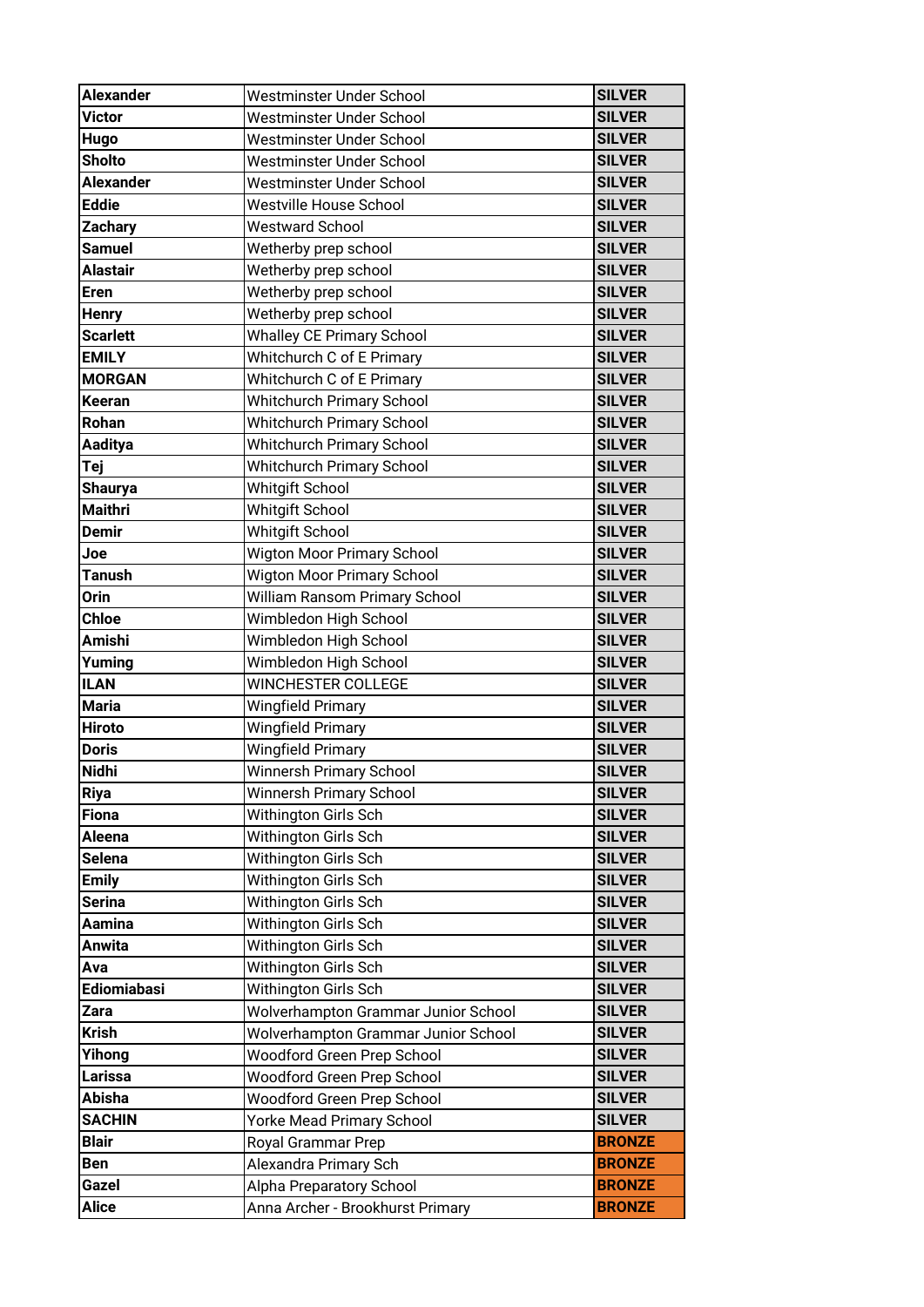| Ece             | Ashgrove                                    | <b>BRONZE</b> |
|-----------------|---------------------------------------------|---------------|
| <b>Max</b>      | <b>Balgowan Primary School</b>              | <b>BRONZE</b> |
| <b>Francis</b>  | <b>Bancroft's Prep</b>                      | <b>BRONZE</b> |
| lqra            | <b>Bancroft's Prep</b>                      | <b>BRONZE</b> |
| Lakshmikan      | <b>Bandon Hill Meadow Field</b>             | <b>BRONZE</b> |
| <b>Tharvin</b>  | <b>Bandon Hill Meadow Field</b>             | <b>BRONZE</b> |
| <b>MATTHEW</b>  | <b>Berkhamsted Prep</b>                     | <b>BRONZE</b> |
| <b>BEA</b>      | <b>Berkhamsted Prep</b>                     | <b>BRONZE</b> |
| <b>ROHAN</b>    | <b>Berkhamsted Prep</b>                     | <b>BRONZE</b> |
| <b>OLIVER</b>   | <b>Berkhamsted Prep</b>                     | <b>BRONZE</b> |
| <b>LOTTIE</b>   | <b>Berkhamsted Prep</b>                     | <b>BRONZE</b> |
| <b>CLARA</b>    | <b>Berkhamsted Prep</b>                     | <b>BRONZE</b> |
| <b>Kayan</b>    | <b>Bickley Park School</b>                  | <b>BRONZE</b> |
| Luyang          | <b>Blackheath Prep</b>                      | <b>BRONZE</b> |
| <b>Mehri</b>    | <b>Blackheath Prep</b>                      | <b>BRONZE</b> |
| <b>Amaira</b>   | <b>Bolton School Junior Girls</b>           | <b>BRONZE</b> |
| Joey            | <b>Boundary Oak School</b>                  | <b>BRONZE</b> |
| <b>Seren</b>    | <b>Boundary Oak School</b>                  | <b>BRONZE</b> |
| Avni            | <b>Brentwood Preparatory School</b>         | <b>BRONZE</b> |
| <b>Daisy</b>    | <b>Bridgetown Primary School</b>            | <b>BRONZE</b> |
| <b>David</b>    | <b>Bridgewater School</b>                   | <b>BRONZE</b> |
| <b>Mustafa</b>  | <b>Brighton College Prep School</b>         | <b>BRONZE</b> |
| <b>Tommy</b>    | <b>Brighton College Prep School</b>         | <b>BRONZE</b> |
| Shun            | <b>Broadheath Primary School</b>            | <b>BRONZE</b> |
| Jason           | <b>Broadheath Primary School</b>            | <b>BRONZE</b> |
| <b>DAVID</b>    | <b>Brooklands Farm Primary School</b>       | <b>BRONZE</b> |
| <b>RENEE</b>    | Broomwood Hall Upper School                 | <b>BRONZE</b> |
| <b>ARYAN</b>    | <b>Buckingham Prep School</b>               | <b>BRONZE</b> |
| <b>TIMISOLA</b> | <b>Buckingham Prep School</b>               | <b>BRONZE</b> |
| <b>KATIE</b>    | <b>Burpham Primary School</b>               | <b>BRONZE</b> |
| <b>Violeta</b>  | <b>Bute House Prep</b>                      | <b>BRONZE</b> |
| <b>Olivia</b>   | <b>Bute House Prep</b>                      | <b>BRONZE</b> |
| <b>Arabella</b> | <b>Bute House Prep</b>                      | <b>BRONZE</b> |
| <b>Benjamin</b> | <b>Butlers court</b>                        | <b>BRONZE</b> |
| <b>Meet</b>     | <b>Byron Court</b>                          | <b>BRONZE</b> |
| Zayn            | <b>Cairnshill Primary School</b>            | <b>BRONZE</b> |
| <b>Dylan</b>    | <b>Cairnshill Primary School</b>            | <b>BRONZE</b> |
| <b>Mark</b>     | <b>Cairnshill Primary School</b>            | <b>BRONZE</b> |
| Hannah          | Cairnshill Primary School                   | <b>BRONZE</b> |
| <b>David</b>    | <b>Cairnshill Primary School</b>            | <b>BRONZE</b> |
| Theo            | <b>Caldecott Primary School</b>             | <b>BRONZE</b> |
| <b>MADDIE</b>   | cargilfield school                          | <b>BRONZE</b> |
| <b>NADIA</b>    | cargilfield school                          | <b>BRONZE</b> |
| <b>WILL</b>     | Caversham Primary School                    | <b>BRONZE</b> |
| YONATAN         | Caversham Primary School                    | <b>BRONZE</b> |
| <b>Megan</b>    | Chalfont St Peter Church of England Academy | <b>BRONZE</b> |
| <b>Rufus</b>    | <b>Chandlings Prep</b>                      | <b>BRONZE</b> |
| <b>Daniyal</b>  | Chase Bridge Primary School                 | <b>BRONZE</b> |
| <b>Sophie</b>   | <b>Chattenden Primary</b>                   | <b>BRONZE</b> |
| <b>Nefeli</b>   | <b>Chepstow House School</b>                | <b>BRONZE</b> |
| <b>HIRIN</b>    | <b>Chesham Preparatory School</b>           | <b>BRONZE</b> |
| Hawaa           | Christchurch Primary School                 | <b>BRONZE</b> |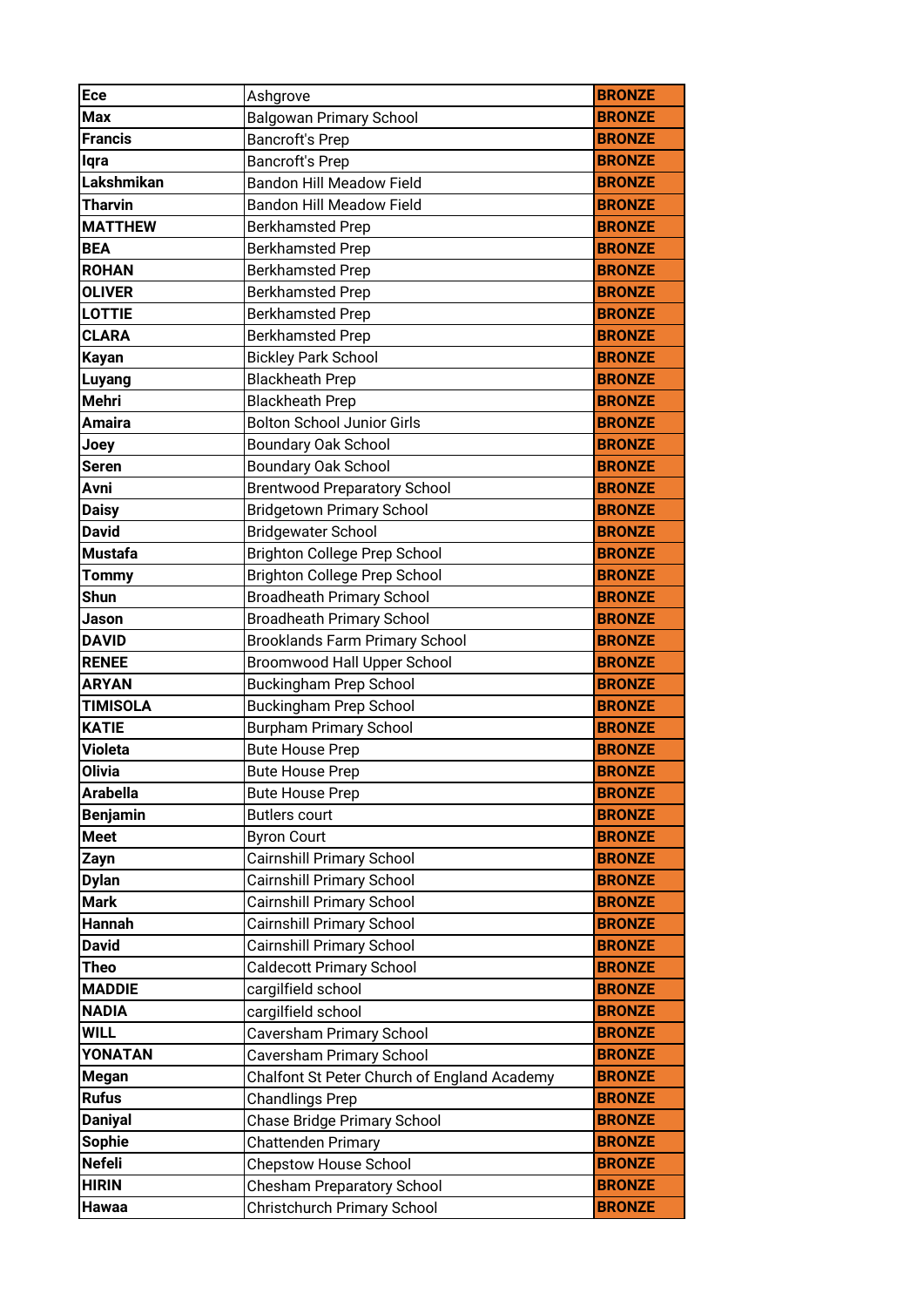| <b>Matilda</b>                   | City of London Sch for Girls                                           | <b>BRONZE</b>                  |
|----------------------------------|------------------------------------------------------------------------|--------------------------------|
| Georgina                         | Crackley Hall School                                                   | <b>BRONZE</b>                  |
| <b>Edward</b>                    | Cranmore School                                                        | <b>BRONZE</b>                  |
| Aanya                            | Crosfields                                                             | <b>BRONZE</b>                  |
| Tom                              | Crown House School                                                     | <b>BRONZE</b>                  |
| Zakariya                         | Crown House School                                                     | <b>BRONZE</b>                  |
| <b>Hosanna</b>                   | Dame Allan's Junior School                                             | <b>BRONZE</b>                  |
| <b>Noah</b>                      | Dame Allan's Junior School                                             | <b>BRONZE</b>                  |
| Will                             | Dame Allan's Junior School                                             | <b>BRONZE</b>                  |
| <b>HENRY</b>                     | Danes Hill School                                                      | <b>BRONZE</b>                  |
| <b>ROALD</b>                     | Danes Hill School                                                      | <b>BRONZE</b>                  |
| Ying-Tai                         | Dean Close Prep School                                                 | <b>BRONZE</b>                  |
| Abhi                             | Derby Grammar School                                                   | <b>BRONZE</b>                  |
| Aarav                            | Derby High School                                                      | <b>BRONZE</b>                  |
| <b>Maya</b>                      | Devonshire House Prep School                                           | <b>BRONZE</b>                  |
| <b>Aliya</b>                     | Devonshire House Prep School                                           | <b>BRONZE</b>                  |
| Gitanjali                        | Devonshire House Prep School                                           | <b>BRONZE</b>                  |
| <b>Shirel</b>                    | Devonshire House Prep School                                           | <b>BRONZE</b>                  |
| <b>Savni</b>                     | Downsway Primary School                                                | <b>BRONZE</b>                  |
| <b>Owen</b>                      | <b>Donhead Preparatory School</b>                                      | <b>BRONZE</b>                  |
| Robyn                            | Duffield Meadows Primary School                                        | <b>BRONZE</b>                  |
| <b>AYUSH</b>                     | Dulwich College Junior School                                          | <b>BRONZE</b>                  |
| <b>HARRY</b>                     | Dulwich College Junior School                                          | <b>BRONZE</b>                  |
| <b>AMAR</b>                      | Dulwich College Junior School                                          | <b>BRONZE</b>                  |
| <b>MARCELLO</b>                  | Dulwich College Junior School                                          | <b>BRONZE</b>                  |
| <b>TOM</b>                       | Dulwich College Junior School                                          | <b>BRONZE</b>                  |
|                                  |                                                                        |                                |
| <b>Vihaan</b>                    | Dulwich College singapore                                              | <b>BRONZE</b>                  |
| <b>Cici</b>                      | Dulwich College singapore                                              | <b>BRONZE</b>                  |
| <b>Dylan</b>                     | Dulwich Prep London                                                    | <b>BRONZE</b>                  |
| <b>BinBin</b>                    | Dulwich Prep London                                                    | <b>BRONZE</b>                  |
| Ammar                            | Earls Hall Primary School                                              | <b>BRONZE</b>                  |
| <b>Paul-Hector</b>               | Eaton House the Manor Prep School                                      | <b>BRONZE</b>                  |
| Ayaan                            | Eaton House the Manor Prep School                                      | <b>BRONZE</b>                  |
| <b>MARIA</b>                     | <b>Edge Grove</b>                                                      | <b>BRONZE</b>                  |
| <b>AYO</b>                       | Edge Grove                                                             | <b>BRONZE</b>                  |
| <b>Ethan</b>                     | <b>Edward Francis Primary School</b>                                   | <b>BRONZE</b>                  |
| <b>Charlotte</b>                 | Elm Green Preparatory                                                  | <b>BRONZE</b>                  |
| Tia                              | Eltham Church of England Primary School                                | <b>BRONZE</b>                  |
| <b>Nathan</b>                    | Eltham College Junior School                                           | <b>BRONZE</b>                  |
| <b>Saurish</b>                   | Eltham College Junior School                                           | <b>BRONZE</b>                  |
| <b>Armand</b>                    | Europa School UK                                                       | <b>BRONZE</b>                  |
| <b>Zofia</b>                     | Europa School UK                                                       | <b>BRONZE</b>                  |
| <b>Florence</b>                  | Fairlawn Primary School                                                | <b>BRONZE</b>                  |
| <b>Minnie</b>                    | Fairlawn Primary School                                                | <b>BRONZE</b>                  |
| <b>Lillian</b>                   | Fern Hill Primary School                                               | <b>BRONZE</b>                  |
| <b>Sophie</b>                    | Francis Holland Junior School                                          | <b>BRONZE</b>                  |
| <b>Klara</b>                     | Francis Holland Junior School                                          | <b>BRONZE</b>                  |
| Eva                              | Francis Holland Junior School                                          | <b>BRONZE</b>                  |
| Anya                             | Frith Manor                                                            | <b>BRONZE</b>                  |
| Mia                              | Glendower Prep Sch                                                     | <b>BRONZE</b>                  |
| <b>Florence</b><br><b>Nathan</b> | <b>Godolphin and Latymer</b><br><b>Grappenhall Heys Primary School</b> | <b>BRONZE</b><br><b>BRONZE</b> |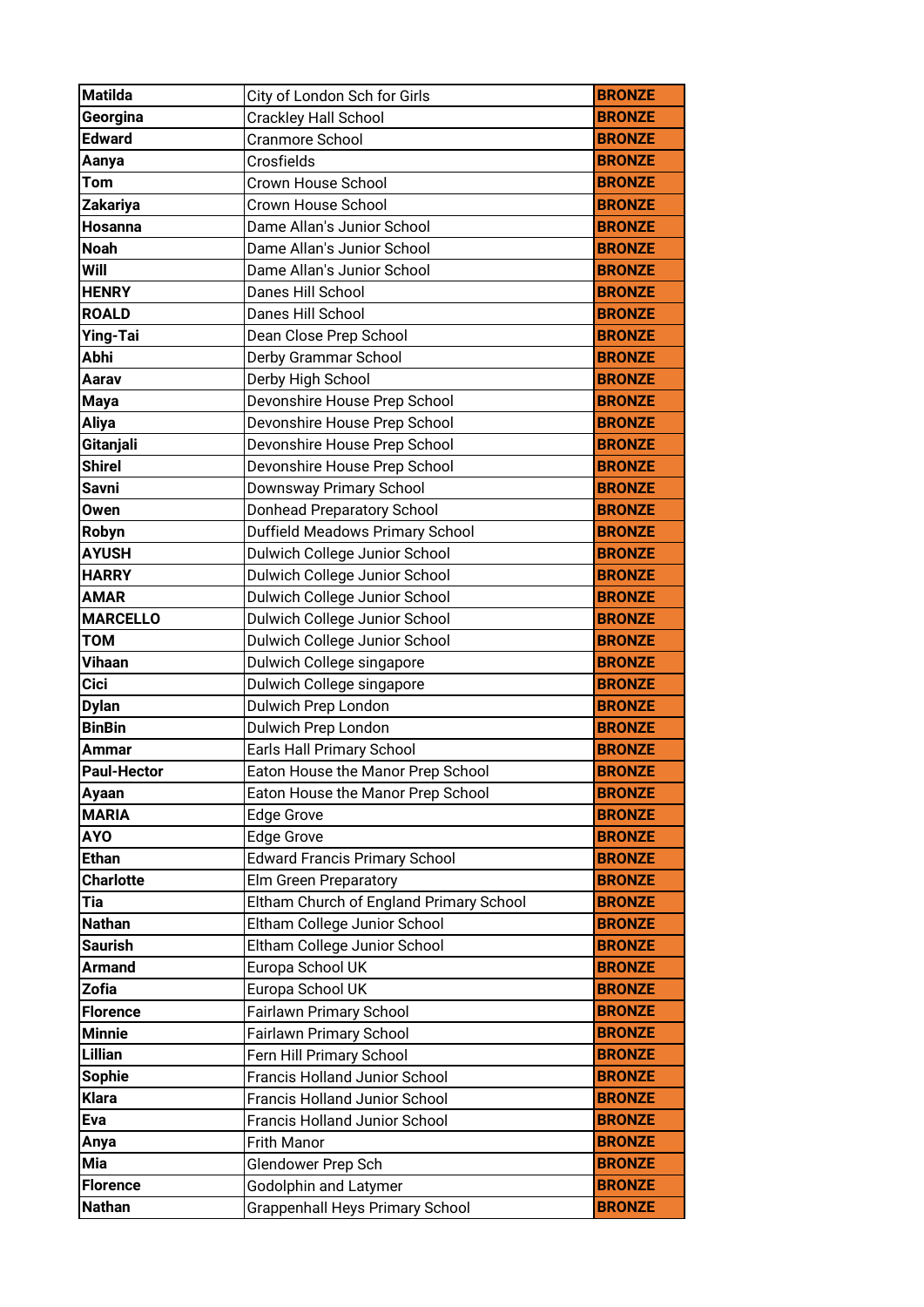| <b>Elliott</b>   | <b>Grappenhall Heys Primary School</b>     | <b>BRONZE</b> |
|------------------|--------------------------------------------|---------------|
| <b>Aryan</b>     | Grimsdyke Primary School                   | <b>BRONZE</b> |
| Asha             | Haberdasher's Aske's School for Girls      | <b>BRONZE</b> |
| <b>Samih</b>     | Haberdashers' Boys' Prep School            | <b>BRONZE</b> |
| <b>Kaylan</b>    | Haberdashers' Boys' Prep School            | <b>BRONZE</b> |
| <b>Kian</b>      | Haberdashers' Boys' Prep School            | <b>BRONZE</b> |
| Aamina           | <b>Hallfield School Trust</b>              | <b>BRONZE</b> |
| Aran             | <b>Hallfield School Trust</b>              | <b>BRONZE</b> |
| Yuvraj           | <b>Hallfield School Trust</b>              | <b>BRONZE</b> |
| Taha             | <b>Hallfield School Trust</b>              | <b>BRONZE</b> |
| <b>Nicole</b>    | <b>Halstead Preparatory School</b>         | <b>BRONZE</b> |
| <b>Eleanor</b>   | <b>Halstead Preparatory School</b>         | <b>BRONZE</b> |
| <b>Emilia</b>    | <b>Halstead Preparatory School</b>         | <b>BRONZE</b> |
| <b>Amelie</b>    | Hampton Hill Junior School                 | <b>BRONZE</b> |
| Josh             | Hampton Hill Junior School                 | <b>BRONZE</b> |
| <b>Sebastian</b> | Hampton Pre-prep and Preparatory School    | <b>BRONZE</b> |
| <b>ALFIE</b>     | Harmony Hill Primary School                | <b>BRONZE</b> |
| <b>Jayden</b>    | Harrow International                       | <b>BRONZE</b> |
| <b>Sparsh</b>    | <b>Heathland School</b>                    | <b>BRONZE</b> |
| <b>Sophia</b>    | <b>Heathland School</b>                    | <b>BRONZE</b> |
| <b>THOMAS</b>    | Henry Moore Primary School                 | <b>BRONZE</b> |
| <b>Max</b>       | <b>Hereward House</b>                      | <b>BRONZE</b> |
| <b>Maha</b>      | Hermitage Primary School                   | <b>BRONZE</b> |
| <b>Denish</b>    | <b>High View Primary School</b>            | <b>BRONZE</b> |
| Meghan           | Highfield Prep School                      | <b>BRONZE</b> |
| Ari              | Highgate Junior School                     | <b>BRONZE</b> |
| <b>Max</b>       | Highgate Junior School                     | <b>BRONZE</b> |
| Jesse            | Highgate Junior School                     | <b>BRONZE</b> |
| Amara            | Highgate Junior School                     | <b>BRONZE</b> |
| Lucas            | Highgate Junior School                     | <b>BRONZE</b> |
| <b>Kyra</b>      | Highgate Junior School                     | <b>BRONZE</b> |
| Adi              | <b>Highgate Junior School</b>              | <b>BRONZE</b> |
| <b>Nadine</b>    | Hilden Grange School                       | <b>BRONZE</b> |
| <b>Thomas</b>    | Hilden Grange School                       | <b>BRONZE</b> |
| <b>Edgar</b>     | Hilden Grange School                       | <b>BRONZE</b> |
| Rowan            | Hoe Bridge School                          | <b>BRONZE</b> |
| YASH             | <b>Holland House School</b>                | <b>BRONZE</b> |
| <b>JONAH</b>     | Holmewood House School                     | <b>BRONZE</b> |
| <b>ASHVIN</b>    | Holmewood House School                     | <b>BRONZE</b> |
| Karson           | <b>Homefield Preparatory</b>               | <b>BRONZE</b> |
| Austin           | <b>Homefield Preparatory</b>               | <b>BRONZE</b> |
| Lewis            | <b>Homefield Preparatory</b>               | <b>BRONZE</b> |
| <b>Max</b>       | Howe Green House School                    | <b>BRONZE</b> |
| <b>Evan</b>      | Hursthead Junior School                    | <b>BRONZE</b> |
| <b>Harry</b>     | Hursthead Junior School                    | <b>BRONZE</b> |
| James            | Ipswich Prep School                        | <b>BRONZE</b> |
| Hema             | Jackie Pick                                | <b>BRONZE</b> |
| Sofea            | Jackie Pick                                | <b>BRONZE</b> |
| <b>Alexis</b>    | James Allen Girls Sch                      | <b>BRONZE</b> |
| <b>Charlotte</b> | James Allen Girls Sch                      | <b>BRONZE</b> |
| Arjun            | Joanne Wray / The Grove Independent School | <b>BRONZE</b> |
| Aron             | Joanne Wray / The Grove Independent School | <b>BRONZE</b> |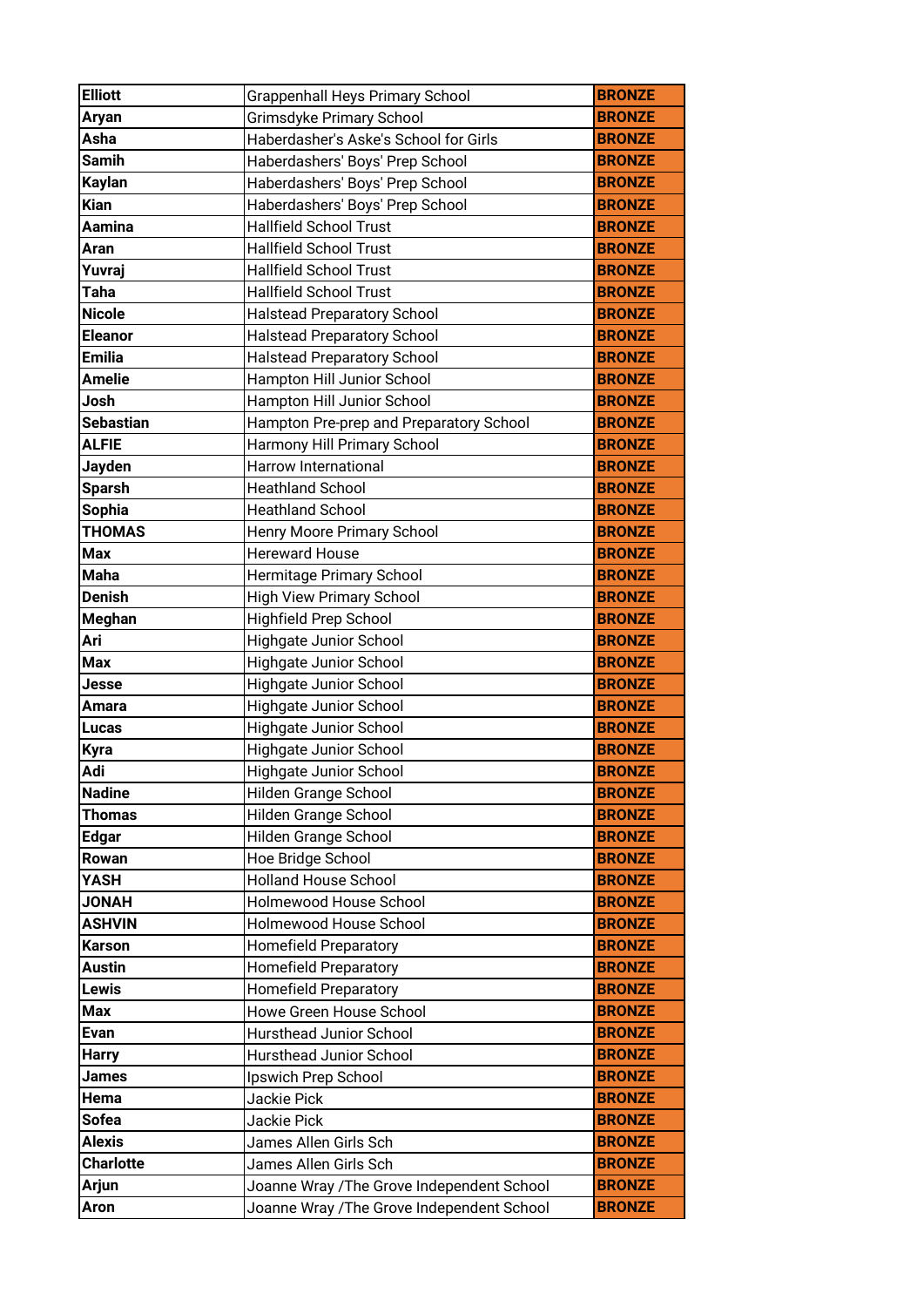| Lily                    | Joanne Wray /The Grove Independent School  | <b>BRONZE</b> |
|-------------------------|--------------------------------------------|---------------|
| <b>Diya</b>             | Joanne Wray / The Grove Independent School | <b>BRONZE</b> |
| Yacoub                  | Keble Prep School                          | <b>BRONZE</b> |
| Theo                    | Keble Prep School                          | <b>BRONZE</b> |
| <b>Christopher</b>      | Keble Prep School                          | <b>BRONZE</b> |
| Zara                    | Kensington Prep School                     | <b>BRONZE</b> |
| Mia                     | Kensington Prep School                     | <b>BRONZE</b> |
| <b>Andrea</b>           | <b>Kew College</b>                         | <b>BRONZE</b> |
| <b>Madeleine</b>        | <b>Kew College</b>                         | <b>BRONZE</b> |
| <b>Isabella</b>         | <b>Kew College</b>                         | <b>BRONZE</b> |
| Cynthia                 | King's College School                      | <b>BRONZE</b> |
| Aidan                   | King's College School, Wimbledon           | <b>BRONZE</b> |
| Ruben                   | King's College School, Wimbledon           | <b>BRONZE</b> |
| Luis                    | King's College School, Wimbledon           | <b>BRONZE</b> |
| Annee                   | Lady Barn House                            | <b>BRONZE</b> |
| Lolly                   | Latymer Prep                               | <b>BRONZE</b> |
| Aran                    | Latymer Prep                               | <b>BRONZE</b> |
| <b>Eliana</b>           | <b>LEHS Juniors</b>                        | <b>BRONZE</b> |
| <b>Edward</b>           | <b>Lexden Primary Shool</b>                | <b>BRONZE</b> |
| Theo                    | Lingfield College Prep                     | <b>BRONZE</b> |
| <b>Pippa</b>            | Littlegarth School                         | <b>BRONZE</b> |
| <b>Alexander</b>        | <b>Little Sutton Primary</b>               | <b>BRONZE</b> |
| William                 | Long Marton School                         | <b>BRONZE</b> |
| George                  | Magdalen College Junior School             | <b>BRONZE</b> |
| Cameron                 | Magdalen College Junior School             | <b>BRONZE</b> |
| Tomisona                | Magdalen College Junior School             | <b>BRONZE</b> |
| <b>NATALIE</b>          | Manor Lodge School                         | <b>BRONZE</b> |
| Aidan                   | Marsh Gate Primary                         | <b>BRONZE</b> |
| <b>Willow</b>           | <b>Marsh Gate Primary</b>                  | <b>BRONZE</b> |
| <b>Millie</b>           | Milton Keynes Prep School                  | <b>BRONZE</b> |
| <b>Xavier</b>           | Mougins Sch                                | <b>BRONZE</b> |
| <b>Mia</b>              | Naima JPS                                  | <b>BRONZE</b> |
| <b>Thavish</b>          | Nascot Wood Junior School                  | <b>BRONZE</b> |
| Samual                  | Nascot Wood Junior School                  | <b>BRONZE</b> |
| <b>Amelia</b>           | Nascot Wood Junior School                  | <b>BRONZE</b> |
| Ethan                   | New College School                         | <b>BRONZE</b> |
| <b>Edie</b>             | <b>North Ealing Primary</b>                | <b>BRONZE</b> |
| <b>HARRISON</b>         | Northcote Lodge School                     | <b>BRONZE</b> |
| <b>HENRY</b>            | Northcote Lodge School                     | <b>BRONZE</b> |
| Ava                     | Northfield Manor Primary Academy           | <b>BRONZE</b> |
| <b>Charlotte</b>        | Northlands Wood Primary Academy            | <b>BRONZE</b> |
| <b>Beatrix</b>          | Norwich High School for Girls              | <b>BRONZE</b> |
| <b>Anirudh</b>          | Oak Hill Academy                           | <b>BRONZE</b> |
| <b>Noah</b>             | Oakwood Primary                            | <b>BRONZE</b> |
| <b>Orlando</b>          | Old Buckenham Hall School                  | <b>BRONZE</b> |
| <b>Marianne Lindsay</b> | oldfields halls middle school              | <b>BRONZE</b> |
| <b>JACK</b>             | <b>OneSchool Global Ridgeway Campus</b>    | <b>BRONZE</b> |
| Ailsa                   | Oxford High Prep Sch                       | <b>BRONZE</b> |
| <b>Anukarnika</b>       | Park Hill Junior School                    | <b>BRONZE</b> |
| Aarav                   | Park Hill Junior School                    | <b>BRONZE</b> |
|                         |                                            |               |
| <b>ZOEY</b>             | Park Road Sale Primary School              | <b>BRONZE</b> |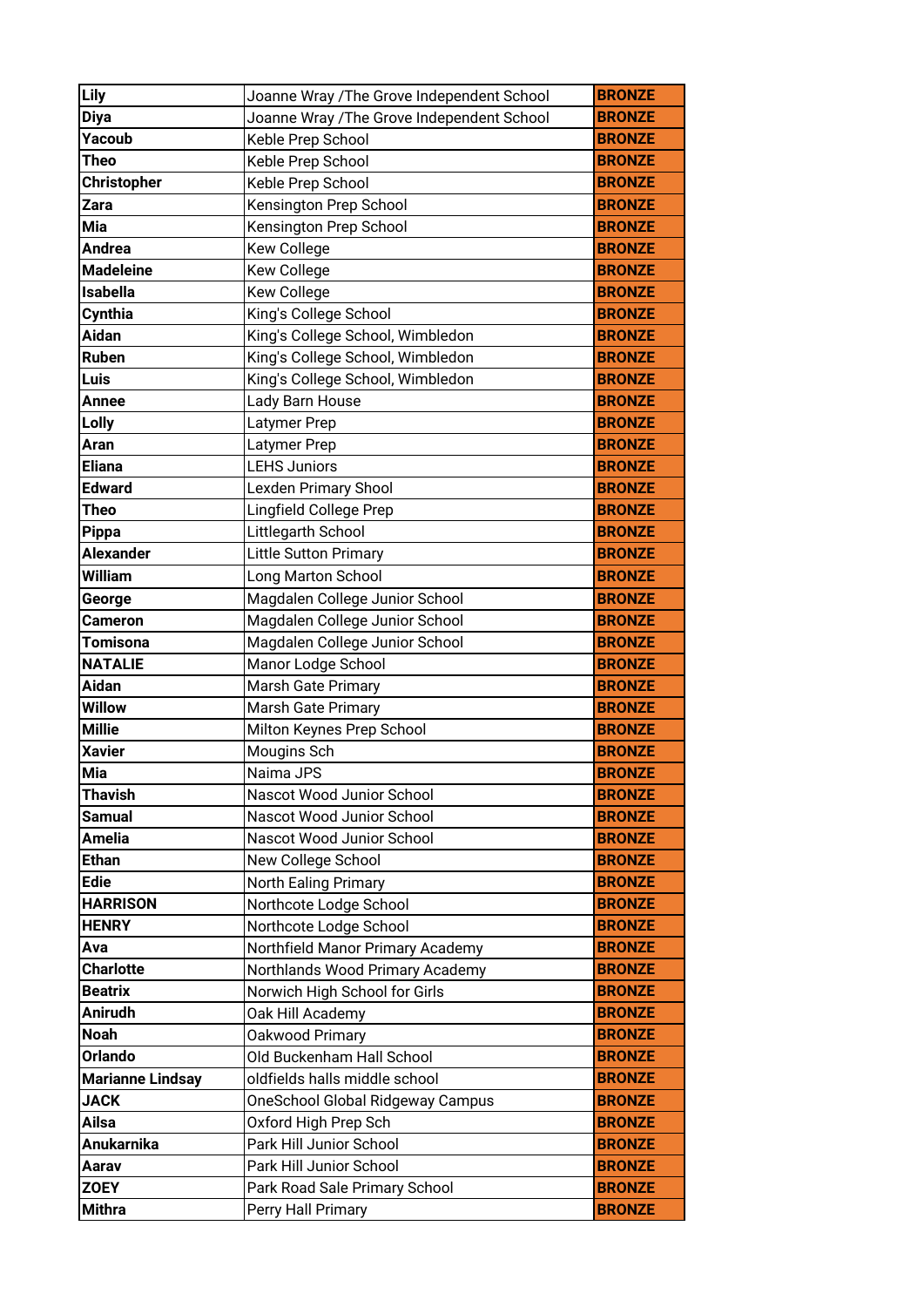| Zoe              | <b>Pipers Corner</b>                       | <b>BRONZE</b> |
|------------------|--------------------------------------------|---------------|
| Rudra            | <b>Priestmead Primary</b>                  | <b>BRONZE</b> |
| <b>Maahi</b>     | <b>Priestmead Primary</b>                  | <b>BRONZE</b> |
| Rayan            | <b>Priestmead Primary</b>                  | <b>BRONZE</b> |
| <b>Cameron</b>   | Prince's Mead School                       | <b>BRONZE</b> |
| <b>FELIX</b>     | Prior Weston Primary School                | <b>BRONZE</b> |
| <b>Nicholas</b>  | Prospect House School                      | <b>BRONZE</b> |
| <b>Florence</b>  | Putney High School                         | <b>BRONZE</b> |
| <b>Samantha</b>  | Putney High School                         | <b>BRONZE</b> |
| <b>SAM</b>       | Pyrford C of E Primary School              | <b>BRONZE</b> |
| <b>Humphrey</b>  | Ravenscourt Park School                    | <b>BRONZE</b> |
| <b>Mira</b>      | <b>Reddiford School</b>                    | <b>BRONZE</b> |
| Leah             | <b>Reddiford School</b>                    | <b>BRONZE</b> |
| <b>Vikranth</b>  | RGS The grange                             | <b>BRONZE</b> |
| <b>Rosie</b>     | <b>Richard Pate School</b>                 | <b>BRONZE</b> |
| <b>Dinuka</b>    | <b>Richard Pate School</b>                 | <b>BRONZE</b> |
| <b>Florence</b>  | <b>Richard Pate School</b>                 | <b>BRONZE</b> |
| <b>Henry</b>     | <b>Richard Pate School</b>                 | <b>BRONZE</b> |
| <b>NATASHA</b>   | Rowan Preparatory School                   | <b>BRONZE</b> |
| <b>ESHAAL</b>    | Rowan Preparatory School                   | <b>BRONZE</b> |
| <b>LEIA</b>      | Rowan Preparatory School                   | <b>BRONZE</b> |
| <b>Dhruv</b>     | <b>Roxeth Primary</b>                      | <b>BRONZE</b> |
| <b>Kimaya</b>    | Royal Grammar Newcastle                    | <b>BRONZE</b> |
| <b>Charlie</b>   | Royal Russell Junior School                | <b>BRONZE</b> |
| Roman            | Ruckleigh                                  | <b>BRONZE</b> |
| <b>Charlotte</b> | <b>Russell House</b>                       | <b>BRONZE</b> |
| <b>Xavier</b>    | <b>Russell House</b>                       | <b>BRONZE</b> |
| <b>Annabel</b>   | Saint Ronan's                              | <b>BRONZE</b> |
| <b>Tishaan</b>   | Salcombe Prep School                       | <b>BRONZE</b> |
| Ridhuan          | Salcombe Prep School                       | <b>BRONZE</b> |
| <b>Krishan</b>   | Salcombe Prep School                       | <b>BRONZE</b> |
| <b>Peter</b>     | Salcombe Prep School                       | <b>BRONZE</b> |
| <b>TOFUNMI</b>   | Salisbury Cathedral School                 | <b>BRONZE</b> |
| <b>Afsheen</b>   | Sarum Hall                                 | <b>BRONZE</b> |
| <b>Alexandra</b> | <b>Schools at Somerhill</b>                | <b>BRONZE</b> |
| Ali              | <b>Sherwood Primary</b>                    | <b>BRONZE</b> |
| <b>Muhammad</b>  | Snaresbrook Preparatory School             | <b>BRONZE</b> |
| <b>Charlotte</b> | South Hampstead High School                | <b>BRONZE</b> |
| <b>Mahira</b>    | South Hampstead High School                | <b>BRONZE</b> |
| Lara             | St Albans High Sch prep                    | <b>BRONZE</b> |
| Eva              | St Albans High Sch prep                    | <b>BRONZE</b> |
| <b>Klaudas</b>   | St Andrews and St Marks Junior School      | <b>BRONZE</b> |
| Raul             | St Andrews and St Marks Junior School      | <b>BRONZE</b> |
| <b>MATTHEW</b>   | St Andrew's Pangbourne                     | <b>BRONZE</b> |
| <b>Sadie</b>     | St Bede's College Prep                     | <b>BRONZE</b> |
| Tom              | St Benedict's Junior School                | <b>BRONZE</b> |
| <b>Nivaan</b>    | St Bernards Prep School                    | <b>BRONZE</b> |
| <b>Nikitas</b>   | St Catherines School, Athens, Greece       | <b>BRONZE</b> |
| <b>Frankie</b>   | St Cedds                                   | <b>BRONZE</b> |
| Ava              | St David's Prep West Wickham               | <b>BRONZE</b> |
| <b>Gabrielle</b> | St Dominic Savio Catholic Primary          | <b>BRONZE</b> |
| George           | St Dunstan's, Cheam, C of E Primary School | <b>BRONZE</b> |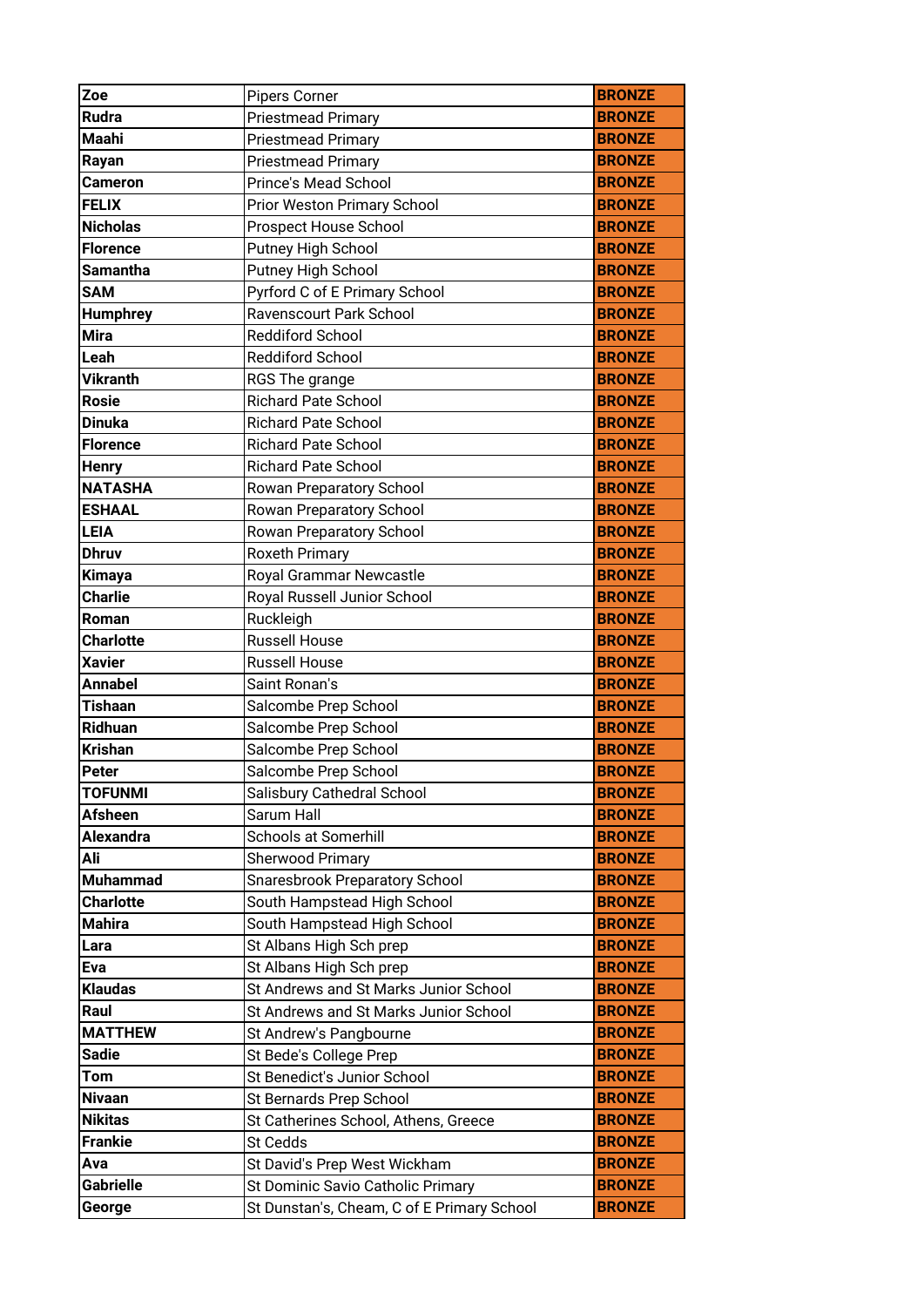| Jonathan              | St Edward's Prep                                                         | <b>BRONZE</b>                  |
|-----------------------|--------------------------------------------------------------------------|--------------------------------|
| <b>ISAAC</b>          | <b>ST FAITH'S</b>                                                        | <b>BRONZE</b>                  |
| <b>OLLIE</b>          | <b>ST FAITH'S</b>                                                        | <b>BRONZE</b>                  |
| <b>Amelie</b>         | St George's Junior School, Weybridge                                     | <b>BRONZE</b>                  |
| Luka                  | St Helen's College                                                       | <b>BRONZE</b>                  |
| <b>Vidah</b>          | St Hilda's                                                               | <b>BRONZE</b>                  |
| Aleisha               | St James' RC Primary School                                              | <b>BRONZE</b>                  |
| Reika                 | St James' RC Primary School                                              | <b>BRONZE</b>                  |
| <b>Eliza</b>          | St James' RC Primary School                                              | <b>BRONZE</b>                  |
| <b>Aiden</b>          | St John's, Northwood                                                     | <b>BRONZE</b>                  |
| Yuvan                 | St Martin's School                                                       | <b>BRONZE</b>                  |
| Joel                  | St Michael's CofE Primary School                                         | <b>BRONZE</b>                  |
| Ava                   | St Nicholas C E Primary School                                           | <b>BRONZE</b>                  |
| <b>ANGUS</b>          | St Paul's Cathedral School                                               | <b>BRONZE</b>                  |
| <b>JOSHUA</b>         | St Paul's Cathedral School                                               | <b>BRONZE</b>                  |
| <b>Devrath</b>        | St Paul's Juniors                                                        | <b>BRONZE</b>                  |
| Jonny                 | St Paul's Juniors                                                        | <b>BRONZE</b>                  |
| <b>Daniel</b>         | St Paul's Juniors                                                        | <b>BRONZE</b>                  |
| <b>Ryan</b>           | St Paul's Juniors                                                        | <b>BRONZE</b>                  |
| <b>Ethan</b>          | St Paul's Juniors                                                        | <b>BRONZE</b>                  |
| <b>Alex</b>           | St Paul's Juniors                                                        | <b>BRONZE</b>                  |
| <b>Tate</b>           | St Paul's Juniors                                                        | <b>BRONZE</b>                  |
| <b>BALRAJ</b>         | St Piran's School                                                        | <b>BRONZE</b>                  |
| <b>ISABELLA</b>       | St Piran's School                                                        | <b>BRONZE</b>                  |
| <b>ANTONY</b>         | St Piran's School                                                        | <b>BRONZE</b>                  |
| Arya                  | St. John's Prep School                                                   | <b>BRONZE</b>                  |
|                       |                                                                          |                                |
|                       |                                                                          |                                |
| Reya                  | <b>Stag Lane Primary</b>                                                 | <b>BRONZE</b>                  |
| <b>Sara</b>           | <b>Stag Lane Primary</b>                                                 | <b>BRONZE</b>                  |
| <b>Seth</b><br>Joshua | <b>Stamford Park Primary School</b><br>Strand on the Green Junior School | <b>BRONZE</b><br><b>BRONZE</b> |
| <b>Akaash</b>         |                                                                          | <b>BRONZE</b>                  |
| <b>Benjamin</b>       | <b>Stratford Preparatory School</b><br>Surbiton High Boys Prep School    | <b>BRONZE</b>                  |
| <b>Dania</b>          | Surbiton High Girls' Prep School                                         | <b>BRONZE</b>                  |
| <b>Emeline</b>        |                                                                          | <b>BRONZE</b>                  |
| <b>Muhammad</b>       | Surbiton High Girls' Prep School<br><b>Sussex House School</b>           | <b>BRONZE</b>                  |
| <b>Ivan</b>           | <b>Sussex House School</b>                                               | <b>BRONZE</b>                  |
| <b>Ariel</b>          | <b>Sussex House School</b>                                               | <b>BRONZE</b>                  |
| <b>Isabella</b>       | Sutton High School                                                       | <b>BRONZE</b>                  |
| Liam                  | <b>Tanglin Trust</b>                                                     | <b>BRONZE</b>                  |
| <b>Dhruv</b>          | <b>Tanglin Trust</b>                                                     | <b>BRONZE</b>                  |
| <b>Shreeya</b>        | The Abbey School                                                         | <b>BRONZE</b>                  |
| <b>Eshitha</b>        | The Abbey School                                                         | <b>BRONZE</b>                  |
| <b>Thomas</b>         | The Alice Smith School                                                   | <b>BRONZE</b>                  |
| <b>Feliks</b>         | The Beacon School                                                        | <b>BRONZE</b>                  |
| <b>Beatrice</b>       | The Blue Coat School                                                     | <b>BRONZE</b>                  |
| Avni                  | The Blue Coat School                                                     | <b>BRONZE</b>                  |
| <b>SAfiyah</b>        | The Blue Coat School                                                     | <b>BRONZE</b>                  |
| <b>Nandini</b>        | The Blue Coat School                                                     | <b>BRONZE</b>                  |
| <b>Neth</b>           | The Blue Coat School                                                     | <b>BRONZE</b>                  |
| Tia                   | The Blue Coat School                                                     | <b>BRONZE</b>                  |
| Ria                   | The Blue Coat School                                                     | <b>BRONZE</b>                  |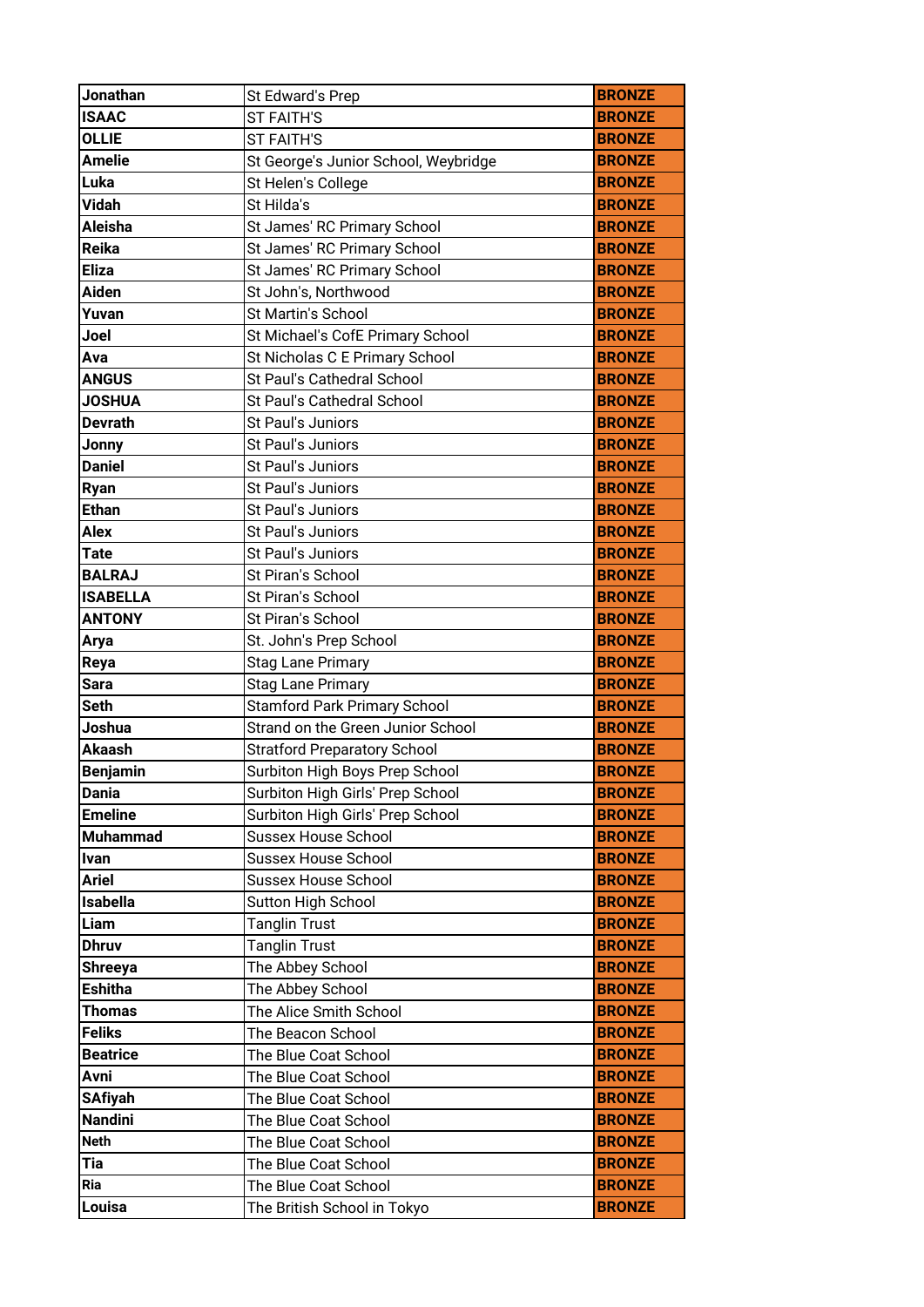| <b>Matthew</b>       | The Hall School                                      | <b>BRONZE</b>                  |
|----------------------|------------------------------------------------------|--------------------------------|
| <b>Bruno</b>         | The Hall School                                      | <b>BRONZE</b>                  |
| <b>Kelvin</b>        | The High School of Glasgow                           | <b>BRONZE</b>                  |
| <b>James</b>         | The King's School in Macclesfield                    | <b>BRONZE</b>                  |
| Lucas                | The Mall School                                      | <b>BRONZE</b>                  |
| <b>Daniel</b>        | The Mall School                                      | <b>BRONZE</b>                  |
| Griwan               | The Manchester Grammar Junior School                 | <b>BRONZE</b>                  |
| <b>Mustafa</b>       | The Manchester Grammar Junior School                 | <b>BRONZE</b>                  |
| Aidan                | The Manchester Grammar Junior School                 | <b>BRONZE</b>                  |
| Hugh                 | The New Beacon                                       | <b>BRONZE</b>                  |
| <b>Harry</b>         | The New Beacon                                       | <b>BRONZE</b>                  |
| <b>Freddie</b>       | The New Beacon                                       | <b>BRONZE</b>                  |
| <b>Ruolan</b>        | The Perse Prep                                       | <b>BRONZE</b>                  |
| <b>Sylvan</b>        | The Perse Prep                                       | <b>BRONZE</b>                  |
| <b>Sulayman</b>      | The Perse Prep                                       | <b>BRONZE</b>                  |
| Luke                 | The Perse School                                     | <b>BRONZE</b>                  |
| George               | The Queen's CofE Primary                             | <b>BRONZE</b>                  |
| Avni                 | The Royal Masonic School for Girls                   | <b>BRONZE</b>                  |
| <b>DAISY</b>         | The Thomas Coram CE School                           | <b>BRONZE</b>                  |
| <b>ALBERT</b>        | The Thomas Coram CE School                           | <b>BRONZE</b>                  |
| Lucas                | Three Bridges Primary Sch                            | <b>BRONZE</b>                  |
| Aaron                | <b>Trafalgar Junior School</b>                       | <b>BRONZE</b>                  |
| <b>YOUSUF</b>        | <b>Trinity School</b>                                | <b>BRONZE</b>                  |
| Jarryd               | Tubbenden Primary School                             | <b>BRONZE</b>                  |
| Imaan                | <b>Tubbenden Primary School</b>                      | <b>BRONZE</b>                  |
| <b>Abhinavsaran</b>  | <b>Tubbenden Primary School</b>                      | <b>BRONZE</b>                  |
|                      |                                                      |                                |
| Aarav                | Tubbenden Primary School                             | <b>BRONZE</b>                  |
| <b>Vidhyut</b>       | <b>Tubbenden Primary School</b>                      | <b>BRONZE</b>                  |
| <b>Sacha</b>         | <b>University College School</b>                     | <b>BRONZE</b>                  |
| Mia-Grace            | Ursuline Prep, Wimbledon                             | <b>BRONZE</b>                  |
| Ali                  | <b>Warlingham Park</b>                               | <b>BRONZE</b>                  |
| <b>Alexander</b>     | <b>Warren Road Primary School</b>                    | <b>BRONZE</b>                  |
| <b>ARTHUR</b>        | <b>Warwick Junior School</b>                         | <b>BRONZE</b>                  |
| <b>RORY</b>          | <b>Warwick Junior School</b>                         | <b>BRONZE</b>                  |
| <b>NIKI</b>          | <b>Warwick Junior School</b>                         | <b>BRONZE</b>                  |
| <b>MARCUS</b>        | <b>Warwick Junior School</b>                         | <b>BRONZE</b>                  |
| <b>Musa</b>          | West House School                                    | <b>BRONZE</b>                  |
| <b>Abdulloh</b>      | West House School                                    | <b>BRONZE</b>                  |
| <b>William</b>       | West Leigh Junior School                             | <b>BRONZE</b>                  |
| <b>Daniel</b>        | West Leigh Junior School                             | <b>BRONZE</b>                  |
| Ayaan                | West Leigh Junior School                             | <b>BRONZE</b>                  |
| <b>JAMES</b>         | West Lodge                                           | <b>BRONZE</b>                  |
| <b>Diya</b>          | <b>Westbourne Primary School</b>                     | <b>BRONZE</b>                  |
| <b>Sebastian</b>     | <b>Westward School</b>                               | <b>BRONZE</b>                  |
| <b>Diane</b>         | <b>Westward School</b>                               | <b>BRONZE</b>                  |
| Hugo                 | Wetherby prep school                                 | <b>BRONZE</b>                  |
| <b>Peiwen</b>        | <b>Whalley CE Primary School</b>                     | <b>BRONZE</b>                  |
| Aarav                | <b>Whitchurch Primary School</b>                     | <b>BRONZE</b>                  |
| Sam                  | <b>Whitgift School</b>                               | <b>BRONZE</b>                  |
| <b>Naya</b>          | Wimbledon High School                                | <b>BRONZE</b>                  |
| Alexa<br><b>Evan</b> | <b>Wingfield Primary</b><br><b>Wingfield Primary</b> | <b>BRONZE</b><br><b>BRONZE</b> |